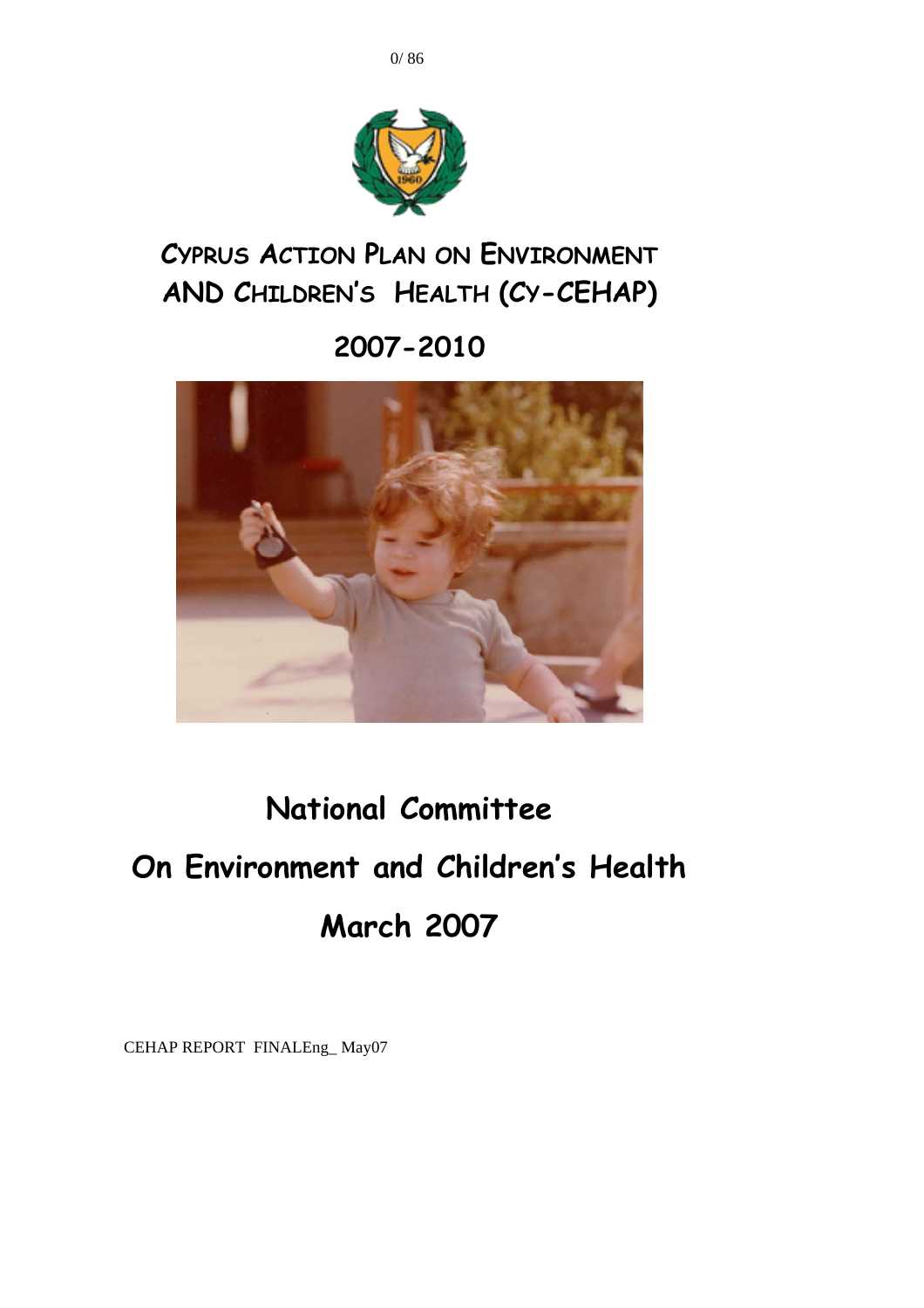## **OUR VISION**

**Our children, from conception to adolescent, will enjoy a healthy and safe environment with the minimum possible exposure to environmental risk factors. An environment which will allow them to reach their full physical, mental and psychological development and enjoy a healthy life.** 

## **OUR GOAL**

**To minimize the burden of avoidable environmentally linked diseases and disabilities, through the reduction of children's exposure to chemicals and other hazardous factors**.

**.**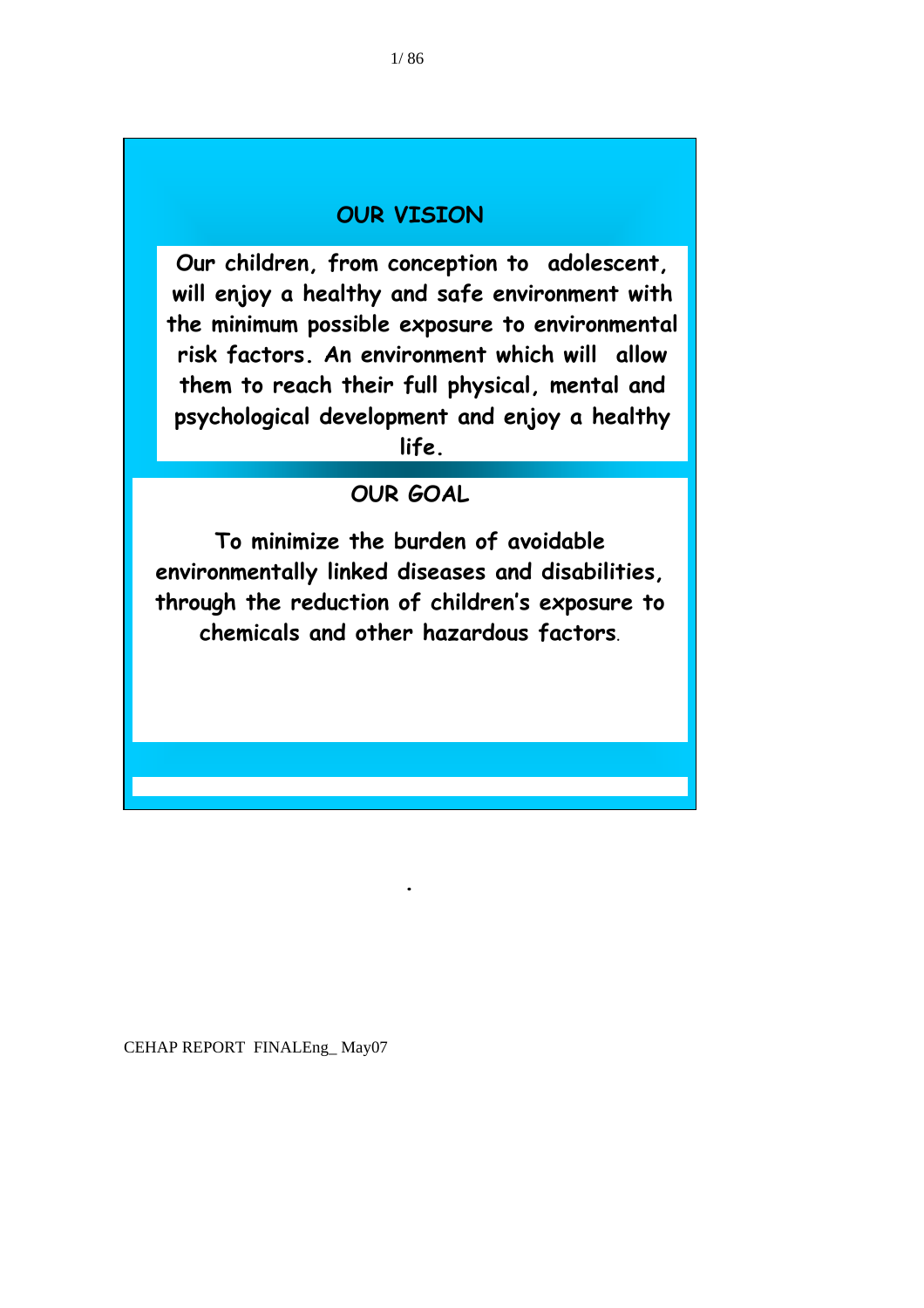The Cyprus Action Plan has been drafted on behalf of the 1st National Committee (2004-20070 by the President Dr Stella Canna Michaelidou in cooperation with Dr A. Xatzipanagi. The contribution of the members of the Committee, the constructive comments from dr C. Michael and the editing by and Dr A. Katsonouri are highly appreciated. In this final draft all the comments received until the  $20<sup>th</sup>$  of March from the members of the NaCCHE, have been incorporated**.** 

#### **Acknowledgments**

**The continuous support provided by the Minister of Health Mr Charis Charalambous, the ex-Minister Mrs Dina Akkelidou,the Permanent Secretary of the Ministry of Health Mr Sotiris Sotiriou and the Director of the State General Laboratory Dr Costas Michael is acknowledged,** 

Responsible author and for further iInformation/comments:

Dr Stella Canna Michaelidou,

President of the National Committee,

Tel. 35722809140, email stellacm@spidernet.com.cy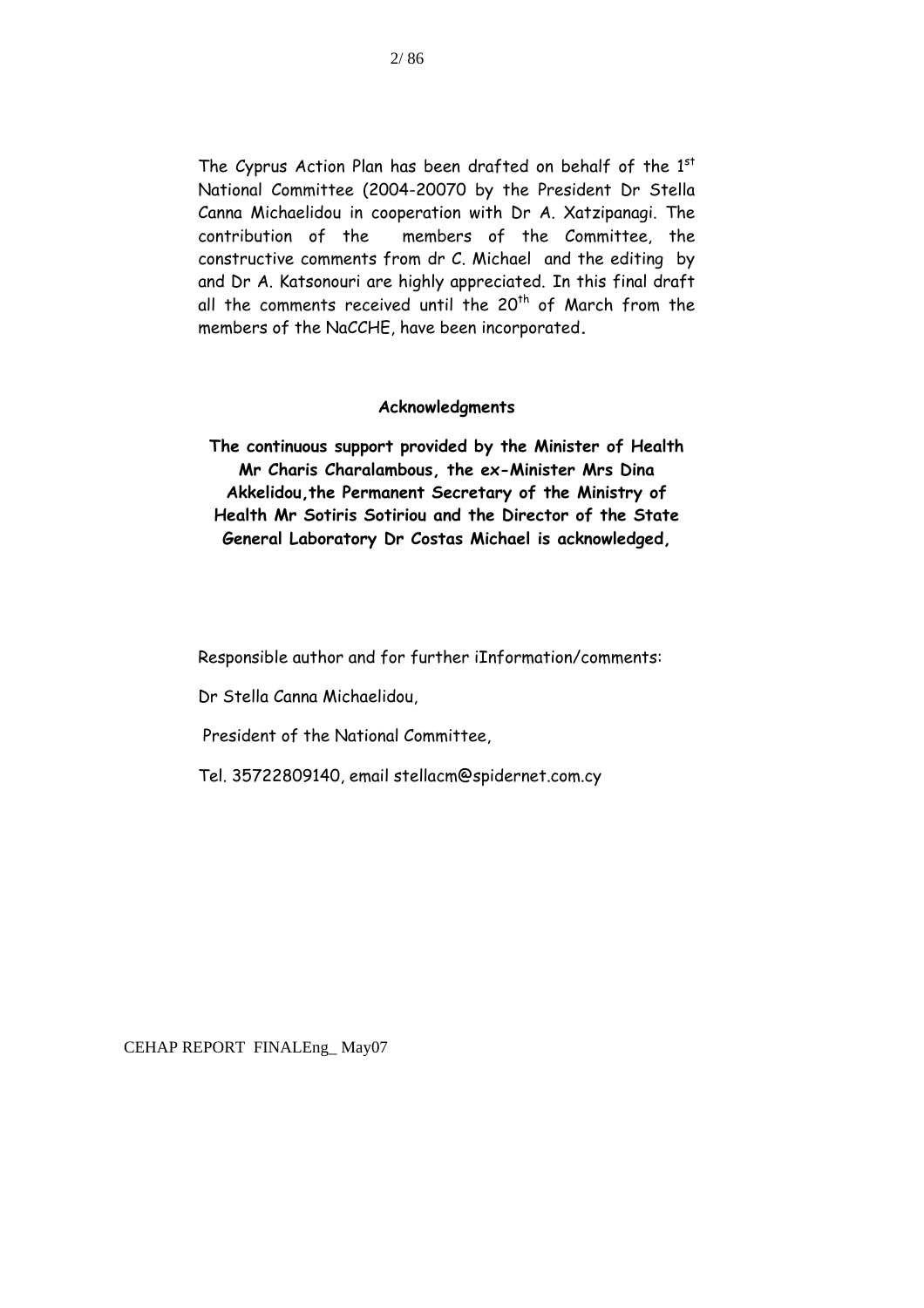# TABLE OF CONTENTS

| 1.1.3 The impact of Air pollution on Children's Health (ref. Austria)14               |  |
|---------------------------------------------------------------------------------------|--|
|                                                                                       |  |
| 1.1.5 The application of the Precautionary Principle to protect children's health.19. |  |
|                                                                                       |  |
| 1.3 NATIONAL ACTIVITIES TOWARDS IMPLEMENTATION OF THE BUDAPEST COMMITMENTS22          |  |
|                                                                                       |  |
|                                                                                       |  |
|                                                                                       |  |
|                                                                                       |  |
|                                                                                       |  |
|                                                                                       |  |
|                                                                                       |  |
|                                                                                       |  |
|                                                                                       |  |
|                                                                                       |  |
|                                                                                       |  |
|                                                                                       |  |
| CEHAP REPORT FINALEng_May07                                                           |  |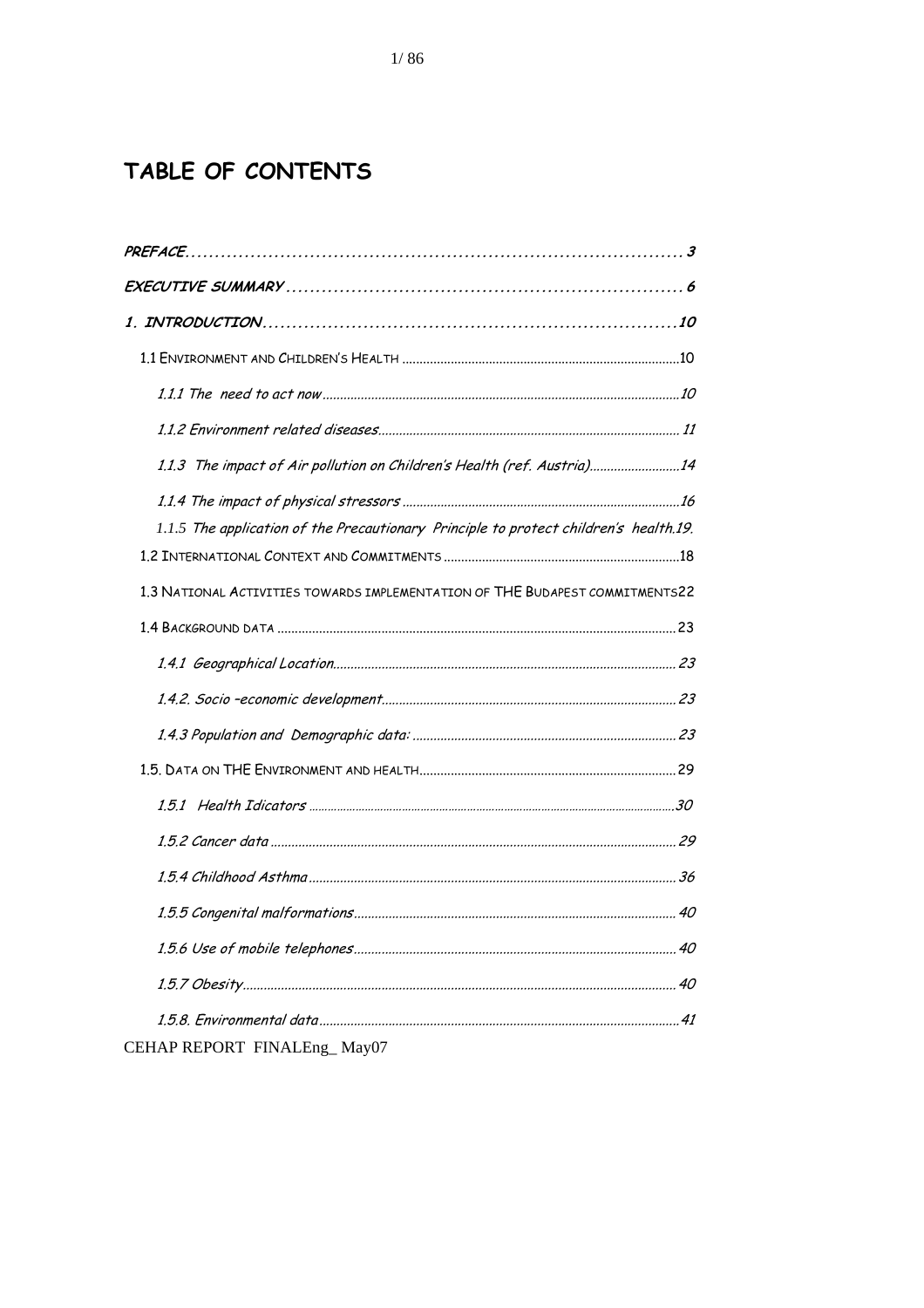|     |  | 2. THE VISION-GOALS- OBJECTIVES AND THE CONCEPT OF THE CY-                                  |  |  |  |
|-----|--|---------------------------------------------------------------------------------------------|--|--|--|
|     |  |                                                                                             |  |  |  |
|     |  |                                                                                             |  |  |  |
|     |  |                                                                                             |  |  |  |
|     |  |                                                                                             |  |  |  |
|     |  | 3. DEVELOPING AND IMPLEMENTING THE CY-CEHAP48                                               |  |  |  |
|     |  |                                                                                             |  |  |  |
|     |  |                                                                                             |  |  |  |
|     |  |                                                                                             |  |  |  |
|     |  |                                                                                             |  |  |  |
|     |  |                                                                                             |  |  |  |
|     |  | TABLES OF CY-CEHAP GOALS-ACTIVITIES- TIMEFRAME56                                            |  |  |  |
|     |  |                                                                                             |  |  |  |
|     |  | I. European Union Declaration at Budapest Conference, 2004                                  |  |  |  |
|     |  | II. The EU Action Plan 2004-2010, COM(2004) 416                                             |  |  |  |
|     |  | III. The WHO Regional Priority Goals for the CEHAPE                                         |  |  |  |
| IV. |  | Proposal for the establishment of the National Committee<br>Environment and Health (NaCCEH) |  |  |  |

V. Info on the NaCCEH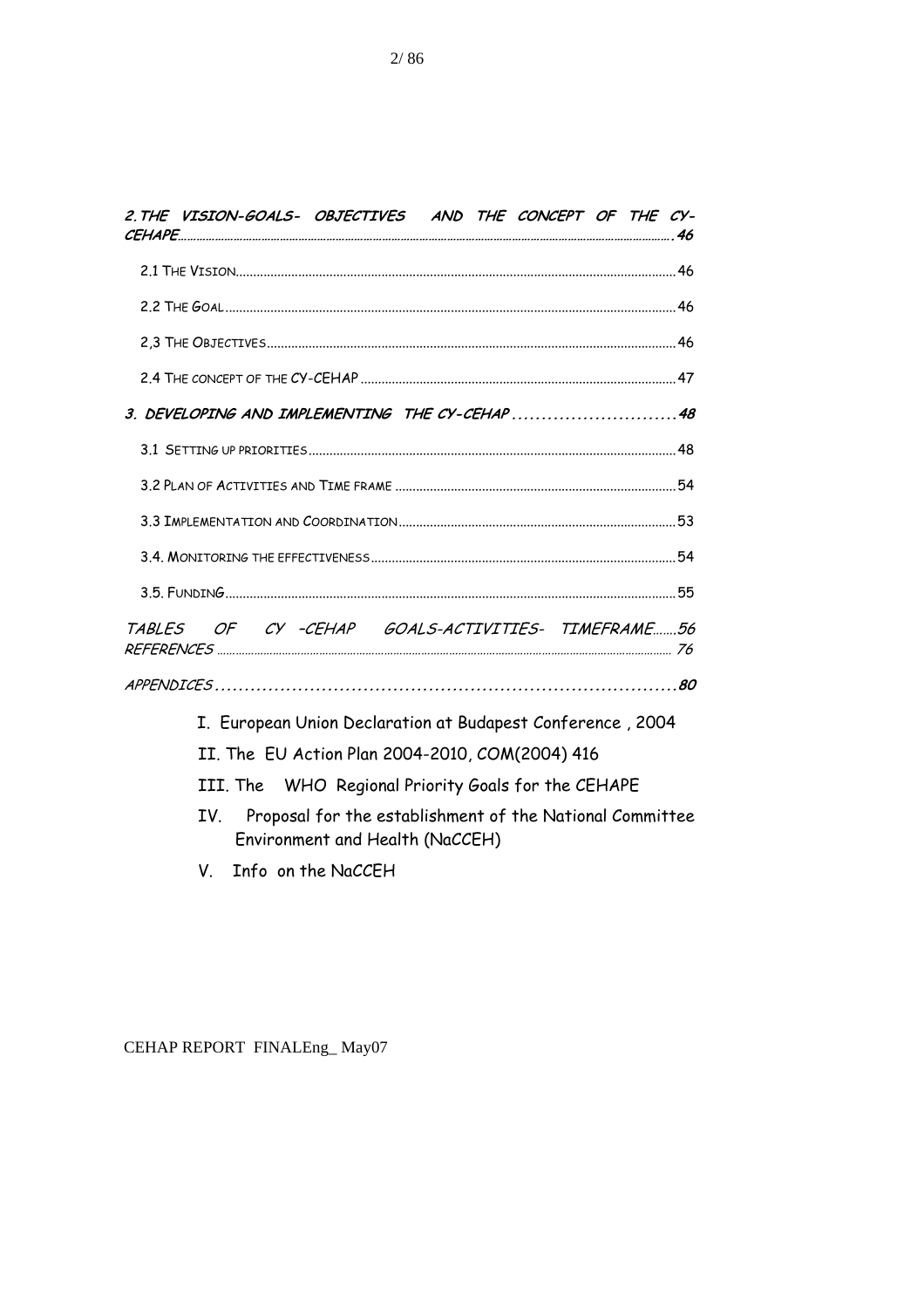#### **PREFACE**

<span id="page-5-0"></span>At the onset of the new century, environment and health policies are still confronted with many challenges, such as the effects **that chronic exposure to low levels of cocktails of chemicals and exposures at early stages of life have on human health and well being**. Existing evidence clearly shows that children are more vulnerable than adults to most chemicals and have enhanced exposure, weaker defence mechanisms and particular sensitivities during their development. It is therefore imperative to be proactive and to exercise immediate action in the best interest of our children's health.

Environment and health aspects are ranked highly in the agenda of the Ministry of Health and we fully endorse the principles of Prevention, Precaution and Pro-activeness. The Cyprus Children Environment and Health Action Plan (Cy-CEHAP) provides a global and coherent framework in the field of the environment and children's health for both Policy development and implementation, through specific actions within a well defined timeframe. In line with Ministry's policy, the Cy-CEHAP philosophy is based on three principles: **Precaution, Prevention and Integration** and is aiming at the maximum synergy of goals, multi sectorial targets and activities. The commitments arising from the Budapest Conference 2004, the targets of the E.U. Action Plan and our national priorities and concerns are integrated **under one coherent action plan**.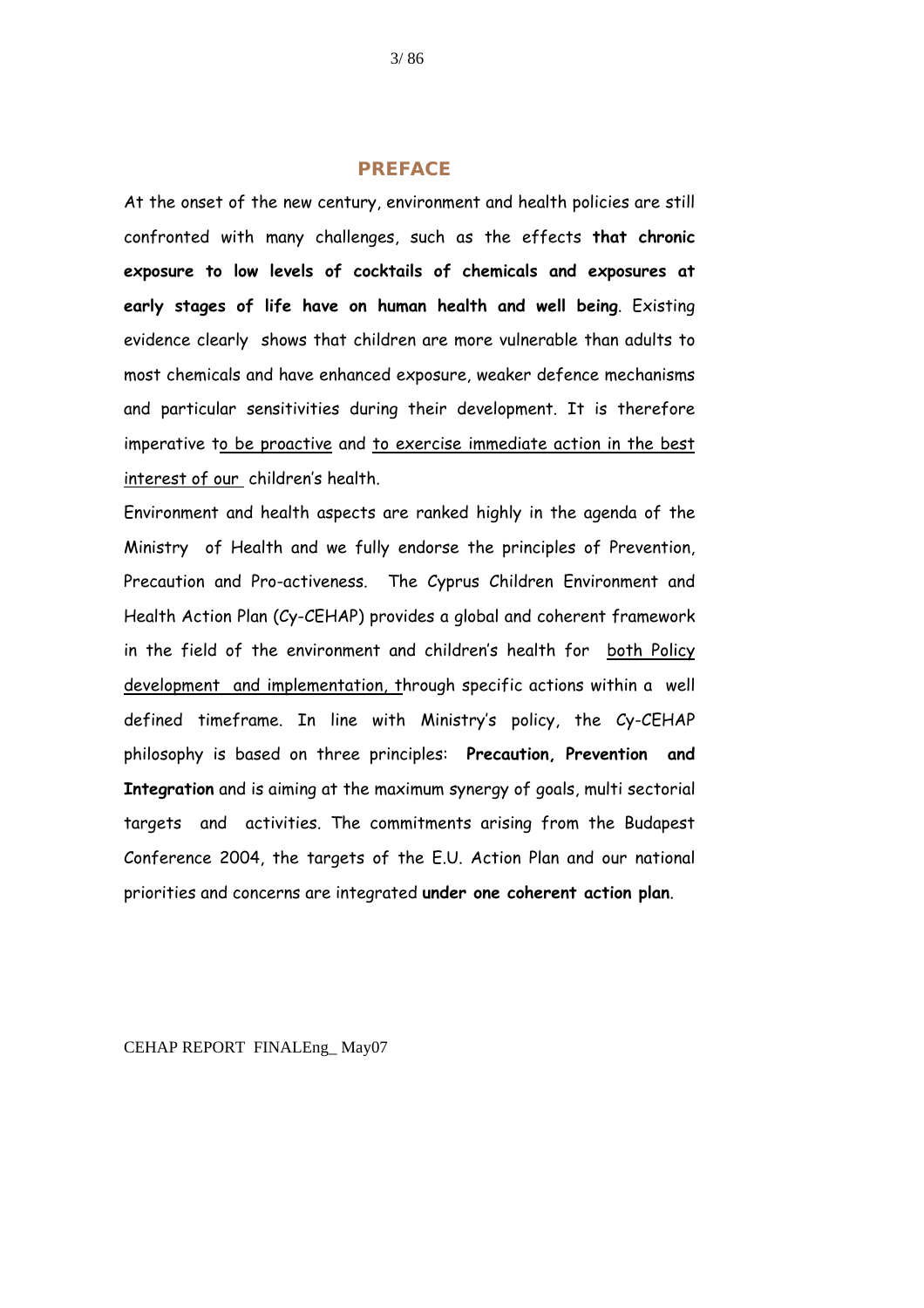**Our Vision is that children from conception to adolescent, will enjoy a healthy and safe environment with the minimum possible exposure to environmental risk factors. An environment which will allow them to reach their full physical, mental and psychological development and enjoy a healthy life.** 

By 2010 Prevention and Precaution will become essential elements prevailing in all policies and legislation which may influence children's health and welfare and Cypriot citizens will be well informed and apply these principles in their everyday life.

We aim to minimize the burden of avoidable environmentally linked diseases and disabilities through the reduction of children's exposure to chemicals and physical stressors. Cancer, asthma, neurodevelopmental disorders and congenital malformations are in our focus. The Ministry of Health, has the key promoting and coordinating role in the whole process of the Cy-CEHAP and the overall responsibility for its effective implementation.

To this effect, we are committed to providing continuous monitoring and support in order to ensure the proper implementation of the Action Plan. We will foster partnerships and work closely with all other Ministries and stakeholders involved and in particular with the medical community and parents associations, research institutes, the WHO, the European Commission and other countries.

**Mr Charis Charalambous** 

**Minister of Health** 

CEHAP REPORT FINALEng\_ May07 Nicosia, March 2007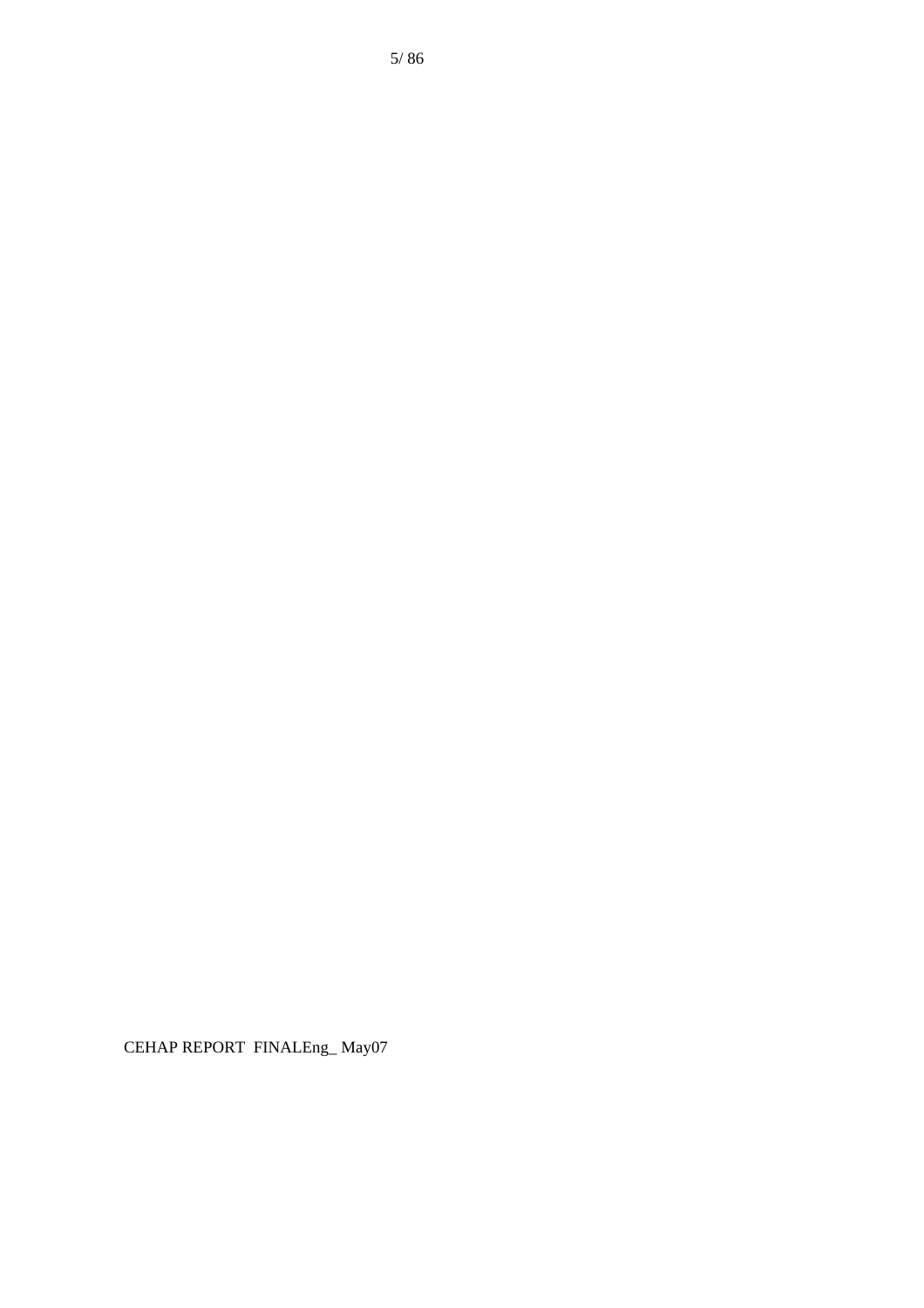## <span id="page-8-0"></span>**EXECUTIVE SUMMARY**

As a reflection of the interest of the Cyprus Ministry of Health in the issues related to the environment and children's health, an **Advisory Committee for the Prevention of Childhood Injuries and Poisonings,** was established in 2002 and the **National Committee on the Environment and Children's Health (NaCCEH)** was appointed by the Council of Ministers in 2004. The NaCCEH serves as the National Focal Point for all EU, WHO and other national and international activities pertaining to Children's Health and the Environment and is assigned with the responsibility to develop, promote and coordinate the National Action Plan on the "Environment and Children's Health" (Cy-CEHAP).

The framework of the Cy-CEHAP is defined in line with the terms of references upon which the NaCCEH was established, and the action plan of the **NaCCEH**, which was approved by the Ministerial decision of 2004.

In accordance with the Ministry's policy, the Cy-CEHAP concept is based on three principles: **Precaution, Prevention and Integration** and is aiming at the maximum synergy of goals, multi sectorial targets and activities. The Cy-CEHAP addresses **under one coherent action plan** ccommitments arising from:

- a) the E.U. integrated strategy on Environment and Health (COM 338 (2003)) and the Scale Initiative on children's health,
- b) the Action plan for Environment and Health (COM 416 (2004)),
- c) the WHO Children's Environment and Health Action Plan for Europe (CEHAPE) and the Budapest Inter-ministerial Declaration of 2004, and
- d) National priorities and concerns.

The Cy- CEHAP aims to be multidisciplinary, as it seeks to bring together various stakeholders and fields of expertise e.g. politicians, scientists, administrators, local authorities, parents and health providers associations etc. Finally, the Cy-CEHAP encourages a multi-sectorial approach, aiming to maximise synergies among all policies related to health and the environment e.g. agriculture, transport, energy, industry, etc. In terms of resources, the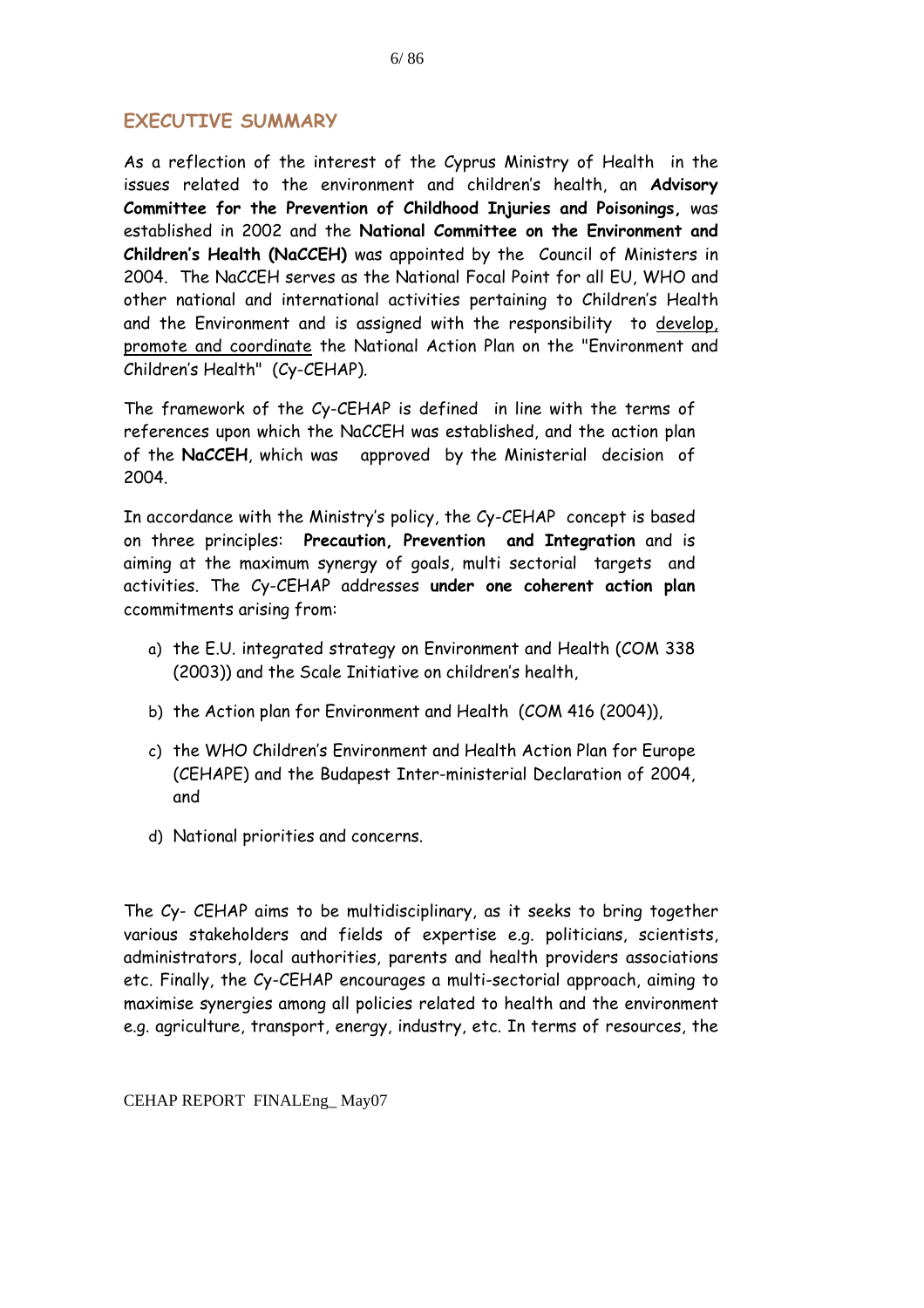Cy-CEHAP contributes real added value, by providing a coherent framework for common activities to most relevant public and private sector actors. These actors are invited to enhance Cy-CEHAP through shared objectives, strengthened cooperation and joint activities and measures.

#### **The Vision**

Our children from conception to adolescent will enjoy a healthy and safe environment with the minimum possible exposure to environmental risk factors. An environment which will allow them to reach their full physical, mental and psychological development and enjoy a healthy life.

**The Goal:** The ultimate goal is to minimize the burden of avoidable environmentally linked diseases and disabilities through the reduction of children's exposure to chemicals and other hazardous factors.

#### **The Objectives:**

- 1. **To raise awareness and bring at the highest level of the political agenda the needs for policy and regulation addressing children's vulnerability to environmental factors and to integrate prevention and precaution into health, environmental and sustainable development policies.**
- **2. To reinforce mechanisms for prompt responses to emerging threats and uncertain risks and to promote prevention and precaution in everyday life through education, knowledge dissemination, information on risks, and the training of health professionals, parents and children.**
- **3. To strengthen technical infrastructure, capabilities and knowledge for diagnosing and curing environmentally induced diseases and disabilities through the training of professionals.**
- 4. **To promote surveillance and research in order to:** 
	- a. address open questions and foster an/the Environment & Health Information System,
	- b. identify priorities to be addressed at national and international level
	- c. provide feedback for the effectiveness of actions, legislation and policies aiming at the decrease of the exposure to environmental pollutants.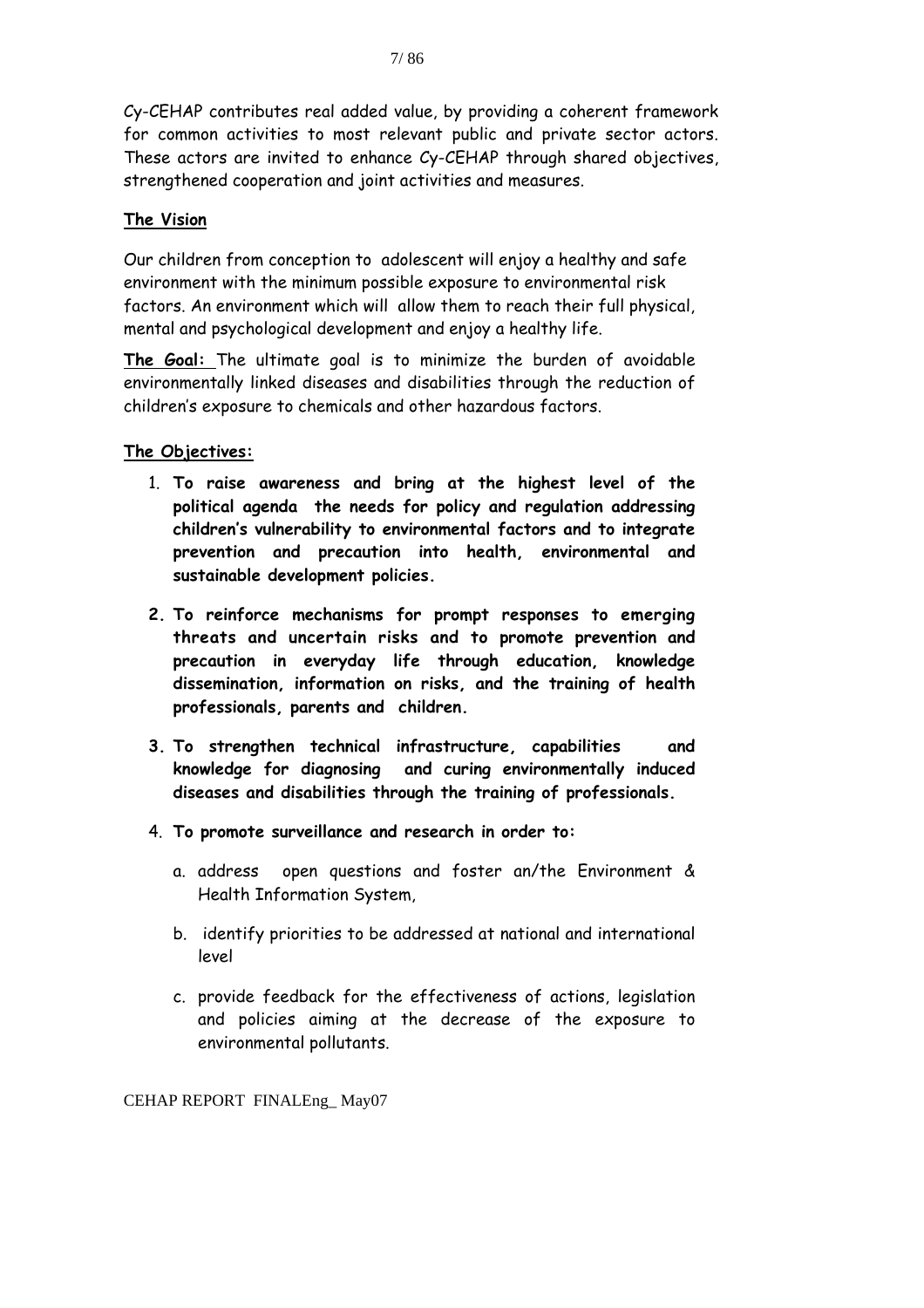#### **Implementation and coordination**

Ministry of Health, has the key promoting and coordinating role in the whole process of the Cehap and the overall responsibility for its effective implementation. However the implementation of the Cy-CEHAP will be the collective responsibility of all Ministries involved e.g Ministry of Health, Ministry of Agriculture, Natural Resources and Environment (MANRE), Ministry of Labor and Social Insurance, Ministry of Communication and Works, Ministry of Education and Culture etc.

The Action Plan is very specific in terms of the basic objectives and the timeframe of its implementation. However it remains flexible enough in terms of implementation of the individual activities. To this effect the four main Cy- CEHAP Objectives are split in 13 working sub-objectives with specific timeframe of achievement. These are addressed in a number of proposed activities which may be changed provided that the specified sub-objectives will be achieved.

The links and relevance of those objectives to the four WHO CEHAPE Goals and the Actions of the EU Action Plan on Environment and Health, are clearly specified. An indicative timeframe is also provided (Tables 10 and 11) as well as the preliminary list of the potential actors involved. Previously implemented activities through the 3 annual programs of the National Committee (2004-2006) form the nucleus of the Action plan. Therefore, some activities have been already initiated and are in progress. For the sake of the completeness and integration of the national activities, those activities are also integrated in the Action Plan 2007-2009 .

#### **Monitoring the effectiveness**

The implementation of the CY- CEHAP and the degree of achievement of its goals will be evaluated on an annual basis by the Ministry of Health, based on the annual report that will be prepared by the NaCCEH. Necessary optimization and adaptation to emerging threads and opportunities will be done accordingly.

A set of indicators, which can be used to evaluate the effectiveness of the CEHAP, are presented in the Table 12. These indicators were derived mainly from selected WHO indicators, and were adapted to National conditions. Ρε

Reporting to the EU and WHO will be done by the Ministry of Health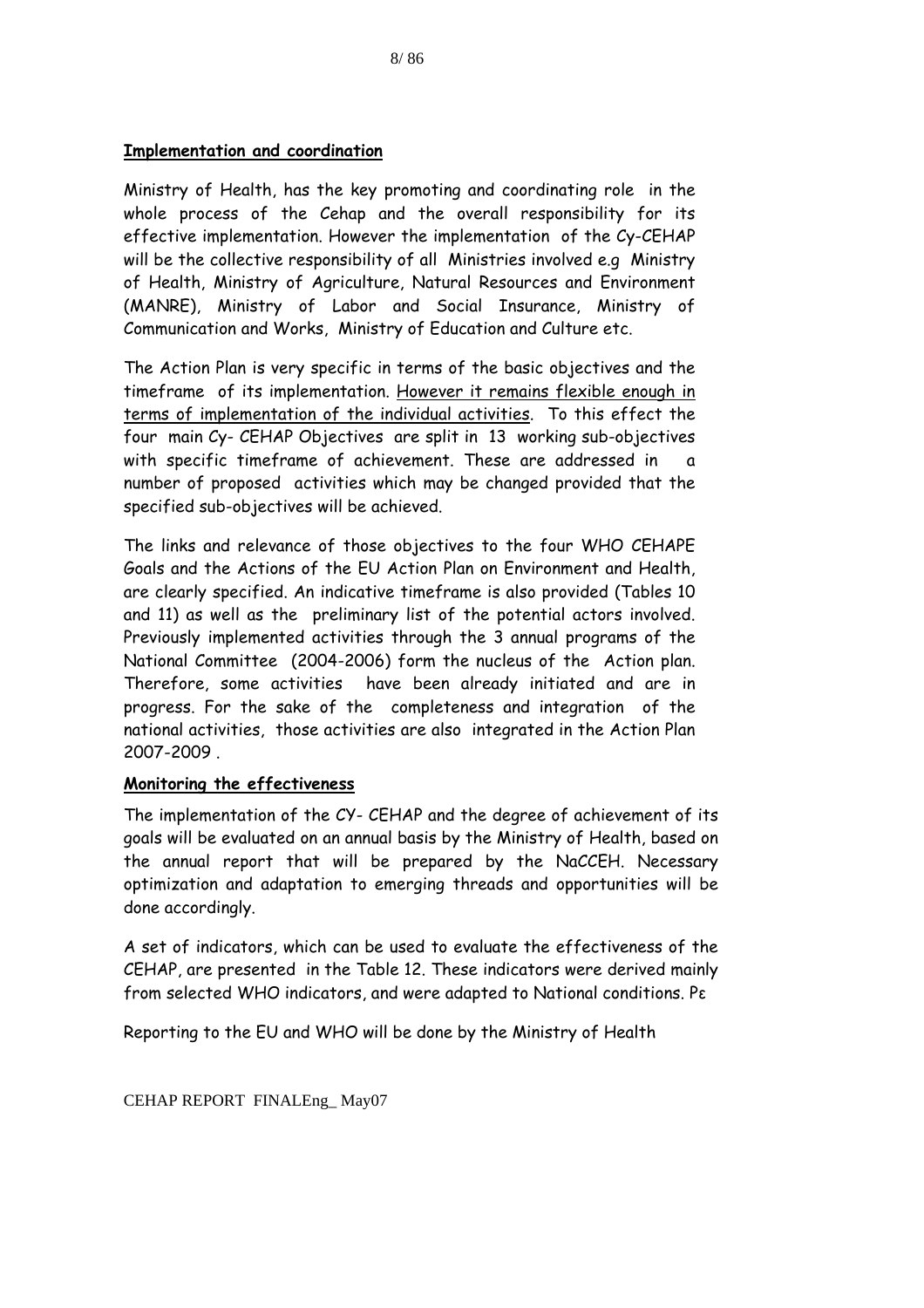The implementation of CEHAP can be supported by ongoing activities in the field of Health and Environment, both at national and EU levels. Maximum synergies with ongoing activities for the implementation of EU monitoring legislation on environment and health, as well as related to WHO and other international commitments e.g POPs convention , will be developed to minimize extra costs. The overall funding of the activities can be covered from the following three complimentary

a) **The yearly budget of the NaCCEH**: , A core yearly budget will be proposed by the NaCCEH and approved by the Ministry of Health. This will mainly cover coordination activities, training, awareness raising, public information and intervention, surveillance /small scale research projects and international commitments (EU and WHO). This funding will ensure stability, undisturbed continuation and smooth implementation of the Cy-CEHAP. This overall stability is expected to create better opportunities for external EU funding.

b) **Indirect funding of activities through the utilization availability of data and information relevant to the realization of the Cy-CEHAP objectives**. To this effect, protocols of agreements will be signed between the Ministry of Health and all relevant ministries, the University of Cyprus and other actors involved to ensure effective cooperation. For example data collected for the implementation of the legislation for air or water quality can be adjusted and utilized for the purposes of the Action Plan. In addition, potential minor adjustments to the monitoring programs aiming to better utilization of the results and added value will be promoted.

3. **Additional Research funds** could be raised from the Research Promotion Foundation (CRPF, ΙΠΕ), EU funding schemes through e.g. the Public Health Program and the  $7<sup>th</sup>$  Framework Program for Research and Development. Training activities can also be supported by the WHO.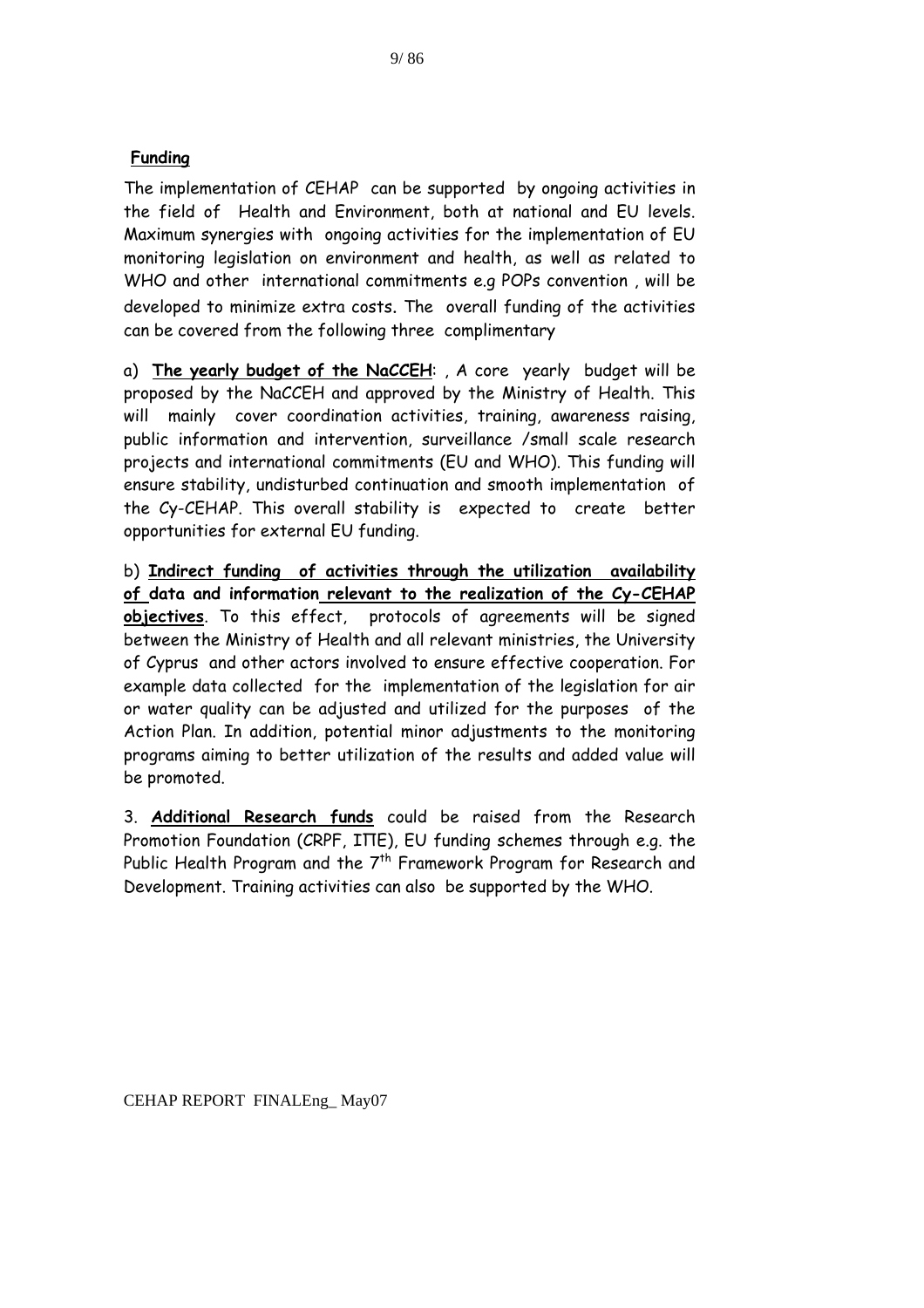## <span id="page-12-0"></span>**1. INTRODUCTION**

## **1.1 Environment and Children's Health**

#### **1.1.1 The need to act now.**

It is now recognized that children, from the embryonic stage to the stage of adolescence, are often more vulnerable to environmental hazards than adults. The exposure of children to substances or agents, such as polychlorinated biphenyls (PCBs), lead, mercury, phthalates, dioxins, pesticides, tobacco smoke and ionizing radiation, can have serious effects on their health. These effects may develop immediately (i.e. asthma or allergy) or may arise later in life. For example, children may suffer from neuro-developmental or other disorders, mental retardation, effects on their immune, endocrine or reproductive systems or even develop cancer.

**The embryo and the child are more vulnerable to the effects of chemical substances compared to adults.** 

- Due to their dynamic development, children eat and drink more in proportion to their body weight and breathe faster than adults. Furthermore, children are naïve, curious, unaware of risks and often use their mouth to explore things**.** As a result, they experience enhanced exposure to pollutants found in food, air and water. Because they are under development, they also **absorb a greater proportion of both useful and toxic substances.**
- **The defense mechanisms of a child, such as the toxic substances elimination mechanisms, are weak and not fully developed.**
- There are stages in a child's development, which are considered to be extremely crucial, known as **"critical windows of vulnerability."** For example, during the  $2^{nd}$ -10<sup>th</sup> week of gestation, when the organs are being formed, toxic exposure may lead to serious functional disorders and deficiencies. Also, the first 3-4 years in a child's life are crucial for the development of its brain, personality and behavior. Brain development is a rapid procedure and very susceptible to chemical substances. Normal growth may be disrupted if exposure to certain chemicals, like endocrine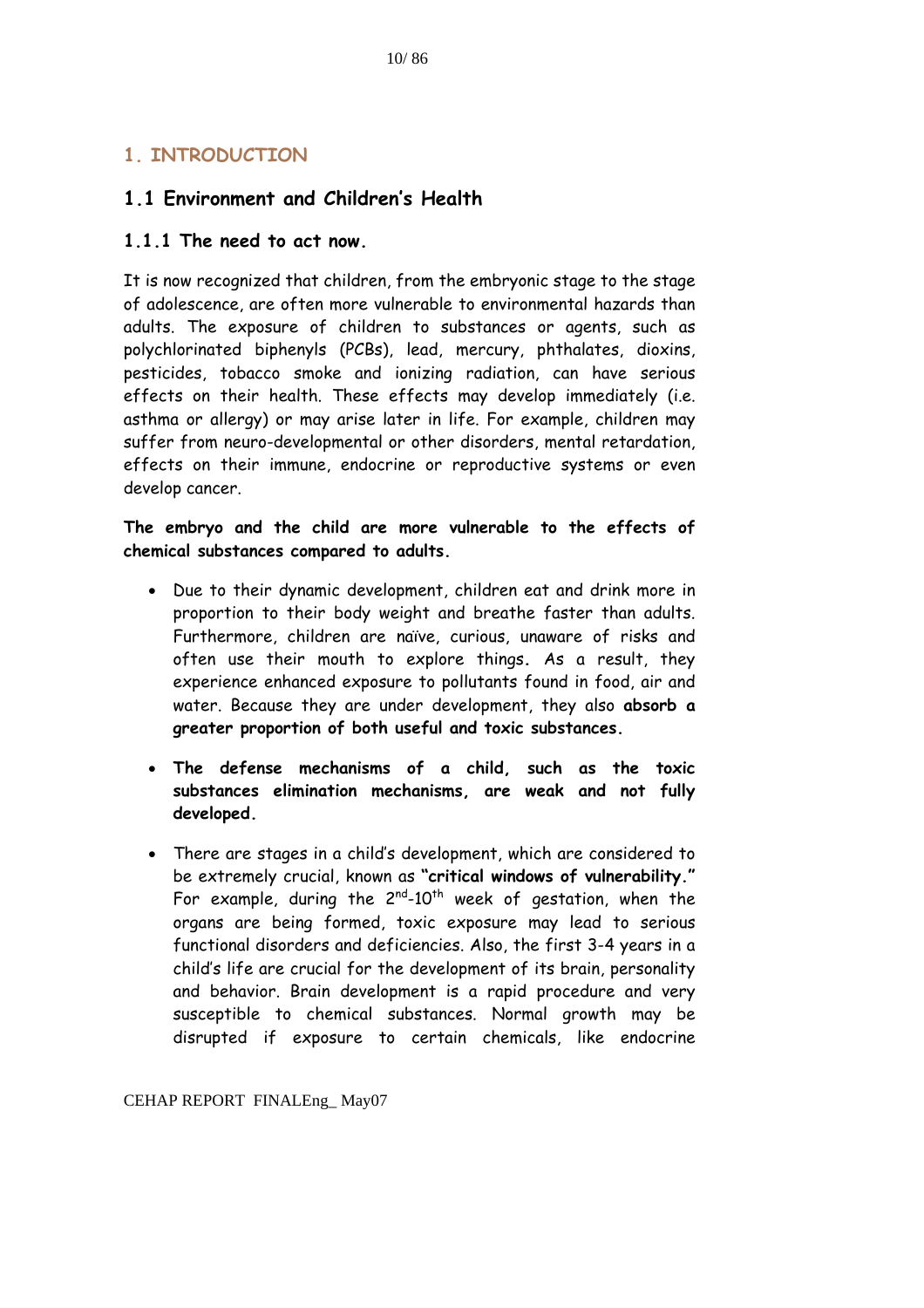<span id="page-13-0"></span>disrupters, occurs during the "critical windows of vulnerability". Exposure during these stages of development can cause serious damage to the mental and physical health of the child, as well as to its reproductive system and can negatively affect its learning ability. Such substances may be present in materials and chemicals of everyday use, such as varnishes, sprays, paints, pesticides, solvents, tobacco smoke, etc.

• Children have an entire life-time ahead of them and thus long-term diseases such as cancer, neurological or growth abnormalities have a higher probability of developing.

#### **1.1.2 Environment related diseases**

#### **1.1.2.1 Childhood cancer**

Cancer is the main cause of death by disease in children between 1 and 14 years of age in the US (ACS, 2002: 10). It is also the most common cause of childhood mortality due to disease in developed countries (NUH, 2002:2), although, mortality from childhood cancer in general and childhood leukemia in particular has sharply declined in economicallydeveloped countries over the last 30 years' (Vecchia et al., 1998: 2223). Nevertheless, this decline is much less pronounced in South America, Eastern Europe, and other economically less-developed areas (Levi et al, 1995). Such trends may be attributed to the medical treatment services now available in the more developed countries compared to the less-developed regions of the world (Levi et al, 2001; Craft, 2000; Vecchia et al, 1998; Hesseling and Wessels 1997; Lukens, 1994; Draper et al, 1994). Childhood leukaemia, brain/CNS and lymphoma continue to rank amongst the top 3 most common incidence types for children under 20 years of age. This is also true for those afflicted between the ages of 0-19 in Europe.

Cancer is a multi phased disease. It may arise from nonenvironmental (genetic factors) because of the presence in the individual's genome of chromosomal aberrations or cancerpredisposing genes. But at the same time the weight of evidence clearly indicates that cancer may also arise from exposures to carcinogens found in the environment. **The key point is that environmentally induced cancers are largely preventable through the reduction of public exposure to suspected carcinogens.** Thus, a great number of lives could be saved through exposure reduction. However, reduced exposure to environmental carcinogens cannot be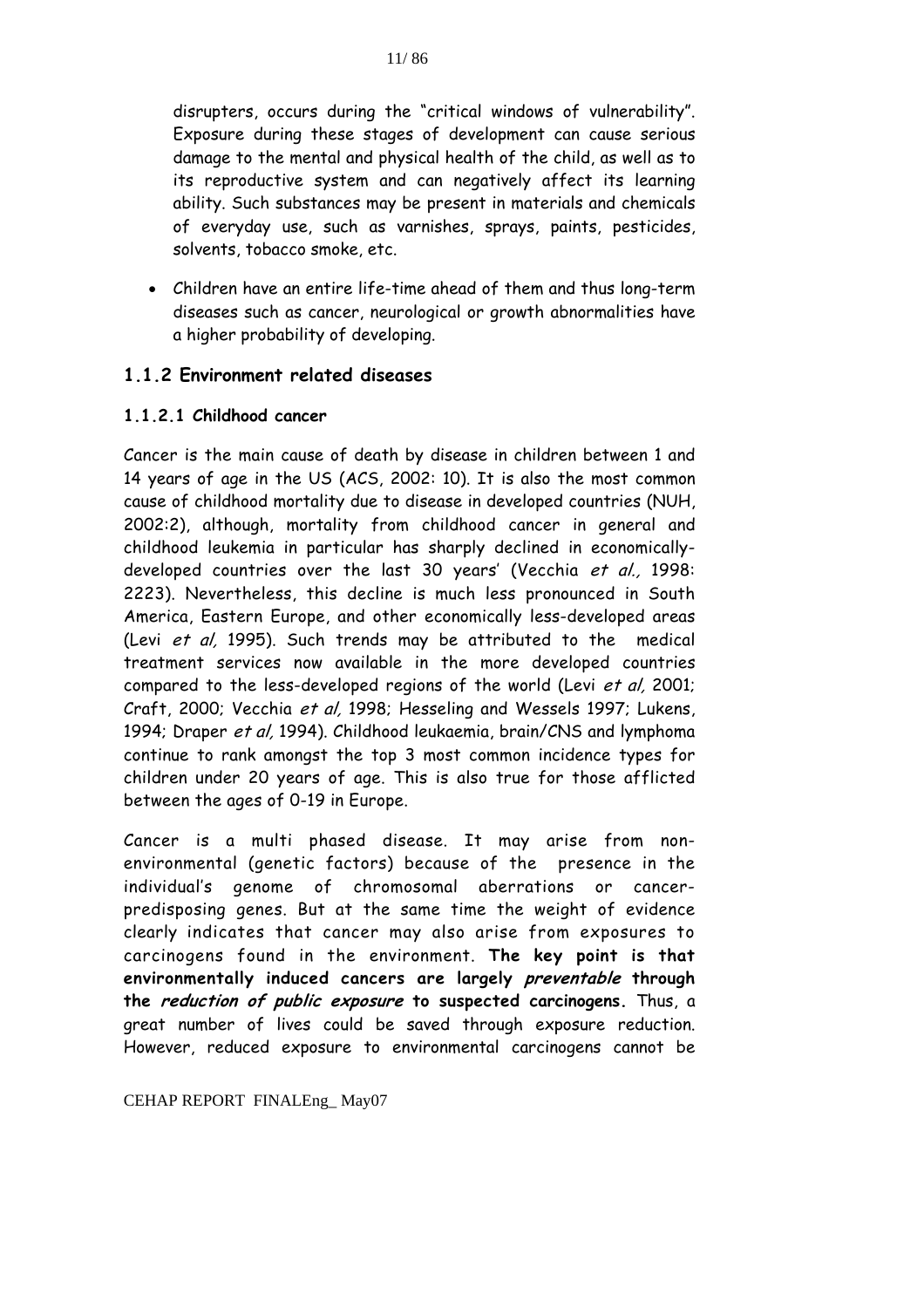accomplished through regulatory interventions alone. Regulatory intervention is better suited to control risks stemming from involuntary exposures. Attention must also be paid to voluntary exposures, such as those associated with lifestyle and behavior as well as occupational hazards to pregnant women.

Particular attention must be paid to the environmental etiology of childhood cancer because, 'children are highly vulnerable to the most environmental toxicants' (Suk, 2002: A284). Childhood cancer may also be related to low dose exposure to carcinogens. An important source of scientific information is exposure during developmental windows in intra-uterine and post-natal life, when there can be increased vulnerability to the effects of pollutants (Anderson et al., 2000). In the work of the National Academy of Sciences (NAS, 1993), it is clearly stated that for reasons referred in chapter 1.1 "Children are particularly susceptible to the levels generally found in environmental exposure scenarios".

#### **1.1.2.2 Asthma and allergies**

Europe faces an epidemic of allergy diseases and asthma, with the reported cases showing a steadily increase in recent years. In most countries in the European Region, from the mid-1970s to the mid-1990s, the prevalence of asthma symptoms in children was reported to increase by 200%, In the European Union, allergy disease is the most common chronic illness of childhood, and in some areas it can be estimated to affect more than one in four children. Recent data projected that asthma and allergy may affect up to one in two children. Both asthma and allergies are multi-factorial conditions, resulting from complex interactions between genes and the environment. In particular, environmental tobacco smoke, poor quality of indoor/outdoor air and some allergens influence the development of allergic reactions.

Among the many factors associated with asthma and allergies, the environmental consequences of climate change have recently attracted the attention of scientists and the public health community. Changes in temperature and precipitation patterns may alter the length and timing of the growing season of plants producing pollen.

On average, the length of the pollen season in Europe increased by 10–11 days over the last 30 years. Longer and more intense exposure to pollen can raise both the number of allergic episodes and the demand for health care.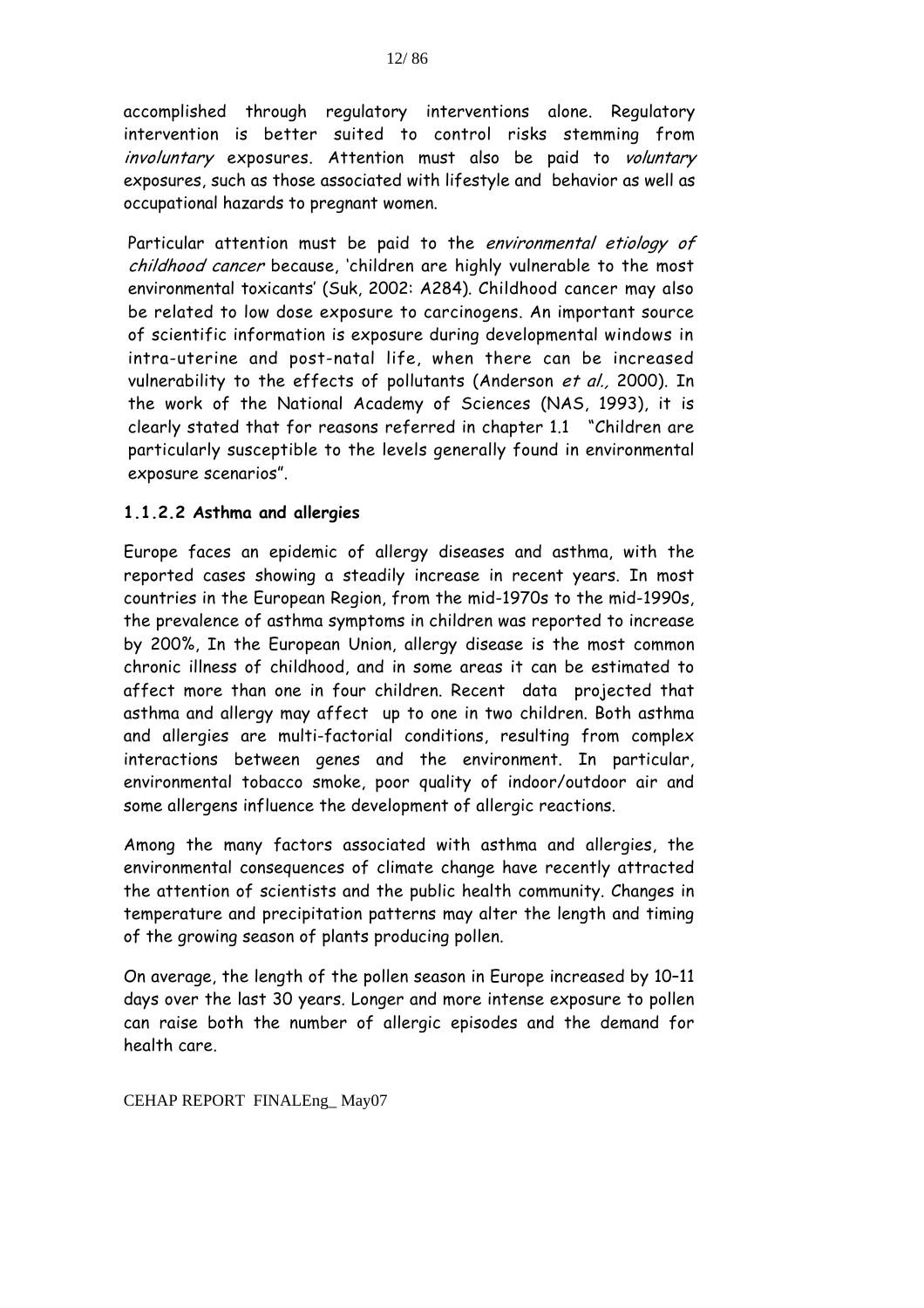Measures to reduce or control exposure to environmental allergens are urgently needed to decrease the prevalence and severity of allergic disorders in childhood. This is part of a broader child-focused health policy, based on specific risk assessments.

Draft Council Conclusions on Childhood Asthma endorsed the envirogenomic methodology in the investigation of childhood asthma and called for a multidisciplinary approach in research projects that will facilitate the simultaneous examination of genetic and environmental factors; In this context, it is emphasised that the primarily focus should be on approaches to prevent, diagnose and manage asthma in children.

#### **1.1.2.3 Congenital malformations**

Congenital disorders include major and minor structural anomalies. These can occur as single malformations or combined malformations as in complex genetic syndromes. A congenital disorder can have trivial or grave effects. The most severe, such as anencephaly, are usually incompatible with life. Birth defects are a leading cause of death in early infancy, accounting for the deaths of nearly 2 out every 1000 infants.

#### **Occurrence Rate**

About 2% to 3% of babies are born with significant congenital birth defects. Birth defects involving the brain are the largest group at 10 per 1000 live births, compared to heart at 8 per 1000, kidneys at 4 per 1000, and limbs at 2 per 1000. All other defects have a combined incidence of 6 per 1000 live births. Birth defects of the heart are the most common birth defect leading to death in infancy, accounting for 28% of infant deaths due to birth defects, while chromosomal abnormalities and respiratory abnormalities each account for 15%, and brain defects about 12%.

#### **Causes**

Congenital malformations result mainly from genetic defects, including hereditary ones. Chromosomal aberration syndromes, as well as single gene defects, can be the causative factors. Advanced maternal and paternal age have been related to such congenital malformation syndromes, as age increases the incidence of non-disjunction faults and changes in the germ cells of males. Also extremely young age of mothers has been shown to play a role in increasing the incidence of congenital anomalies.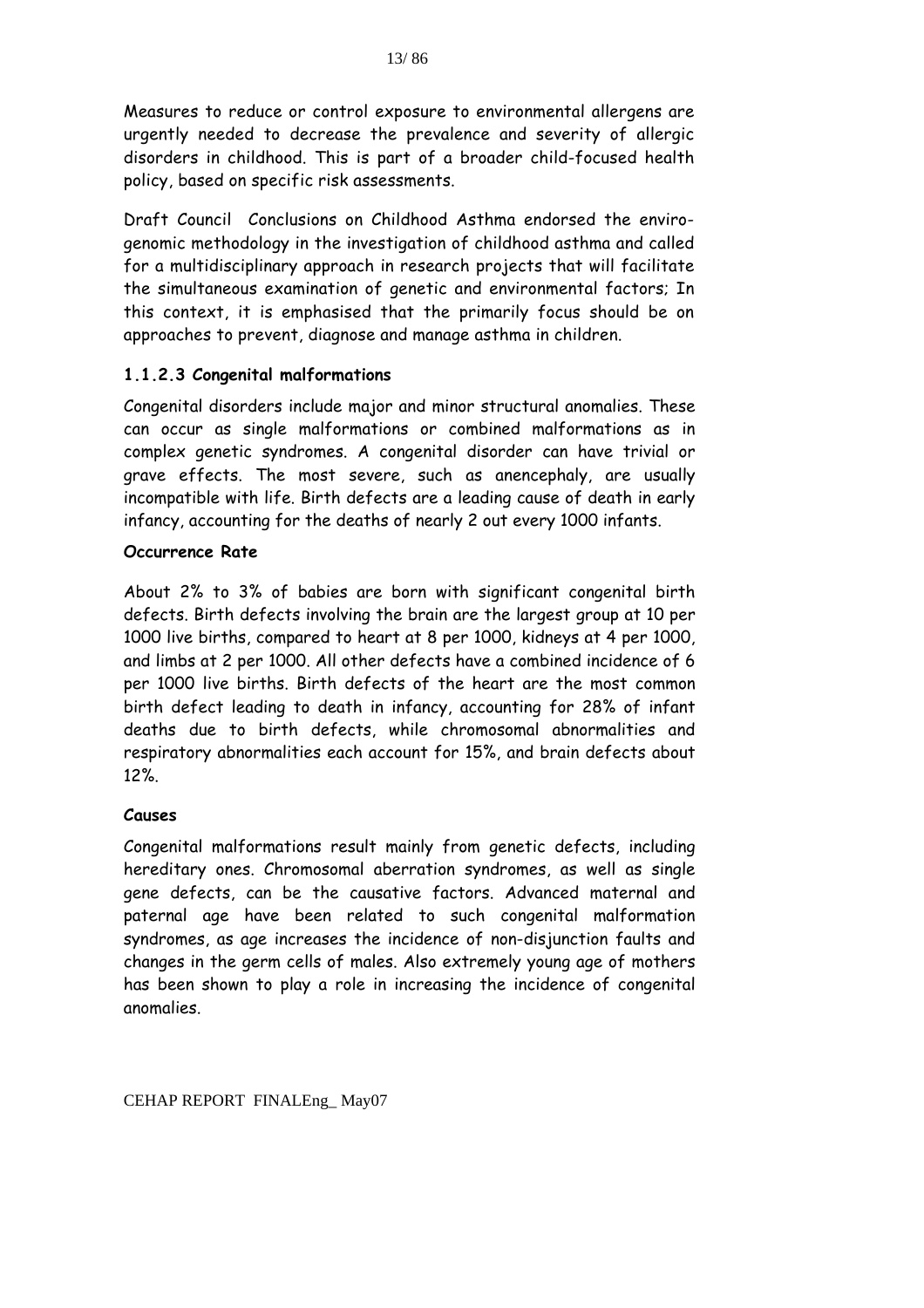<span id="page-16-0"></span>Furthermore, exposure of the fetus in utero to drugs, toxic substances, chemicals, infections, dietary deficiencies and pollution elements plays a significant role in affecting not only the normal structural development of the fetus, but also the general health and the mental capacities of the child to be. These factors are universally known as teratogens.

For example, dietary deficiency of maternal folic acid is associated with spina bifida. Exposure of the fetus to harmful substances during gestation (e.g, alcohol or mercury) or to drugs administered to the expecting mother (e.g., phenytoin), can cause recognizable combinations of birth defects. Many infections which a mother can contract during pregnancy, such as rubella and syphilis, can also affect the baby.

A significant proportion of birth defects cannot be attributed to either genetic abnormalities or environmental exposures. These are referred to as sporadic birth defects, a term that implies an unknown cause, random occurrence, and a low recurrence risk for future children born to the same mother. Epidemiological studies of these disorders will hopefully shade light on their etiology.

There is now a great deal of evidence that men may be the source of most new mutations in the population and therefore may be responsible for most of the congenital diseases that seem to come from nowhere. As men age, their sperm is more likely to carry alterations in genes.

#### **1.1.3 The impact of Air pollution on Children's Health**

Many epidemiological studies have assessed and shown the association between ambient air pollution and health effects on adults using different indicators such as particulate matter (PM expressed PM10, PM2.5, Total Suspended Particles – TSP, Black Smoke –BS) or gaseous pollutants (nitrogen dioxide (NO<sub>2</sub>), sulphur dioxide (SO<sub>2</sub>) and ozone (O<sub>3</sub>)).

Although fewer studies have focused on the effects of air pollution on European children, their results suggest that there is a relationship between air pollution in Europe and numerous adverse health outcomes in children, in particular, respiratory disease.

Children, in particular those under two years of age and adolescents, are considered to be more susceptible than adults to the effects of air pollution, partly because of their immature metabolism and their physiology.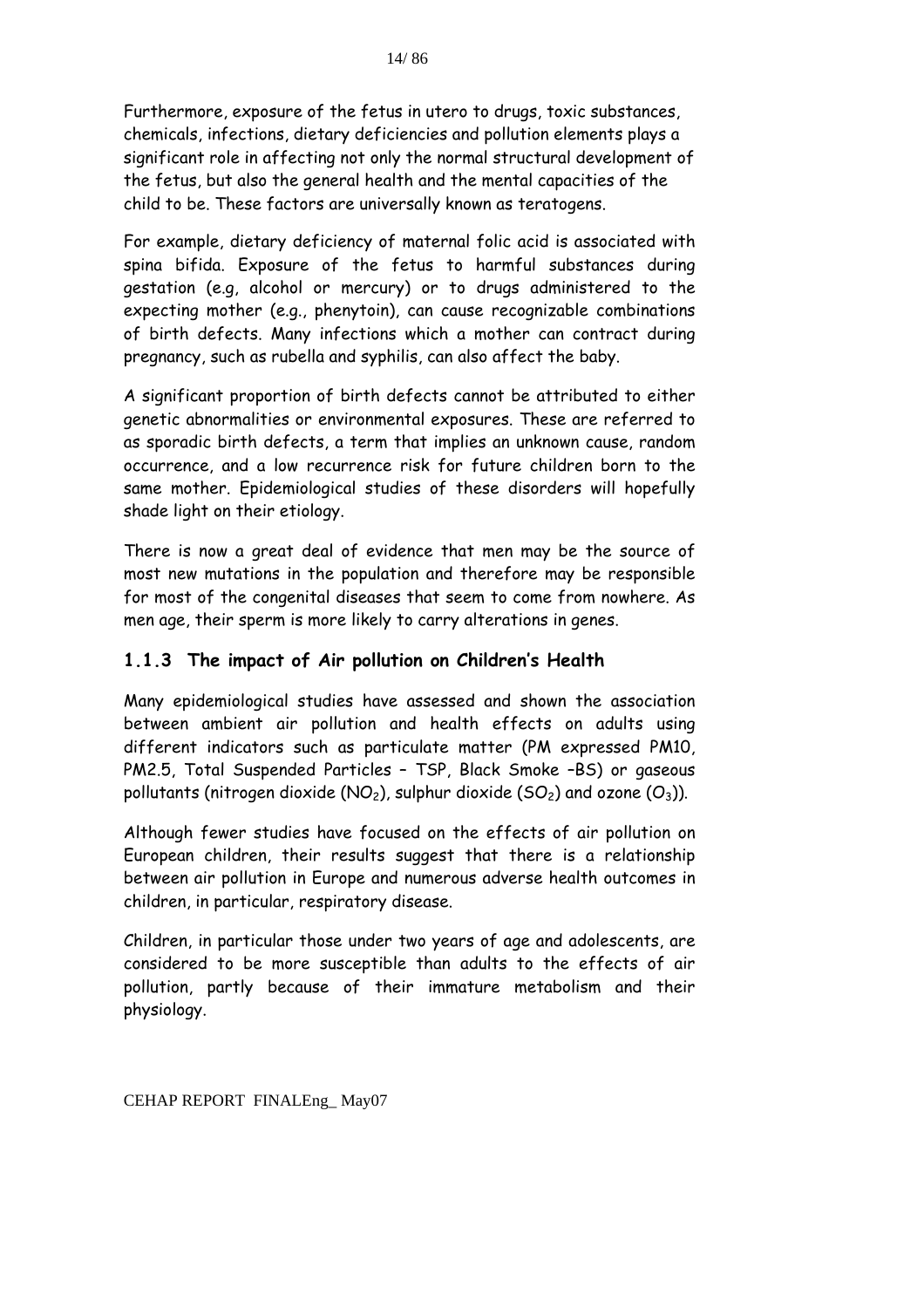Even at relatively low levels, ambient air pollution has been shown to affect children with asthma and other respiratory conditions. Living on busy streets in urban areas, particularly those with heavy motor traffic, has been associated with several respiratory diseases (exacerbation of asthma, chronic respiratory symptoms, allergic symptoms, increased prevalence of atopic sensitization, reduction in lung function).

Results from different studies consistently indicate that neonatal or early post neonatal exposure to air pollution results in mortality; these effects seem to be stronger in the post - neonatal (1-12 months) period and due to respiratory causes. Studies from Brazil suggest that there is a positive relationship between exposure to air pollution and respiratory mortality in young children (< 5 years). There are no European studies using this health outcome.

Technical and legal measures implemented since 1990 (e.g. ban of lead in petrol, decrease in sulphur content of fuels, emission standards for vehicles) have led to a reduction of some vehicles exhaust emissions. In contrast, the effects of road transport – related particulate emissions and their continued increase in many countries are the force of today's health concerns. Models which forecast traffic growth and factor in both the implementation of regulations and improved technical measures, suggest that any improvements archived by the latter measures, will be offset by the increased emissions due to traffic growth. As a result, if emission ceilings and air quality objectives are to be met, technical measures will have to be complemented by economic and structural actions, which act to restrict emissions from road transport and other mobile sources.

Several studies have produced estimates of the health benefits that could be attained by decreasing ambient air pollution levels in European cities, using particulate matter with a diameter smaller than 10μm (PM10) as an indicator. Other important indicators for transport related air pollution are PM2.5,  $NO<sub>2</sub>$  and black smoke. It has been estimated by a European Information System (APHEIS) study that a decrease of 5  $\mu q/m<sup>3</sup>$  in ambient PM10 levels (other factors unchanged) in nine French cities would prevent 1,561 anticipated deaths. The same scenario if applied to 19 European cities estimates that 5,547 deaths would be prevented. If a PM10 air quality quide value of 20  $\mu q/m^3$ , which must be implemented by 2010 in Europe, is implemented in 19 European cities, it will prevent 11,855 deaths.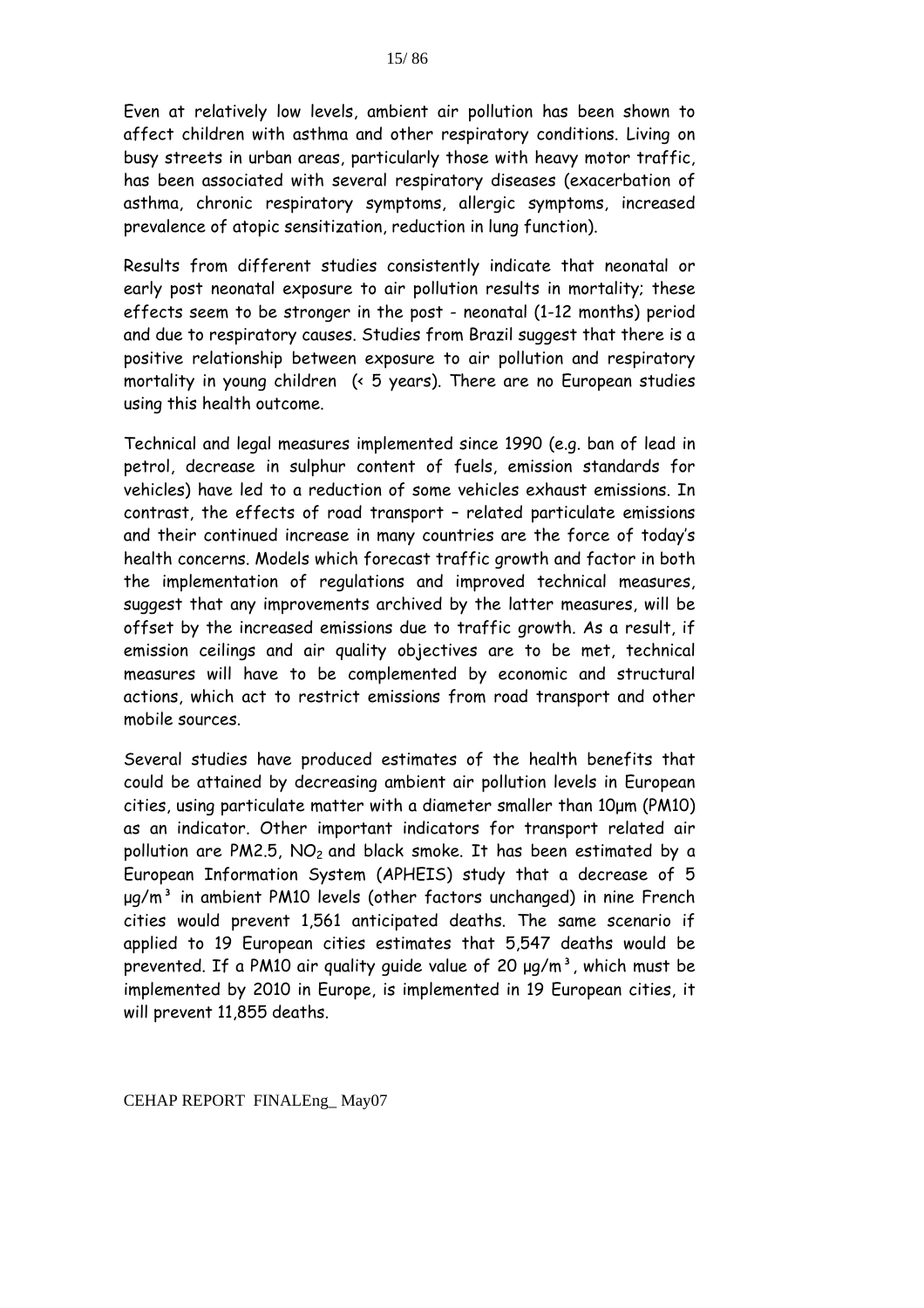#### <span id="page-18-0"></span>**Indoor Air Pollution**

People spend a large part of their life indoors. In addition to being at home, this also refers to other public or private indoor environments, such as the working place, schools, cafés and restaurants. Having clean air indoors is very important for the health of the population as whole but it becomes particularly important for vulnerable groups such as babies, children and aged people or people already suffering from respiratory or allergy conditions. The combined exposure to different indoor pollutants, their concentrations and their public health significance are being studied worldwide and for many pollutants, scientific evidence shows a dramatic impact on the health of the population. Various indoor air pollutants are responsible for, or exacerbate respiratory diseases, allergies, intoxication and cancer (e.g. asbestos, radon, environmental tobacco smoke (ETS), combustion products, volatile organic compounds, biological pollutants etc.). Whilst the outdoor air pollution is well regulated at EU and national level, the effective minimization of indoor air pollution and associated exposure depends less on legislative measures. Raising awareness, effective intervention and active involvement of stakeholders and individuals are the most effective tools to address the problem. The following are identified as first priorities at national level;

- ¾ **Reduction of the impact of Passive smoking**
- ¾ **Minimization of exposure to household chemicals, emissions from building materials and gardening practices** through education, training of parents, teachers and other stakeholders and awareness raising.

#### **1.1.4 The impact of physical stressors**

#### **1.1.4.1 Noise Exposure and Health Effects**

(based on PEP Transport related health effects on Children, WHO,UNECE,2004)**.** 

In Europe, transport (road, rail and air traffic) is the most important source of community noise. Approximately 30% of the European Union's population (EU-15) is exposed to levels of road traffic noise of more than 55 dB. Exposure to high noise levels has decreased in some countries since 1980 due to technological measures, noise barriers and spatial planning. However due to the expected growth in traffic, extra measures will be needed. At the current noise levels many people are annoyed and disturbed in their sleep. A small effect on cardiovascular risk is highly plausible.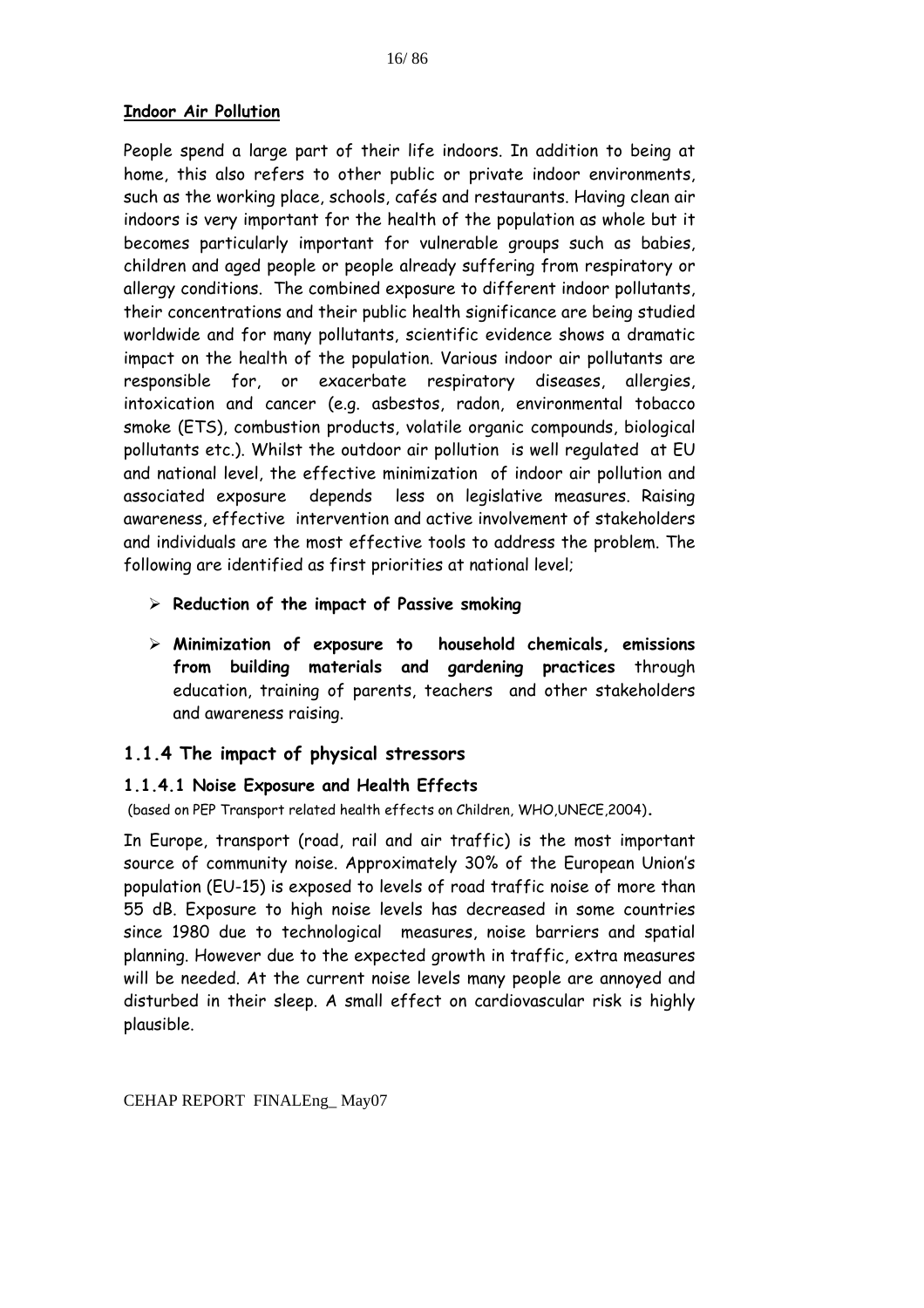The limited number of epidemiological studies in children indicates that noise exposure affects children's learning ability (cognition), motivation and annoyance. In addition, there is some evidence that noise is associated with impacts on the cardiovascular and endocrine system of children. A few intervention studies show the benefits that could be attained by decreasing noise levels: reduction of railway and aircraft noise improved the long – term memory and reading ability of school children. To avoid such effects, protection of children against noise exposure during the night and during learning activities is recommended. Recent estimations of the noise – related health impacts in the Netherlands suggest that current noise levels may be associated with annoyance in 1.5. -2 million people (out of a population of 16 million) disturbed sleep in 550 000 – 1 million and about 220 000 cases of hypertension. In total, 1-2% of the total disease burden could be attributed to traffic noise. Impacts on children can not be estimated yet. The results of noise and Health Impact Assessment studies in different countries are difficult to compare due to methodological differences. The new EU directive on environmental noise provides a basis for further harmonisation.

Cost-benefit analyses clearly indicate the benefits of implementing several source-measures. For example, it has been estimated in the Netherlands that the implementation of several source – measures on cars and trains will cost about 2 billion Euros. The benefits in terms of reduced annoyance are estimated with about 4-6 billion Euros. Estimations are that in EU-15 the overall external (abatement) cost of road and rail traffic noise amount 0,4% of the total GDP, some 36 billion Euros.

In Cyprus, in order to be in line with the environmental noise directive, the preparation of noise maps in main traffic arteries and highways is currently taking place, so that an action plan for the creation of the appropriate area zoning can be contacted.

#### **1.1.4.2 Improper lighting and Health Effects**

 Too little is known at the moment about potential effects due to the increased use of artificial lighting in the evening and at night on people's sense of well being (Health Council of the Netherlands, 2002).

#### **1.1.4.3 Electromagnetic fields**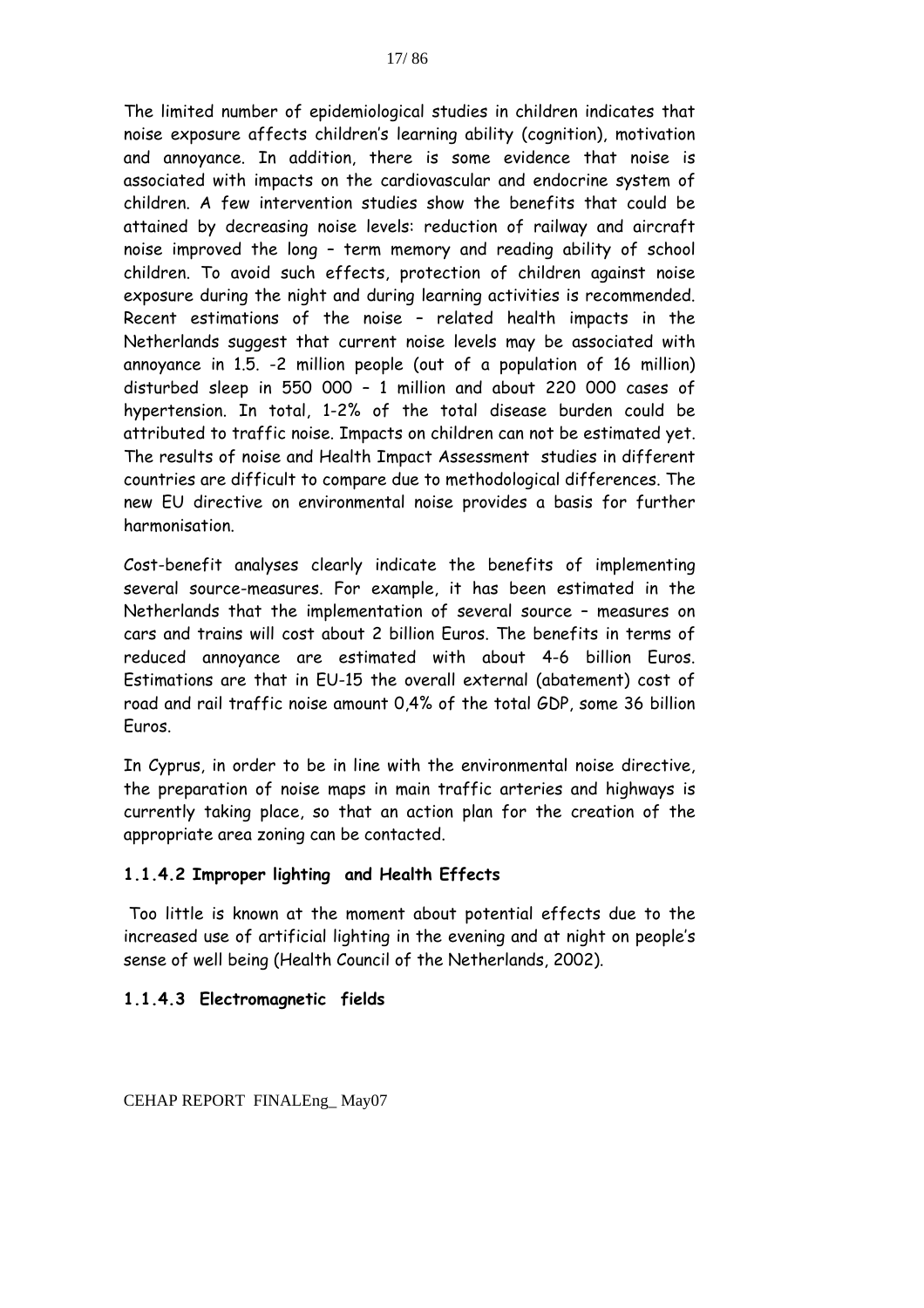Based on a recent in-depth review of the scientific literature, the WHO concluded that current evidence does not confirm the existence of any health consequences from exposure to low level electromagnetic fields. However, some gaps in knowledge about biological effects exist and need further research.

#### **Effects on pregnancy outcome**

There have been occasional reports of associations between health problems and presumed exposure to electromagnetic fields, such as reports of prematurity and low birth weight in children of workers in the electronics industry, but these have not been regarded by the scientific community as being necessarily caused by the field exposures (as opposed to factors such as exposure to solvents).

#### **Cataracts**

General eye irritation and cataracts have sometimes been reported in workers exposed to high levels of radiofrequency and microwave radiation, but animal studies do not support the idea that such forms of eye damage can be produced at levels that are not thermally hazardous.

#### **Electromagnetic fields and cancer**

Despite many studies, the evidence for any effect remains highly controversial. However, it is clear that if electromagnetic fields do have an effect on cancer, then any increase in risk will be extremely small. The results to date contain many inconsistencies, but no large increases in risk have been found for any cancer in children or adults.

## **1.1.5 The application of the Precautionary Principle to protect children's health**

There are many well established environmental risks, such as unsafe drinking-water, indoor and outdoor air pollution and inadequate sanitation, which are at present among the most serious risks to public health It is important that public health interventions are strengthened to prevent them. However, there are other, often highly uncertain and complex risks such as combined exposure to cocktail of dangerous chemicals, exposure to endocrine disrupting chemicals through food, water, air and from everyday products. These threats can result in effects that take place long after exposure, making the establishment of causal links more difficult. Exposures to these agents can result in effects that are irreversible or take many generations to remediate and are costly to health and the environment. Limitations in the ability to characterize causal relationships are occasionally misinterpreted as evidence of safety.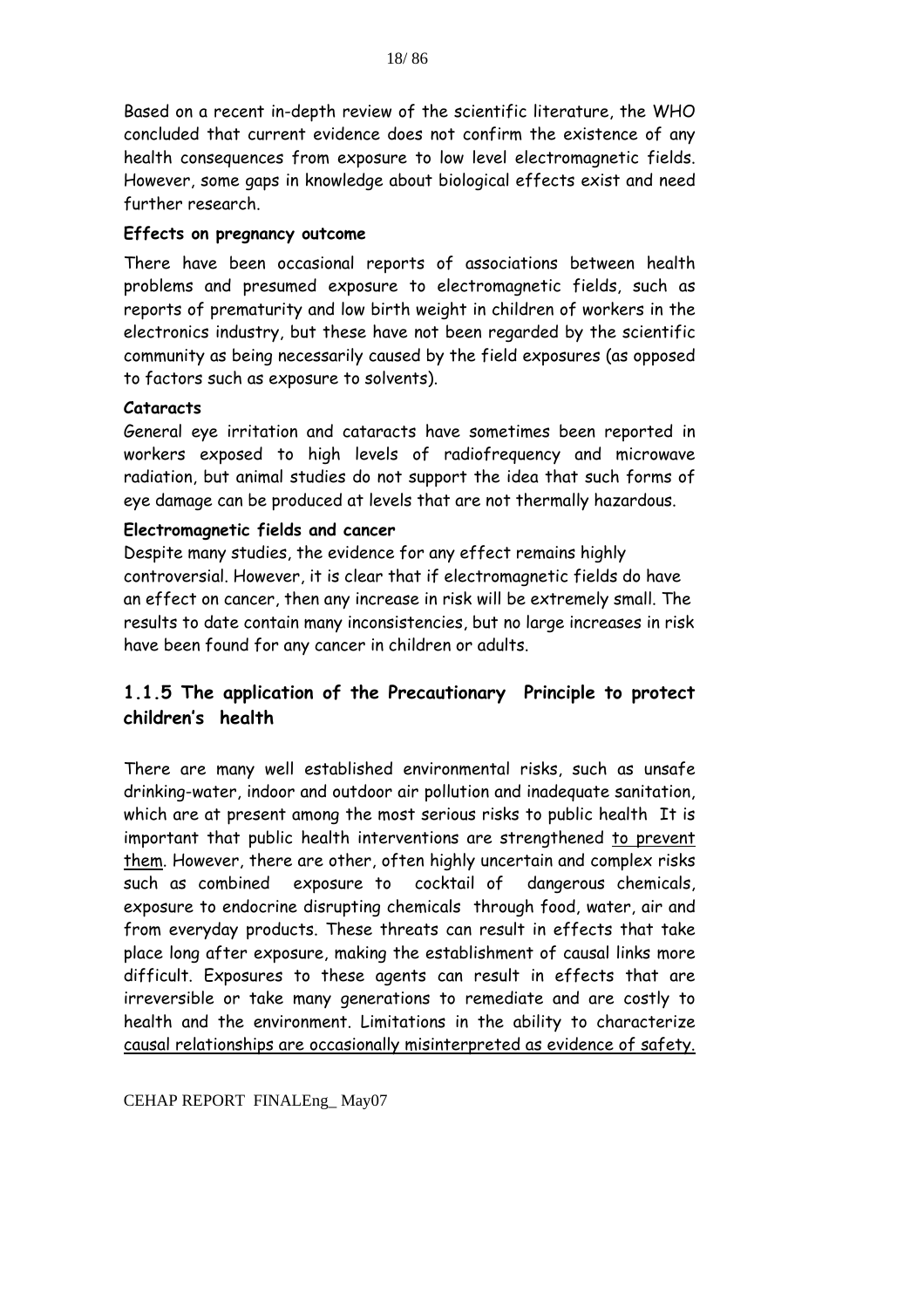Thus, the need for more accurate scientific information has sometimes been used as a reason for inaction.

#### **The European Commission adopted in 2000 the COM (2000) 1 on the Precautionary Principle**

The European Commission in 2000 adopted the Communication COM 1 of the 2000, on the use of the precautionary principle. The Communication underlines that the precautionary principle forms part of a structured approach to the analysis of risk, as well as being relevant to risk management. It covers cases where scientific evidence is insufficient, inconclusive or uncertain and preliminary scientific evaluation indicates that that there are reasonable grounds for concern that the potentially dangerous effects on the environment, human, animal or plant health may be inconsistent with the high level of protection chosen by the EU. The Communication also qualifies the measures that may be taken under the precautionary principle. Where action is deemed necessary, measures should be proportionate to the chosen level of protection, nondiscriminatory in their application and consistent with similar measures already taken. They should also be based on an examination of the potential benefits and costs of action or lack of action and subject to review in the light of new scientific data. They should be maintained as long as the scientific data remain incomplete, imprecise or inconclusive and as long as the risk is considered too high to be imposed on society.

#### **Why is precautionary principle very relevant to children's health**

It is evident that precaution is needed to protect children against potential but uncertain risks due to environmental exposures in early life. Precaution and prevention will allow them to grow, develop, and reach maturity without incurring neurobehavioral impairment, immune dysfunction, reproductive damage, or increased risks of cancer. Protecting children and future generations from environmental health risks is a compelling reason for developing precautionary approaches that are rational, consistent with available scientific information and mindful of society's needs and values. Application of the precautionary principle is particularly appropriate for the protection of children's health because of the following (ref WHO, 2004):

• the science underlying the impacts of environmental stressors on children (from the stage of the foetus to the age of 18) is more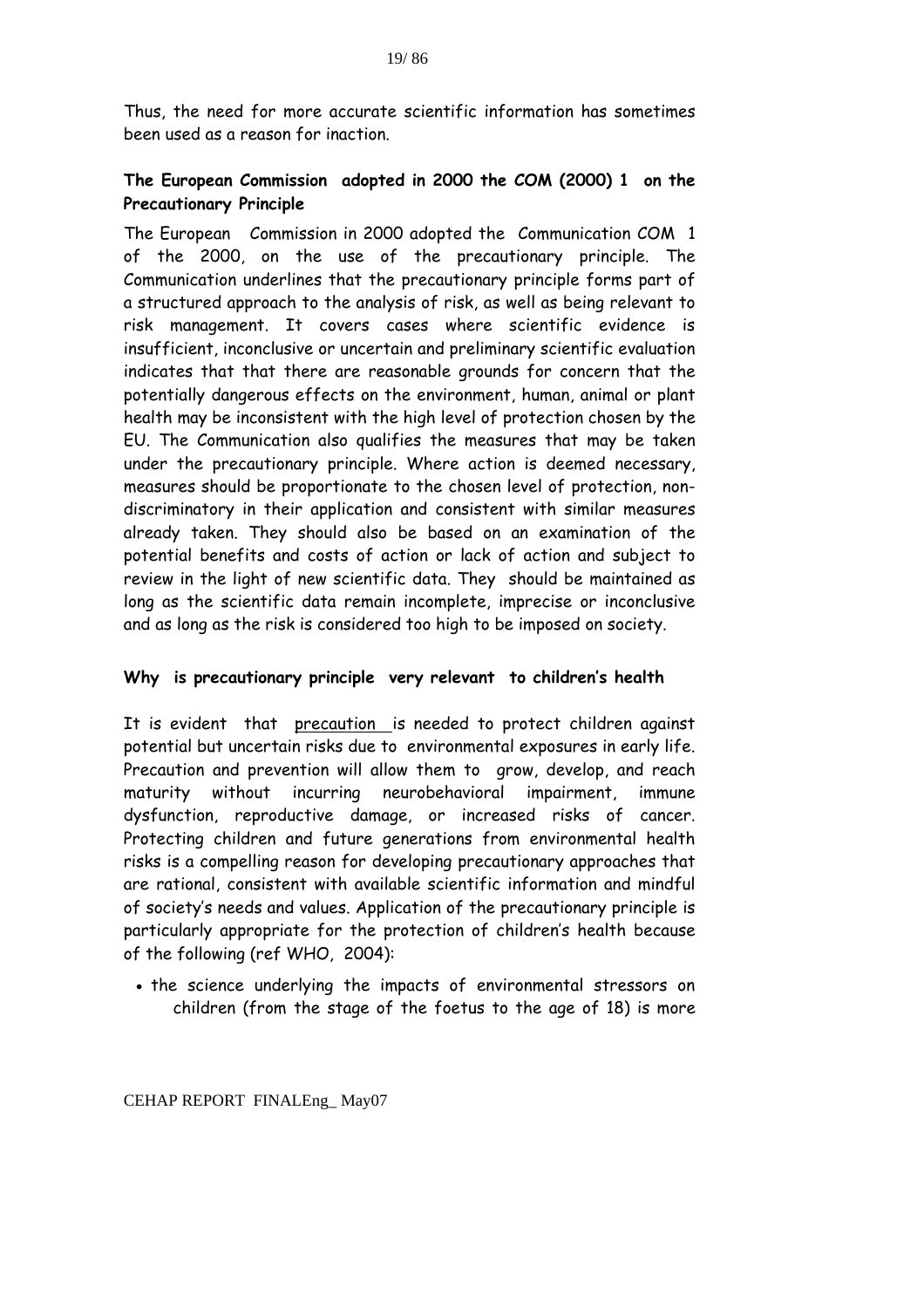<span id="page-22-0"></span>complex, less researched and less understood than that of such impacts on adults;

- the likelihood of serious harm to children from such impacts can be greater than for adults because of their different and changing stages of biological development, their behaviour and their greater exposure in relation to body weight;
- children are involuntarily exposed to a greater proportion of the risks caused by society's activities than adults, yet they have less power to avoid them;
- children benefit proportionally less than adults from society's riskgenerating activities, such as employment, car driving, many consumer products, etc;
- the risks and the benefits of avoided risks have more time to impact on children and society than on adults;
- many of today's serious environmental threats, such as water shortages, climate change, developmental and reproductive effects of toxic substances, endocrine disruption and biodiversity loss, may impinge proportionately more on children and their children than on this generation of adults.

The precautionary principle, when judiciously combined with traditional risk assessment and risk management can promote proactive approach and precaution. The Cy-CEHAP fully endorsed the Precautionary Principle as one of the basic principles of its development. It is specifically addressed through actions of the Plan.

## **1.2 International Context and Commitments**

The setting up of CEHAP in Cyprus took place in a wider European and international context, in which the international community has clearly responded to the call for more attention to children΄s environment and health. The World Health Organisation (WHO) and the European Union (EU) have played a pioneering and catalytic role. Declarations in the United Nations General Assembly Special Session on Children in May 2002 and the World Summit on Sustainable Development in September 2002 addressed problems that children face globally and especially in developing countries. In Europe, the WHO Third Ministerial Conference on Environment and Health in June 1999 and the WHO Fourth Ministerial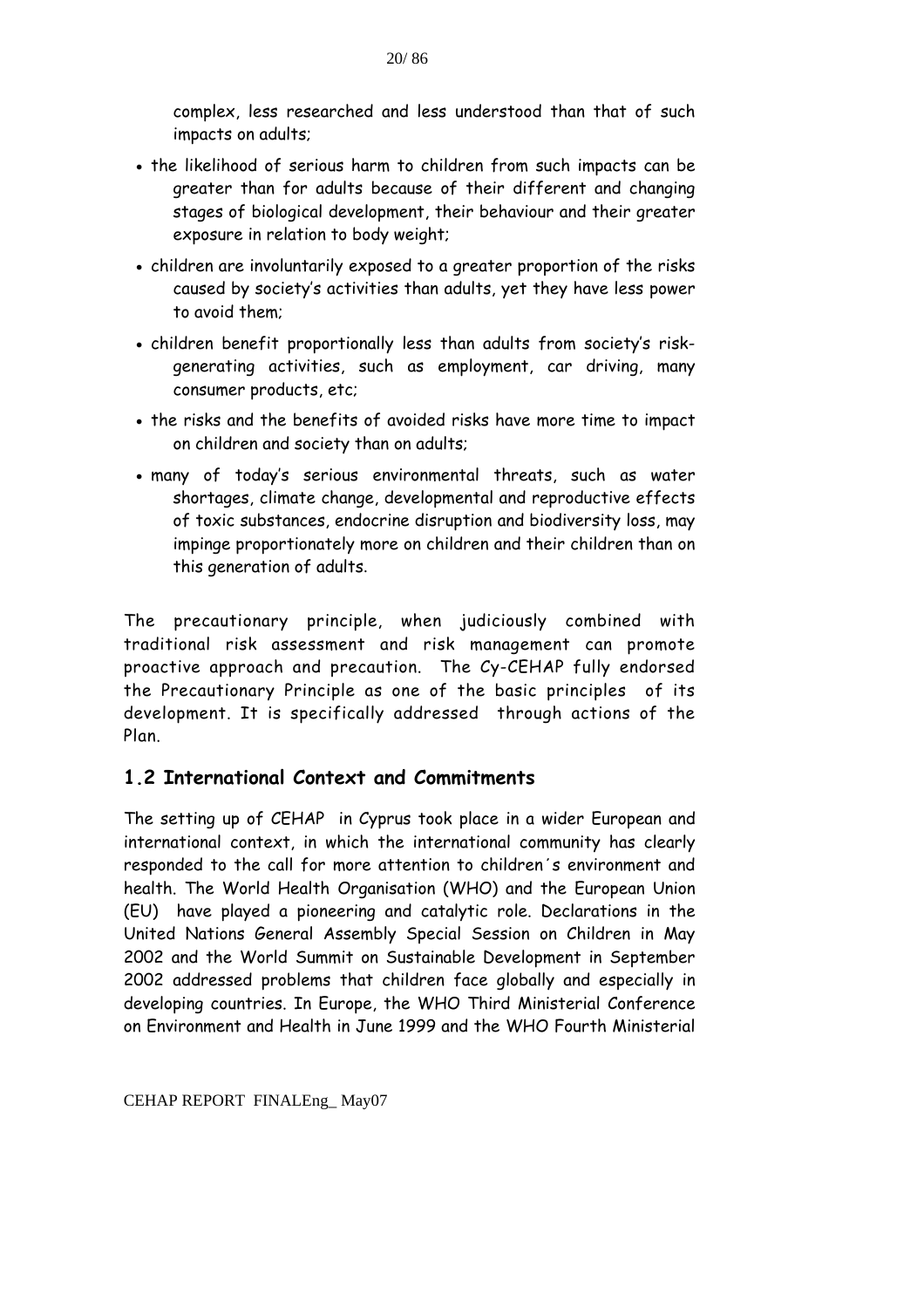Conference on Environment and Health in June 2004 showed real concern for promoting healthy environments for children. The Children's Environment and Health Action Plan for Europe was agreed at the highest political level, by the WHO, the European Commission and the Member States of the WHO EURO region, setting the scene for national action and implementation. This Ministerial Conference placed its activities within the broad context of sustainable development. To this effect, countries are committed to develop and implement National CEHAPs the latest by 2007. This will put children's health at the top of the political agenda, for the sake of the adults of tomorrow.

In line with World Health Organisation (WHO) recommendations, the European Union initiated a series of major activities from 2002 to 2004, in order to make the environment and health a political priority, reflected in practical actions. The main stages of this process can be summarised as follows: In July 2002, the "Sixth Community Environment Action Programme 2002-2010" took shape, making the environment and health one of its four priorities. In June 2003 the gap between the two issues was bridged through the definition, for the first time, of **an integrated strategy for the environment and health.** At the same time the "Scale" initiative at the EU level demonstrated that the impact of the environment on children's health is a real concern and formed a solid base for the formulation of the European Environment and Health Action Plan 2004-2010, aimed at establishing the adopted integrated strategy. In this action plan, the European Commission advocates an integrated approach at all levels. Other European Union initiatives contribute to this integrated vision of the environment and health. This is α health action programme 2003-2008, which seeks to develop knowledge tools for the principal health determinants. Finally, since its fifth framework programme (FP) and especially in the new  $7<sup>th</sup>$  FP for research and technological development, the European Commission addresses the environment and health dimension in European research issues.

In May 2004 Cyprus became an EU member state participating at the last shaping stages of the EU Environment and Health Action Plan and since then is actively participating in the development and the implementation of all EU relevant policies networks like the ESBIO biomonitoring network.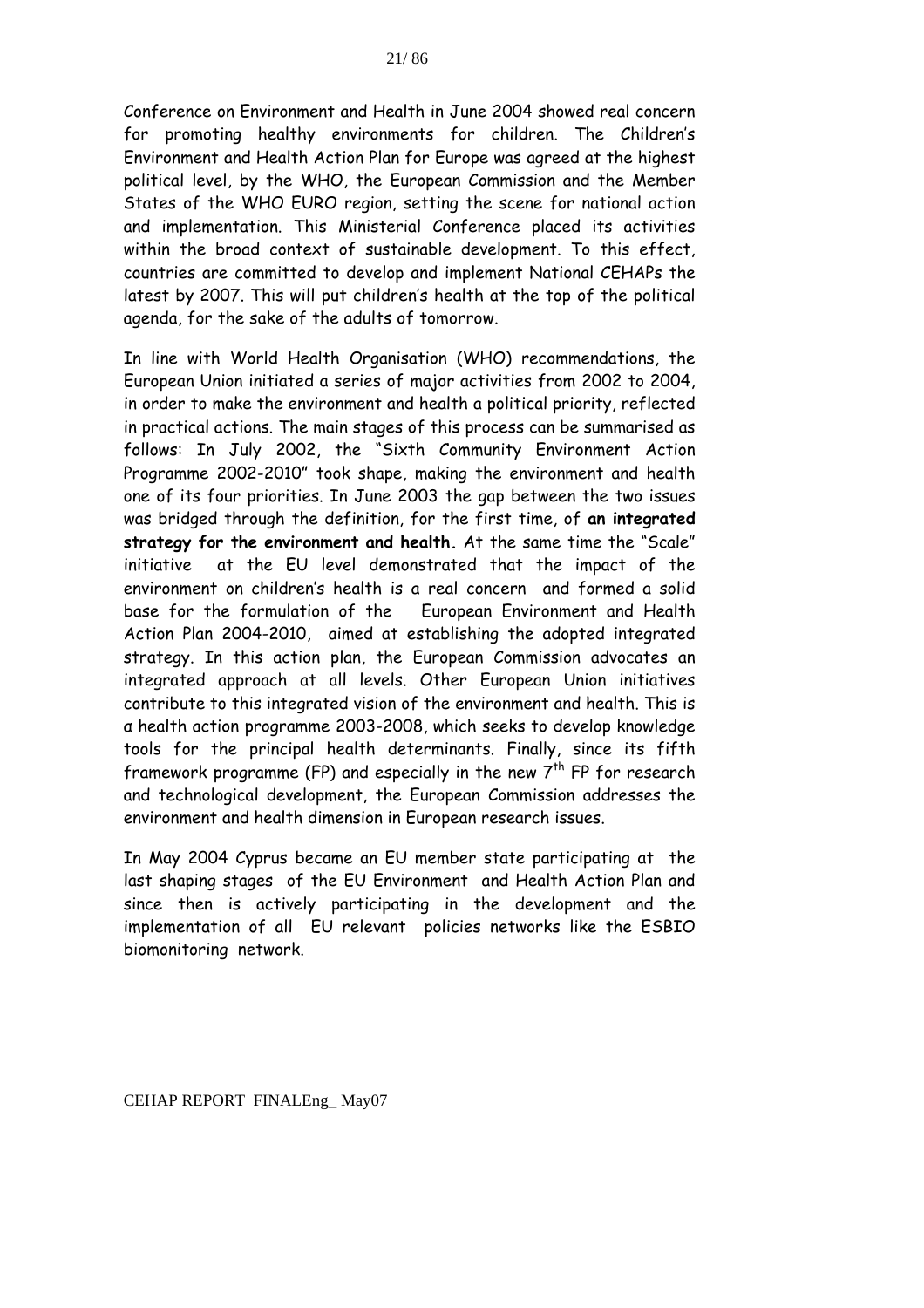## **1.3. National Activities towards implementation of the Budapest commitments**

Environment and health aspects are ranked very high in the agenda of the Cyprus Government and in particular in the agenda of the Ministry of Health. On top of this, issues related to children are of utmost importance and priority. The Ministry of Health was actively involved in the preparation of the Budapest Conference and took a lot of initiatives at the European Union Level on issues related to regulations and activities focusing to children. As a reflection of this interest, the Ministry of Health has proposed the establishment of the National Committee on the Environment and Children's Health (NaCCEH) which has been appointed by the Council of Ministers on January 2004 (Decision 59.304) The Committee is multidisciplinary, with members from the governmental and private sector, who are specialists in the fields of children's health, chemicals, environment and education. The terms of reference of the committee are the following:

- To provide scientific support to the Minister of Health, Regulators and Decision Makers in the field of effects of chemicals on children's health.
- To become National Focal Point for all EU, WHO and other international activities related to Children-Environment and Health and to promote the international cooperation and participation to relevant working groups, programs and research activities of The EU and WHO
- To develop, promote and coordinate the National Action Plan on "Environment and Children Health". In this plan all activities at national and international level, especially those related to the European Union (EU) and the World Health Organization (WHO), will be integrated.

The Committee is accountable and reports to the Minister of Health. The Ministry of Health in its annual budget makes specific provisions to support the activities of the National committee. Complimentary to the NaCCEH, all activities related to the CEHAPE goal II are undertaken by the Advisory Committee on the Prevention of Injuries and Accidents (ACPIA). A good cooperation between the two Committees has been established.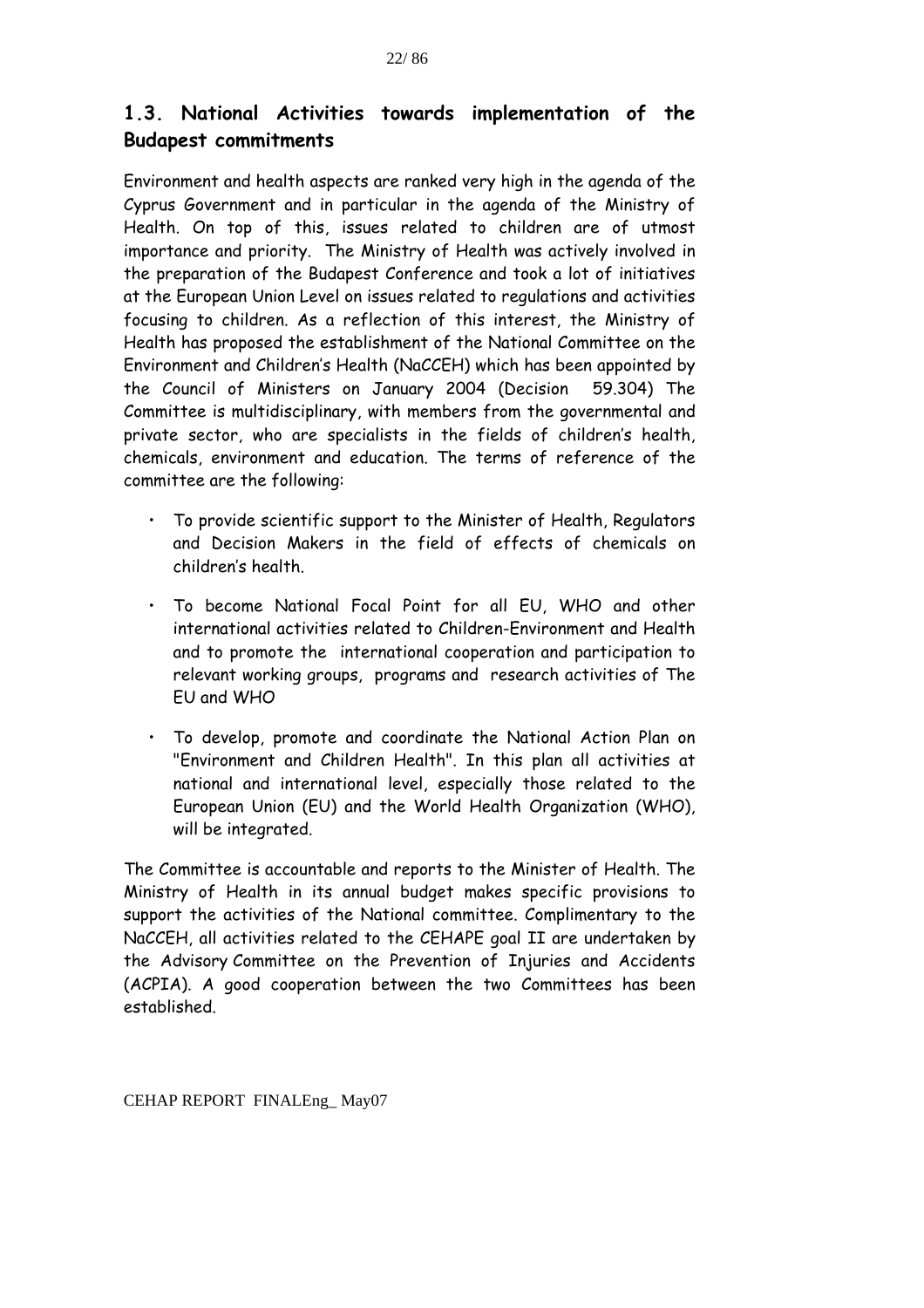## **1.4 Background data**

## **1.4.1 Geographical Location**

Cyprus is located in the eastern Mediterranean Sea, 97 km east of Syria and 64 km south of Turkey. Cyprus is the third largest Mediterranean island, after Sicily and Sardinia, with a total area of 9.251 square kilometres. Comparatively to its small size, Cyprus has long coastlines that stretch to 778 kilometres. Like all Mediterranean countries, Cyprus shows very noticeable geographical and climatic features.

## **1.4.2. Socio –economic development**

The rapid economic development of the last three decades accompanied with rising standards of living and considerable changes in lifestyles, can lead to a variety of environmental pressures and strains on the country's natural fabric. Socio-economic data depict the human activities exerting strong pressures on the environment.

In Cyprus, a continuous growth of the standard of living is observed, which is also confirmed by the increase in the earnings of households and the growth of the Gross Domestic Product (GDP). Moreover, the levels of private final consumption are illustrating similar growth, which it is of course natural. The average net annual income per household reached 18.575 in 2003 compared to 12.660 in 1997. During 2004, the economy recorded an accelerated growth rate, with GDP expanding by 3,8% in real terms, following a rate of growth of 1,9% in 2003.

## **1.4.3 Population and Demographic data:**

#### **Population**

The total population of Cyprus is estimated at 837,3 thousand at the end of 2004 . After the Turkish invasion of 1974 and the occupation of nearly 40% of the territory of the country, the total population experienced negative growth up to mid 1977, through mainly war losses, emigration and fertility decline. In the following years, demographic developments favoured population growth and the total population exceeded in a period of ten years the figure of mid 1974. The total population continued to grow since then.

Demographic data are provided by the Statistic service and are based on the census 2001 updated on 2004. The total population of the island at 2001 was 703.529 and the No of **Children (0-19) is 206.936**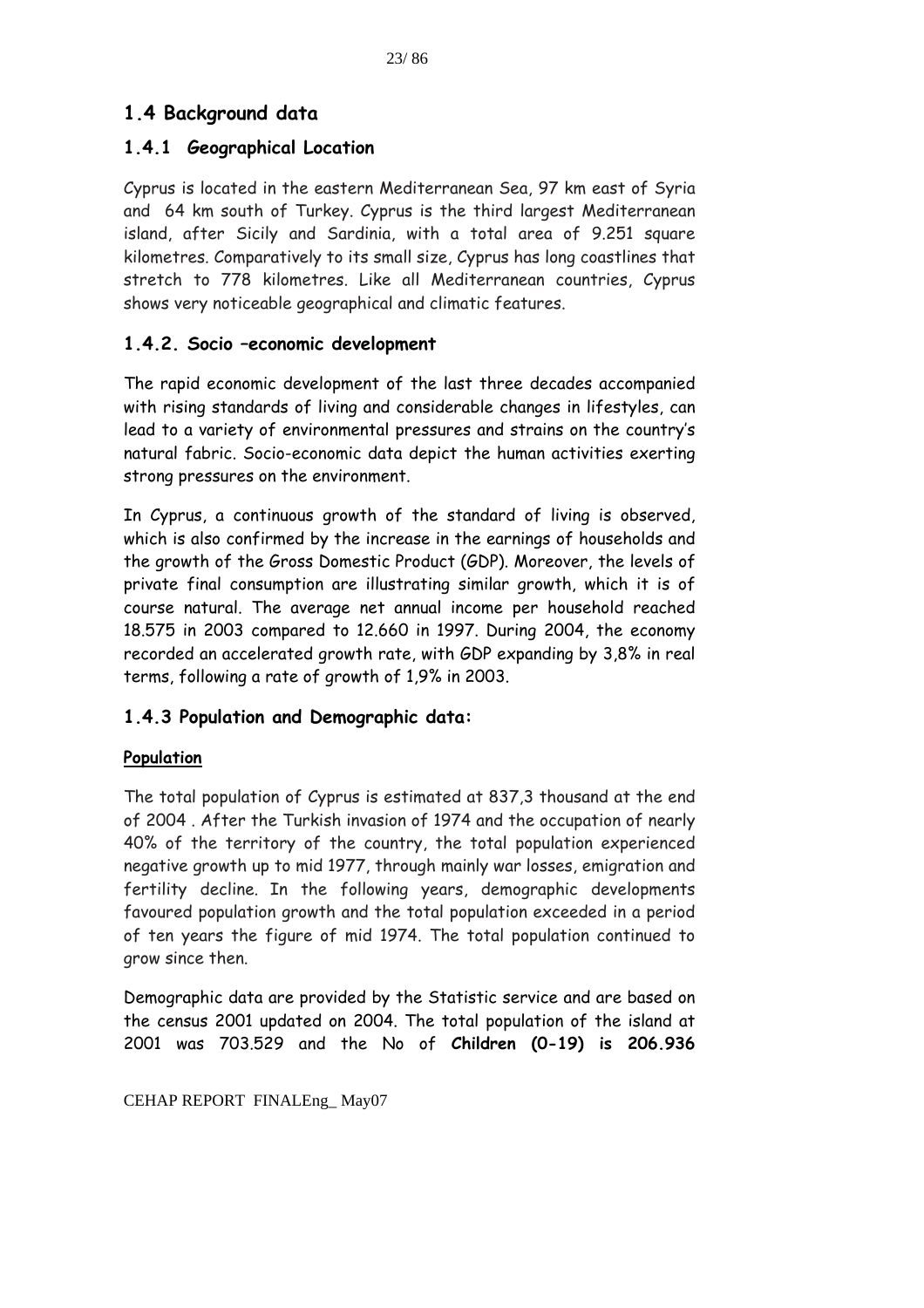**representing the 29% of the total population.** In rural areas the % of children is 31 and 29% in urban areas (Table 1). The % of children per age group is shown on Fig.1

The age and sex distribution of the population (2000) compared to 1982 and 1992 data shows a gradual increase in the proportion of old-aged persons and a decrease in the proportion of children, indicating the aging process of the population. An increase has also been observed in the proportion of person's aged 45-64. The proportion of children below 15 had decreased to 21,5% while the proportion of old-aged persons 65 and over increased to 11,7%, as compared to 25,4% and 11,0% respectively in 1992 and 25,0% and 10,8% in 1982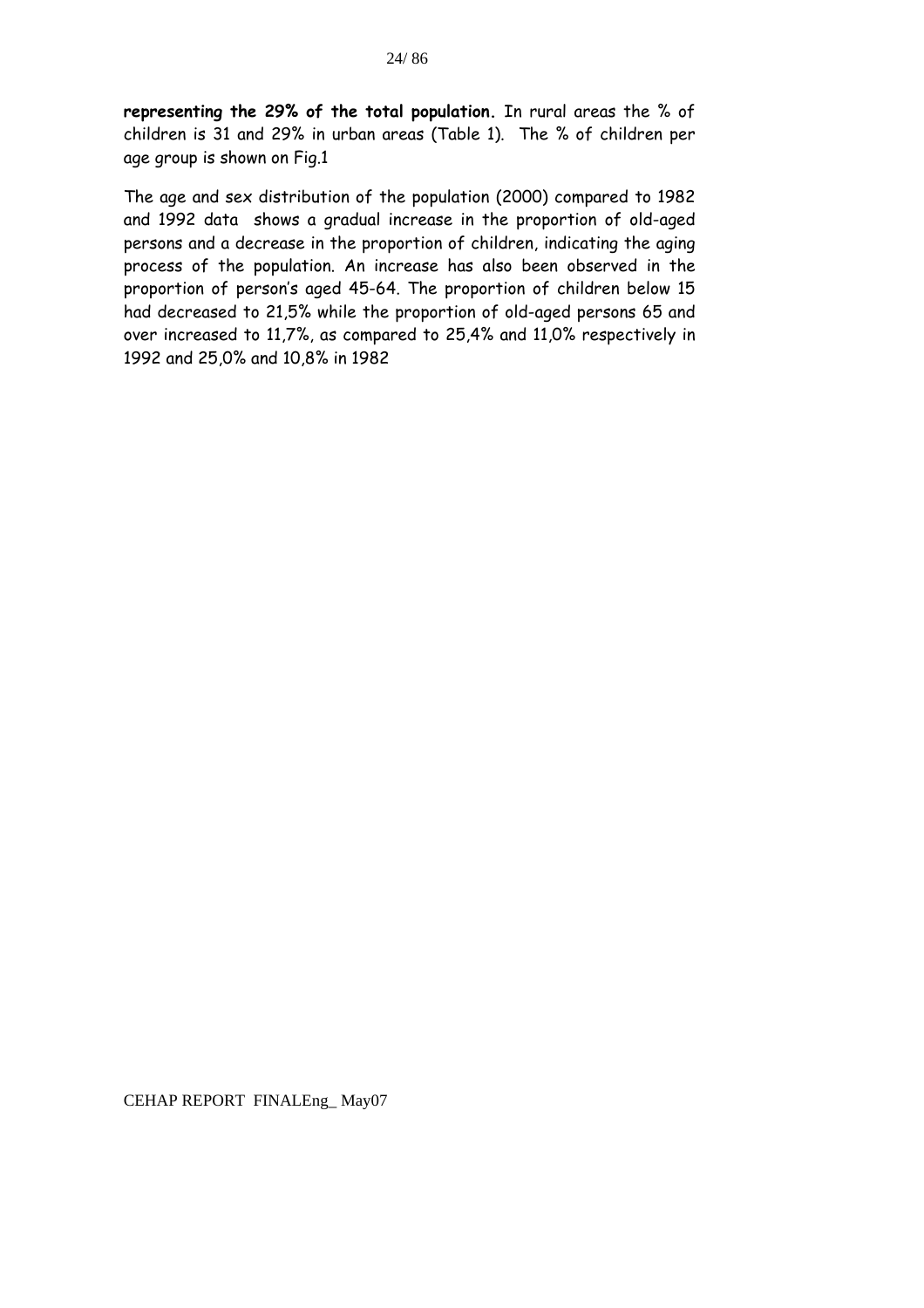

**Fig. 1A Population by Age and Sex, 2000.**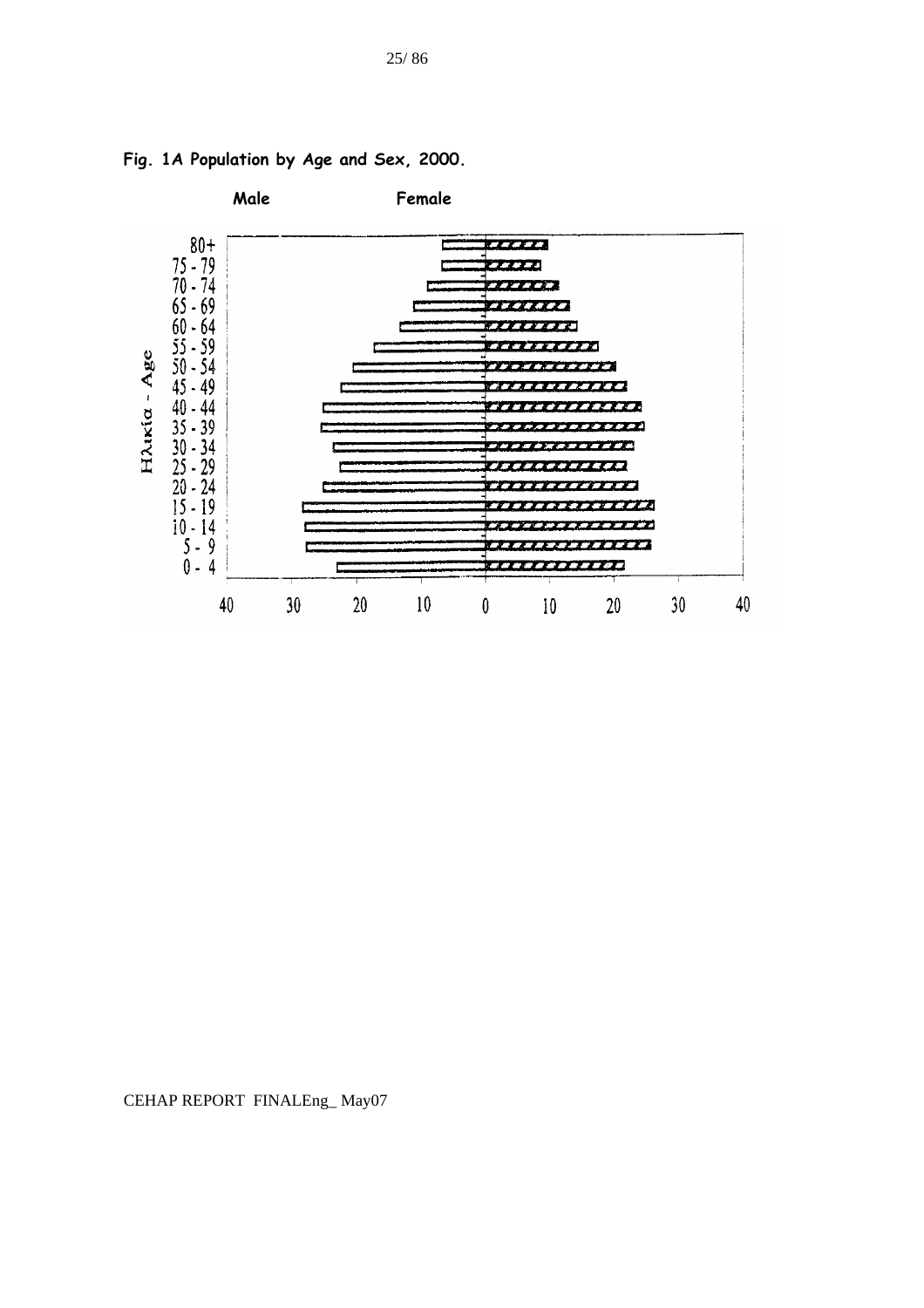**Table 1a**

# **Children Population per age group, gender and rural/urban area , 1.10.2001**

| Δ. |
|----|

| Total      |              |              |               |              |              |               |              |             |               |  |
|------------|--------------|--------------|---------------|--------------|--------------|---------------|--------------|-------------|---------------|--|
|            |              | <b>Total</b> |               |              | <b>Urban</b> |               | Rural        |             |               |  |
| Age        | <b>Total</b> | <b>Male</b>  | <b>Female</b> | <b>Total</b> | <b>Male</b>  | <b>Female</b> | <b>Total</b> | <b>Male</b> | <b>Female</b> |  |
| $0 - 4$    | 43.958       | 22.393       | 21.565        | 29.754       | 15.101       | 14.653        | 14.204       | 7.292       | 6.912         |  |
| $5-9$      | 53.386       | 27.357       | 26.029        | 35.321       | 18.020       | 17.301        | 18.065       | 9.337       | 8.728         |  |
| $10 - 14$  | 53.973       | 27.901       | 26.072        | 36.414       | 18.726       | 17.688        | 17.559       | 9.175       | 8.384         |  |
| $15 - 19$  | 55.619       | 28.651       | 26.968        | 37.516       | 19.278       | 18.238        | 18.103       | 9.373       | 8.730         |  |
| children   | 206.936      | 106.302      | 100.634       | 139.005      | 71.125       | 67.880        | 67.931       | 35.177      | 32.754        |  |
| population | 703.529      | 345.322      | 358.207       | 485.304      | 236.402      | 248.902       | 218.225      | 108.920     | 109.305       |  |
| children % | 29           | 31           | 28            | 29           | 30           | 27            | 31           | 32          | 30            |  |

**d on the result of the survey …………**

\* Διορθωμένα στοιχεία με βάση τα αποτελέσματα της Έρευνας Ελέγχου Κάλυψης της Απογραφής

*C*<br>*Updated 17/02/2004)* 

**COPYRIGHT © :2004, REPUBLIC OF CYPRUS, STATISTICAL SERVICE**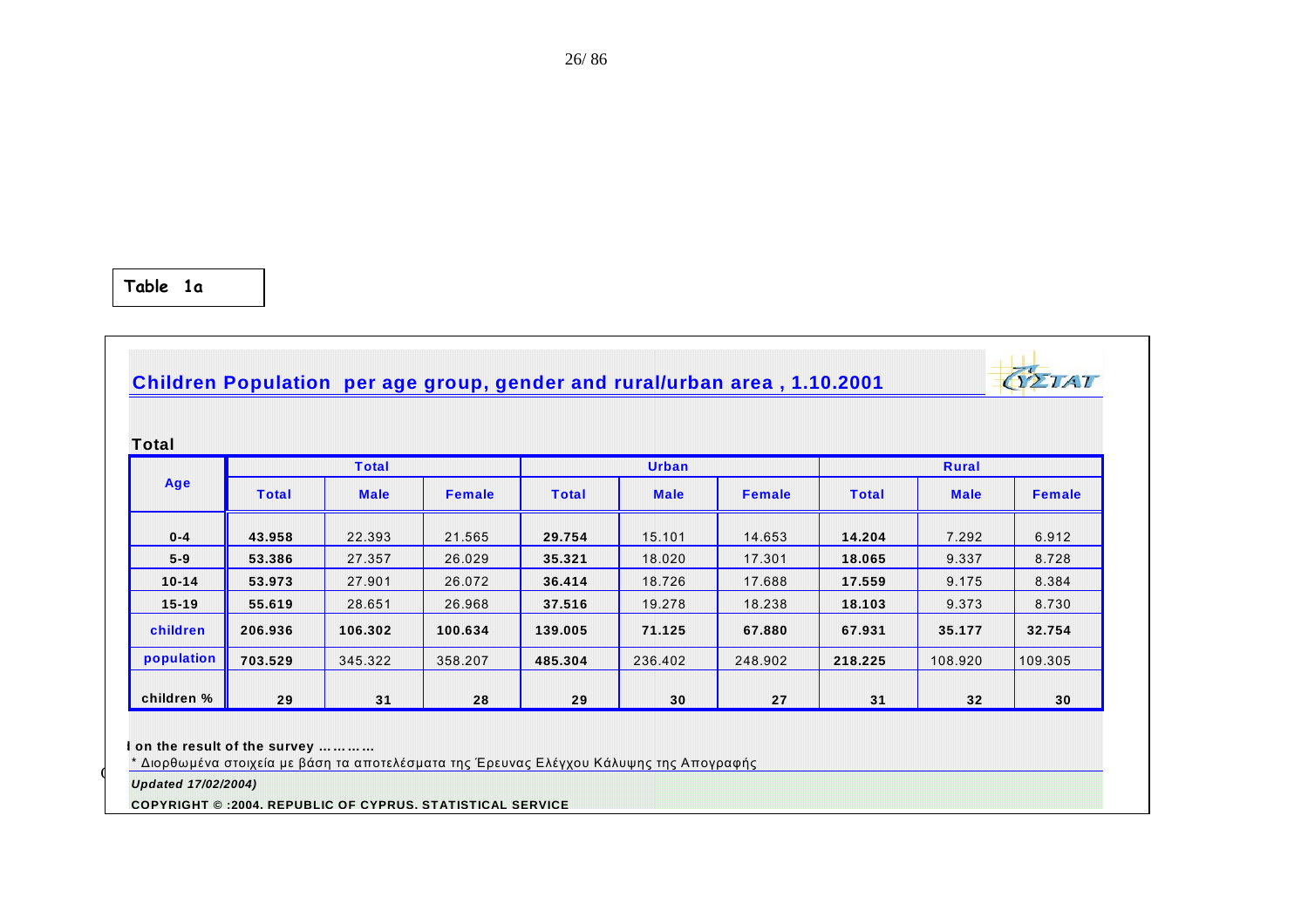## **Children Population per age group, gender and rural/urban area , 1.10.2001**



**Total** 

|                         |              | <b>Total</b> |               |              | <b>Urban</b> |               | <b>Rural</b> |             |               |  |
|-------------------------|--------------|--------------|---------------|--------------|--------------|---------------|--------------|-------------|---------------|--|
| Age                     | <b>Total</b> | <b>Male</b>  | <b>Female</b> | <b>Total</b> | <b>Male</b>  | <b>Female</b> | <b>Total</b> | <b>Male</b> | <b>Female</b> |  |
| $0 - 4$                 | 43.958       | 22.393       | 21.565        | 29.754       | 15.101       | 14.653        | 14.204       | 7.292       | 6.912         |  |
| $5-9$                   | 53.386       | 27.357       | 26.029        | 35.321       | 18.020       | 17.301        | 18.065       | 9.337       | 8.728         |  |
| $10 - 14$               | 53.973       | 27.901       | 26.072        | 36,414       | 18.726       | 17.688        | 17.559       | 9.175       | 8.384         |  |
| $15 - 19$               | 55.619       | 28.651       | 26.968        | 37.516       | 19.278       | 18.238        | 18.103       | 9.373       | 8.730         |  |
| <b>Total</b>            | 206.936      | 106.302      | 100.634       | 139.005      | 71.125       | 67.880        | 67.931       | 35.177      | 32.754        |  |
| <b>Total population</b> | 703.529      | 345.322      | 358,207       | 485.304      | 236.402      | 248.902       | 218.225      | 108.920     | 109.305       |  |
|                         |              |              |               |              |              |               |              |             |               |  |
| children %              | 29           | 31           | 28            | 29           | 30           | 27            | 31           | 32          | 30            |  |

**based on the result of the survey …………**

\* Διορθωμένα στοιχεία με βάση τα αποτελέσματα της Έρευνας Ελέγχου Κάλυψης της Απογραφής

*Updated 17/02/2004)*

**COPYRIGHT © :2004, REPUBLIC OF CYPRUS, STATISTICAL SERVICE**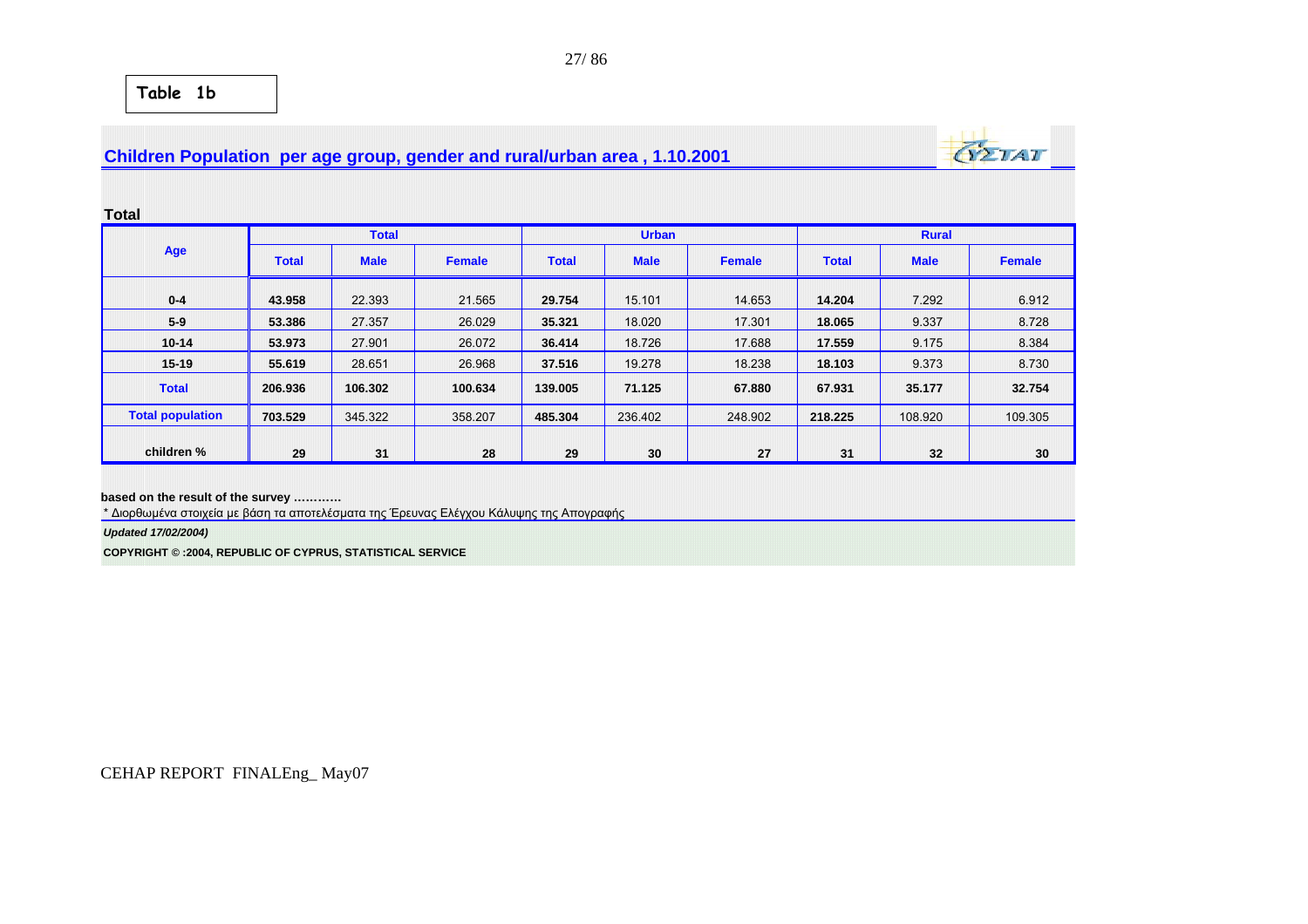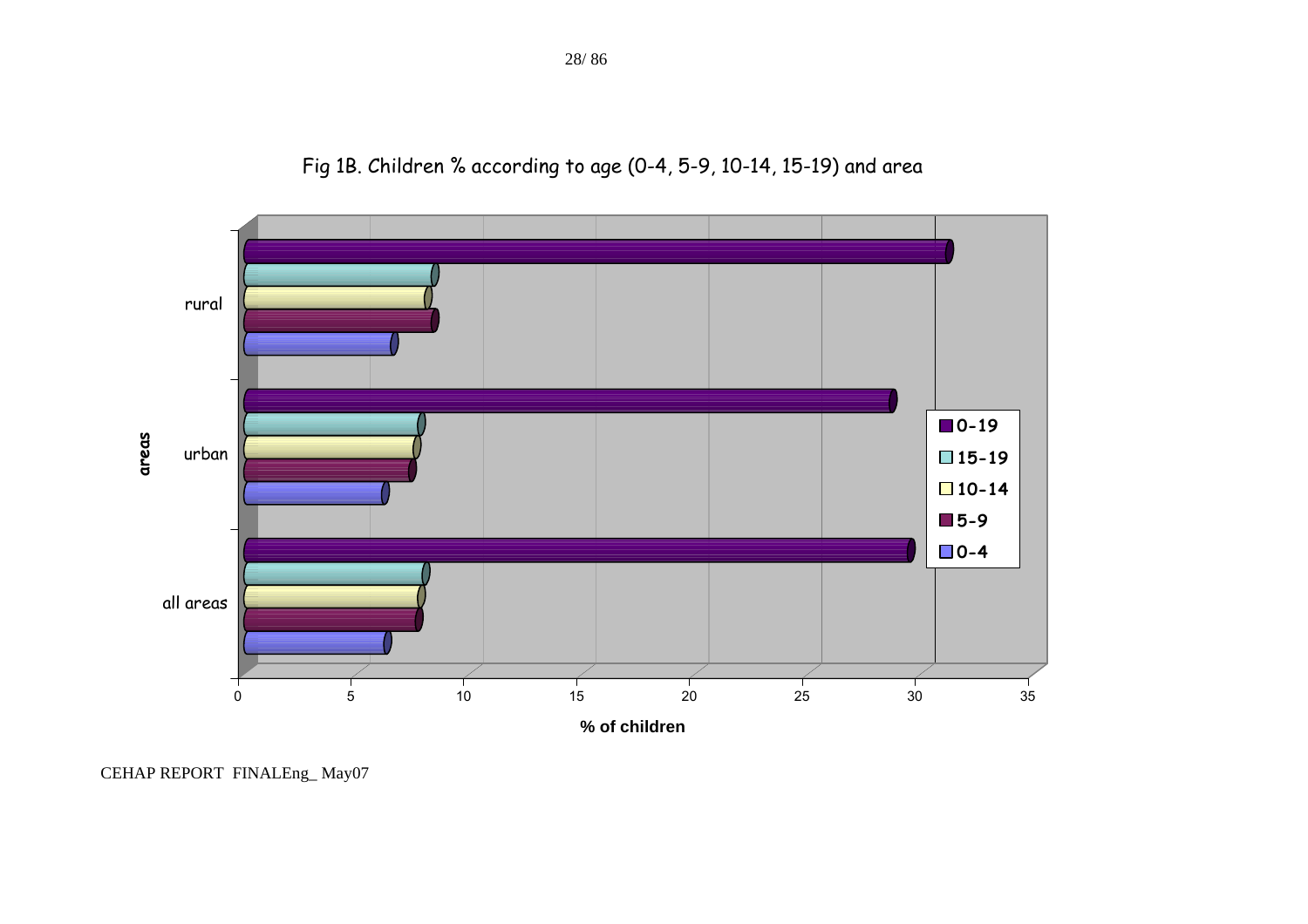## **1.5. Data on Environment and Health**

Concrete and holistic data on the environment and health are still missing in Cyprus. The Health Information System which is under development (2005-2007) by the Ministry of Health and co-funded by EU Transition facility funds, will substantially eliminate existing gaps and deficiencies. Furthermore the data available covers only the government controlled southern part as the Northern part is under Turkish occupation since 1974.

 In this section, the most relevant data are provided based on availability and reliability. This chapter will be updated and expanded according to emerging data and information.

## **1.5.1 Health Indicators**

**Table 2: Health Indicators** Ref. the Health and Hospital Statistics, 2004 .Statistical Service of the Republic.

| Table 2 <b>Indicators</b>                                                               | Year       | Value       |
|-----------------------------------------------------------------------------------------|------------|-------------|
| Birth rate per 1000 population                                                          | 2004 11.3  |             |
| Death rate per 1000 population                                                          | 2004 7.1   |             |
| Infant mortality per 1000 live births                                                   | 2004 3,5   |             |
| <b>Total Fertility Rate</b>                                                             | 2004 1,49  |             |
| Life expectancy at birth, in years, male                                                | 2003 77,0  |             |
| Life expectancy at birth, in years, female                                              | 2003 81.4  |             |
| Estimated life expectancy (World Health Report)                                         | 2004 78.00 |             |
| Hospital beds per 10000                                                                 | 2004 41,7  |             |
| Persons per doctor                                                                      | 2004 375   |             |
| Health expenditure as % of gross domestic product (GDP)<br>Public<br>Total<br>$\bullet$ | 2004       | 3,2<br>6.40 |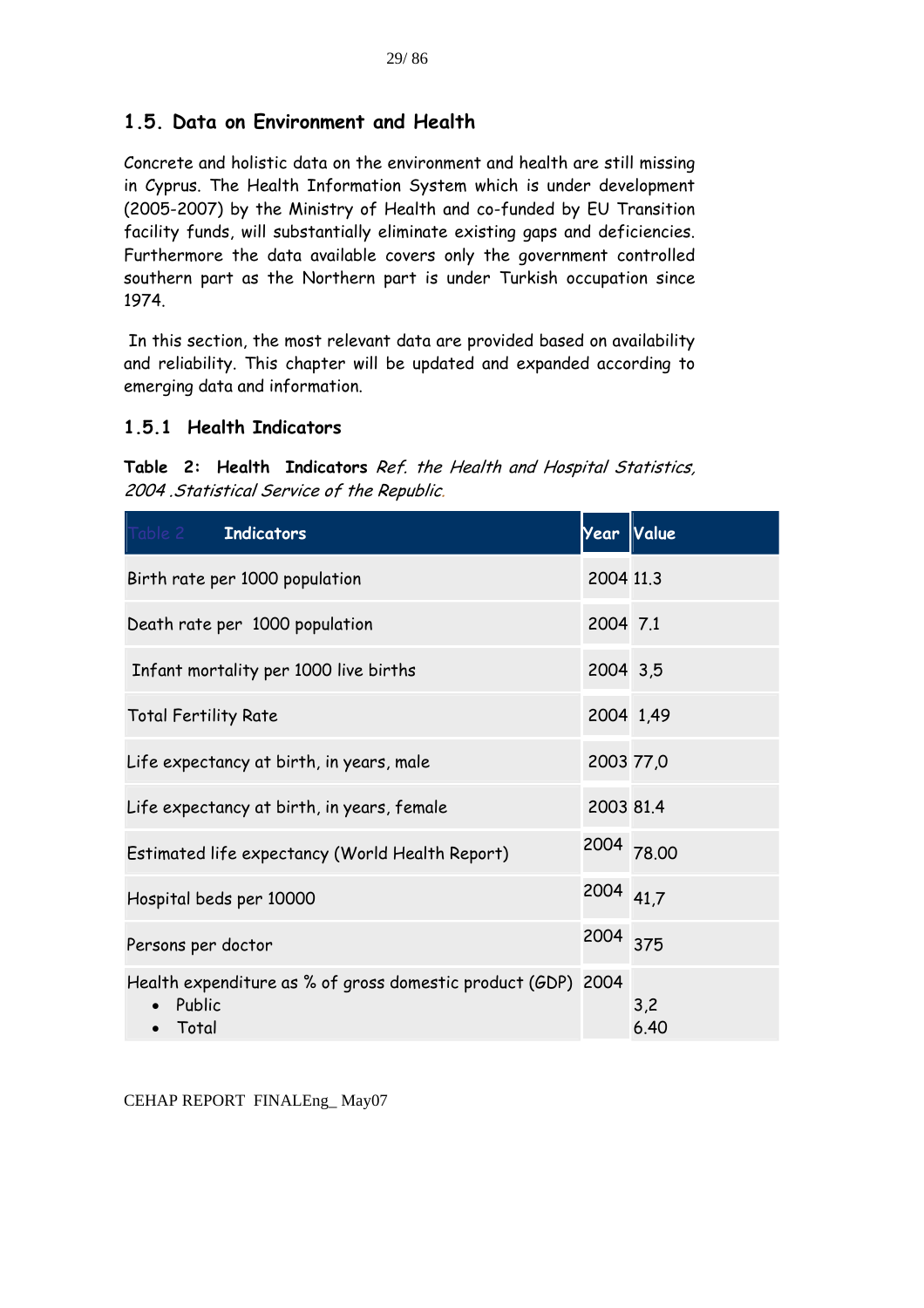#### **1.5.2 Cancer data**

The childhood cancer data are based on the Cyprus Cancer Registry (CyCR). The CyCR started functioning as a population based Cancer Registry in 1998, following internationally accepted standards and guidelines in relation to different aspects of Cancer Registry data. The main sources of information for the registry are the histopathological reports, the cancer patients' files of the government hospitals and the private clinics, and the cytology and the bone marrow registry. The data provided here are the most recent ones for the years 2001-2003, collected but not yet published by the CyCR (Tables 2-5).

In the age group 0-19 years, 123 children have been diagnosed with cancer in the three year period 2001-2003, corresponding to 2.4 % of the total No of cancer cases. Out of them 73 cases were related to children from 0-14 years old (1,7%). For the 3 years period 1998-2000 for the age group 0-14 years, 80 children have been diagnosed with cancer in 1998- 2000, representing the 1,7% of the total number of cases with Lymphoid Leukemia being the most common form of cancer in this age group in both sexes and both periods.

 Most common forms of cancer in this age group in both sexes were Lymphoid Leukemia and Hodgkin's disease followed by Brain Nervous System, non Hodgkin's Lymphoma and Bone cancer. Per age group the most common forms of cancer are as follows: a) **Age 0-4: Brain Nervous System and Lymphoid Leukemia** followed by Connective soft tissue, b) **age 5-9: Brain Nervous System**, c) **age 10-14:Lymphoid Leukemia and Hodgkin's disease** followed by Bone, d) **age 15- 19:Hodgkin's disease** (Table 3 and Fig 2). The Tables 3-5 show the Age Specific Incidence Rate (per 100,000 populations) of Childhood Cancer for the years 2001, 2002 and 2003.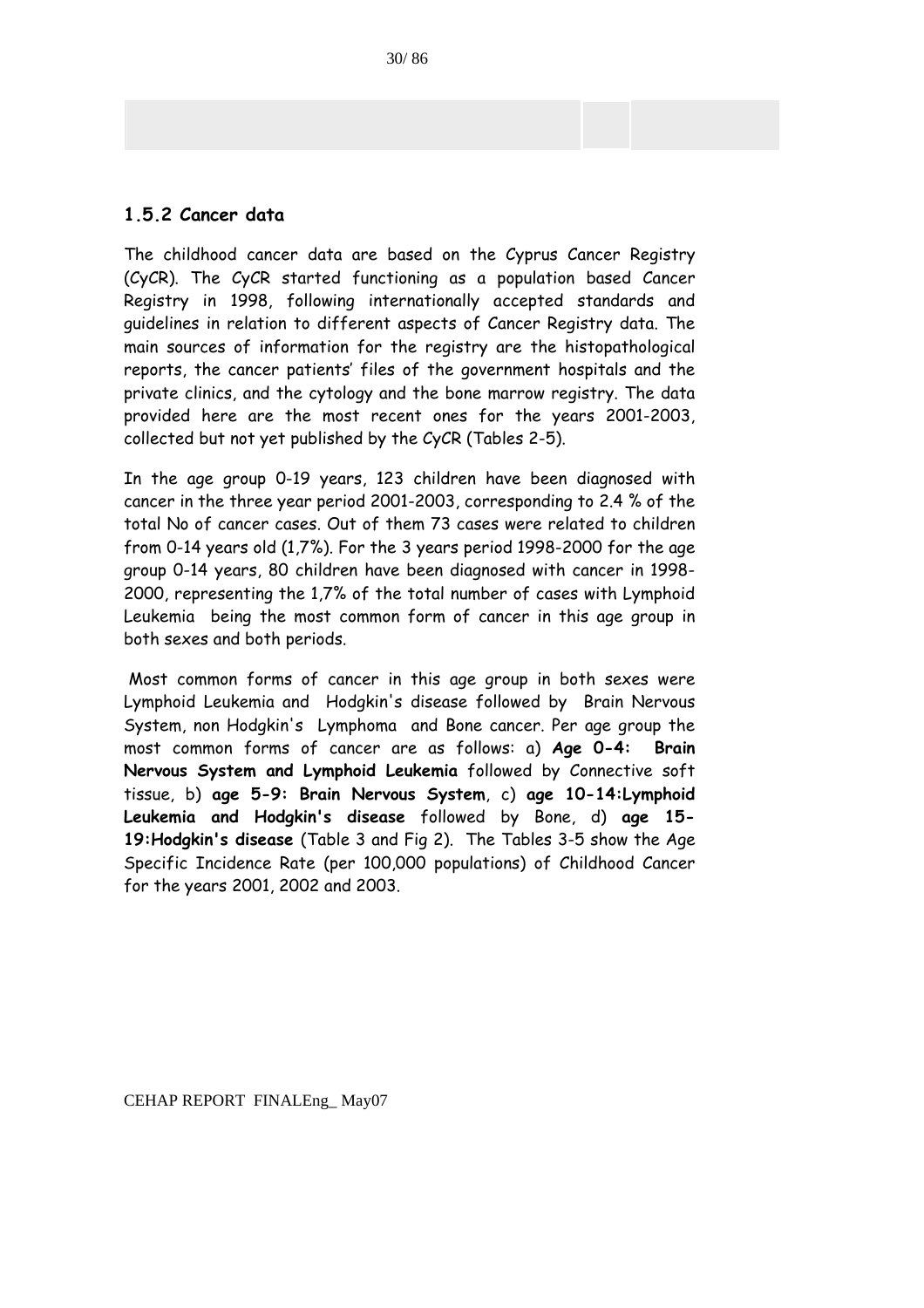## **Table 3: Childhood Cancer 2001-2003: Ages 0-19**

(Ref. R.Komodiki, Cancer Registry unpublished data)

| <b>CANCER SITE</b> |                                |               | Age 0 - 4<br>Age 5-9 |                |                | <b>Age 10-14</b> |              |                | <b>Age 15-19</b> |                |                | <b>Total</b>  |                |                         |
|--------------------|--------------------------------|---------------|----------------------|----------------|----------------|------------------|--------------|----------------|------------------|----------------|----------------|---------------|----------------|-------------------------|
| Short              | <b>Name</b>                    | male          | female               | total          | male           | female           | total        | male           | female           | total          | male           | female        |                | total all ages          |
| <b>NAPHA</b>       | <b>NASOPHARYNX</b>             | $\Omega$      | $\Omega$             | $\mathbf{0}$   | $\Omega$       | $\Omega$         | $\mathbf{0}$ |                | $\theta$         |                | $\Omega$       | $\Omega$      | $\mathbf{0}$   |                         |
| <b>OTHOR</b>       | <b>OTHER THORACIC ORGANS</b>   | $\mathcal{F}$ | $\Omega$             | 3              | 0              | $\Omega$         | $\mathbf{0}$ | $\Omega$       | $\theta$         | $\mathbf{0}$   | $\Omega$       | $\Omega$      | $\mathbf{0}$   | 3                       |
| <b>BO</b>          | <b>BONE</b>                    | $\Omega$      | $\Omega$             | $\mathbf{0}$   | $\Omega$       | 2                | $\mathbf{2}$ | 3              |                  | 4              | 5              | 2             | 7              | 13                      |
| <b>MELA</b>        | <b>MELANOMA OF SKIN</b>        | $\Omega$      | $\Omega$             | $\mathbf{0}$   |                | $\Omega$         |              | $\Omega$       | $\theta$         | $\mathbf{0}$   |                | 0             |                | $\overline{2}$          |
| <b>CONSK</b>       | <b>CONNECTIVE, SOFT TISSUE</b> | 3             | 3                    | 6              | $\Omega$       | $\theta$         | $\mathbf{0}$ |                | $\theta$         |                |                | $\Omega$      |                | 8                       |
| <b>BREA</b>        | <b>BREAST</b>                  | $\Omega$      | $\theta$             | $\mathbf{0}$   | $\Omega$       | $\Omega$         | $\mathbf{0}$ | $\Omega$       | $\theta$         | $\mathbf{0}$   | $\Omega$       |               |                | 1                       |
| <b>CEUT</b>        | <b>CERVIX UTERI</b>            | $\Omega$      | $\Omega$             | $\mathbf{0}$   | $\Omega$       | $\Omega$         | $\mathbf{0}$ | $\Omega$       | $\Omega$         | $\mathbf{0}$   | $\Omega$       |               |                |                         |
| <b>OVARY</b>       | <b>OVARY</b>                   | $\Omega$      | $\Omega$             | $\mathbf{0}$   | $\Omega$       | $\Omega$         | $\mathbf{0}$ | $\Omega$       | 1                |                | $\Omega$       |               |                | $\mathbf{2}$            |
| <b>Testis</b>      | <b>TESTIS</b>                  | $\Omega$      | $\Omega$             | $\mathbf{0}$   | $\Omega$       | $\Omega$         | $\mathbf{0}$ | $\Omega$       | $\mathbf{0}$     | $\bf{0}$       | $\overline{2}$ | $\Omega$      | $\overline{2}$ | $\overline{2}$          |
| <b>KIDN</b>        | <b>KIDNEY</b>                  |               |                      | $\overline{2}$ | 0              | $\Omega$         | $\mathbf{0}$ | $\Omega$       | 1                | 1              |                | $\Omega$      |                | $\overline{\mathbf{4}}$ |
| <b>Brain</b>       | <b>BRAIN, NERVOUS SYSTEM</b>   | 3             | 5                    | 8              | 4              | $\overline{c}$   | 6            |                | 1                | $\overline{2}$ |                | $\Omega$      |                | 17                      |
| <b>THYR</b>        | <b>THYROID</b>                 | $\Omega$      | $\Omega$             | $\mathbf{0}$   | $\Omega$       | $\Omega$         | $\mathbf{0}$ |                | $\theta$         |                |                | 4             | 5              | 6                       |
| AdreGla            | <b>ADRENAL GLAND</b>           |               | $\Omega$             |                | $\Omega$       |                  |              | $\Omega$       |                  | 1              | $\Omega$       | $\Omega$      | $\mathbf{0}$   | 3                       |
| <b>HODDI</b>       | <b>HODGKIN'S DISEASE</b>       | 2             | $\Omega$             | $\overline{2}$ | 0              | $\Omega$         | $\mathbf{0}$ | $\Omega$       | 5                | 5.             | 5              | 8             | 13             | 20                      |
|                    | NON-HODGKIN'S LYMPHOMA         |               | $\Omega$             |                | $\mathfrak{D}$ |                  | 3            | $\mathfrak{D}$ | $\Omega$         | $\mathbf{2}$   | 4              | Δ             | $\bf{8}$       | 14                      |
| <b>NOHOD</b>       |                                |               |                      |                |                |                  |              |                |                  |                |                |               |                |                         |
| <b>LYLE</b>        | <b>LYMPHOID LEUKEMIA</b>       | 5             | 3                    | 8              | 2              |                  | 3            | 3              | 3                | 6              | $\overline{2}$ |               | 3              | 20                      |
| <b>MYLE</b>        | <b>MYELOID LEUKEMIA</b>        | $\Omega$      | $\Omega$             | $\mathbf{0}$   |                | $\Omega$         |              | $\Omega$       | $\theta$         | $\mathbf{0}$   |                | $\mathcal{F}$ | 4              | 5                       |
| LEUNS              | <b>LEUKEMIA UNSPECIFIED</b>    | $\Omega$      | $\Omega$             | $\mathbf{0}$   | $\Omega$       | $\Omega$         | $\mathbf{0}$ | $\Omega$       | $\Omega$         | $\mathbf{0}$   | $\Omega$       |               |                |                         |
| <b>ALL</b>         | <b>ALL SITES</b>               | 19            | 12                   | 31             | 10             | 7                | 17           | 12             | 13               | 25             | 24             | 26            | 50             | 123                     |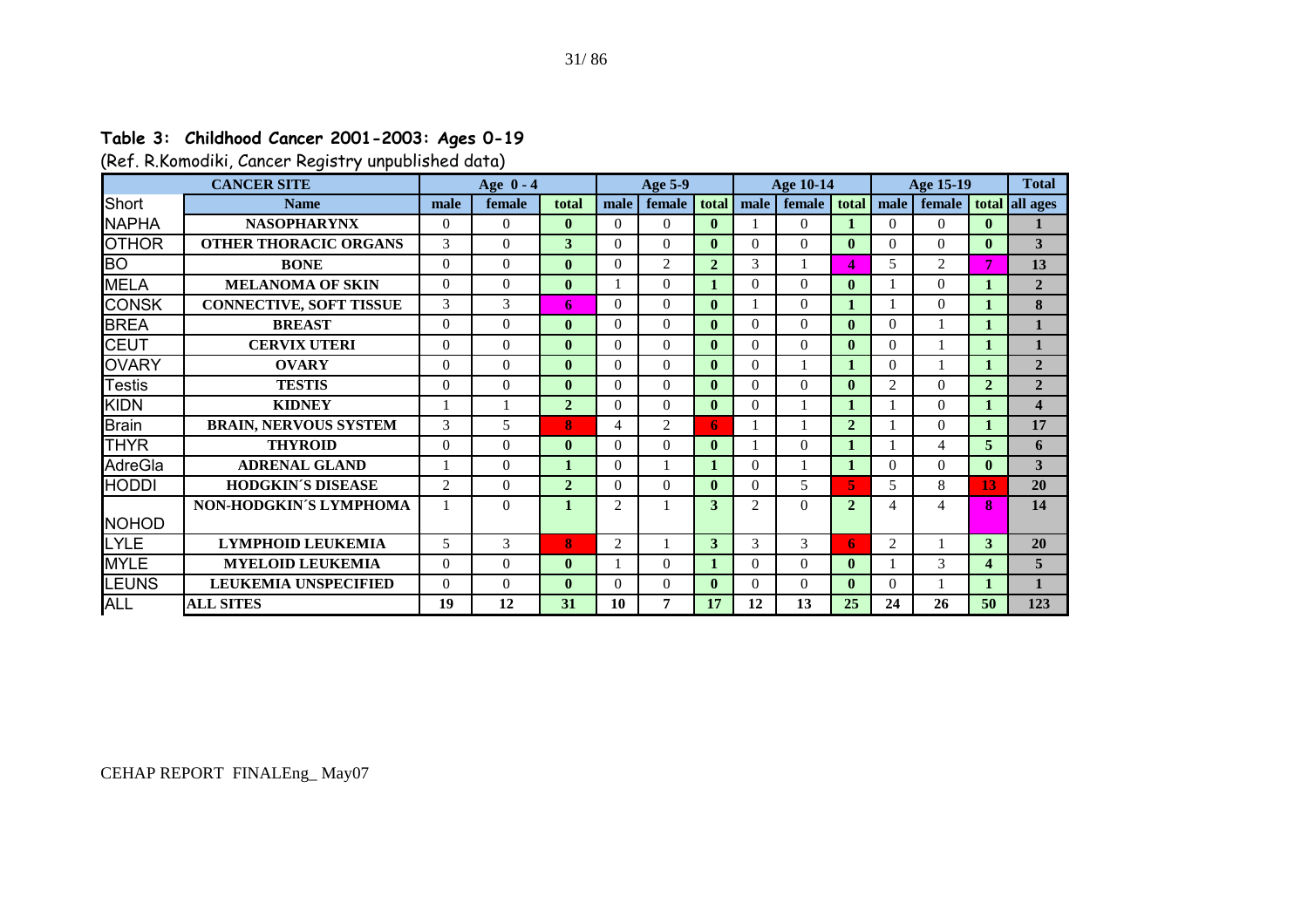

CEHAP REPORT FINALEng\_ May07 **2.2**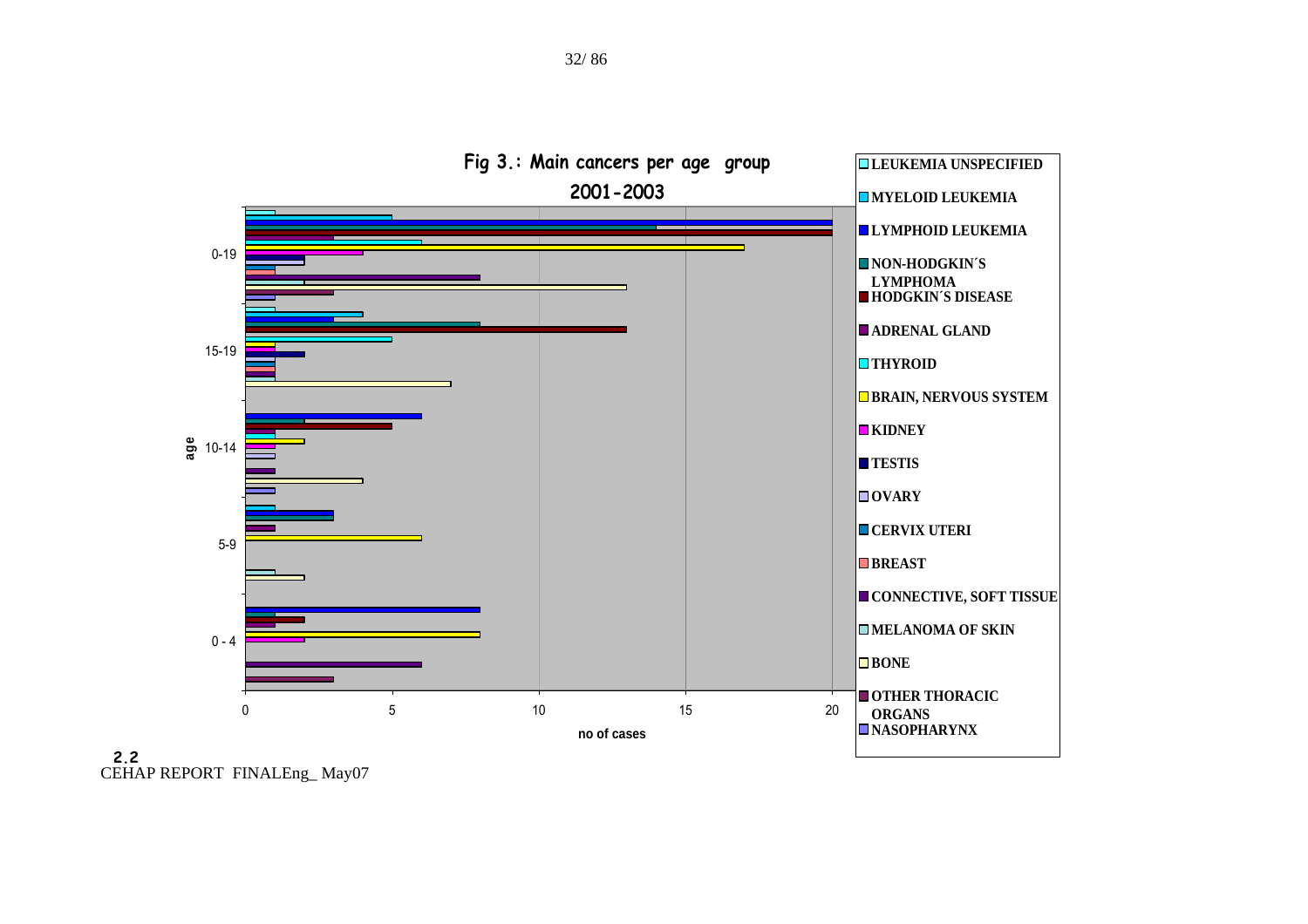| Age Group | Male |             | Female             |      | <b>Total</b> |             |  |
|-----------|------|-------------|--------------------|------|--------------|-------------|--|
|           | No   | <b>ASIR</b> | No.<br><b>ASIR</b> |      | No.          | <b>ASIR</b> |  |
| $0 - 4$   | 6    | 26.9        | 4                  | 18.5 | 10           | 22.7        |  |
| $5-9$     | 1    | 3.7         | 2                  | 7.6  | 3            | 5.6         |  |
| $10 - 14$ | 2    | 7.1         | $\overline{4}$     | 15.2 | 6            | 11.1        |  |
| 15-19     | 6    | 21.0        | 8                  | 29.6 | 14           | 25.3        |  |

**Table 4: Age Specific Incidence Rate per 100,000 population (ASIR)of Childhood Cancer Cases, 2001** 

**Table 5: Age Specific Incidence Rate per 100,000 population (ASIR) of Childhood Cancer Cases, 2002** 

| Age Group | Male           |             | Female |             | <b>Total</b> |             |  |
|-----------|----------------|-------------|--------|-------------|--------------|-------------|--|
|           | <b>No</b>      | <b>ASIR</b> | No.    | <b>ASIR</b> | No.          | <b>ASIR</b> |  |
| $O - 4$   | 6              | 27.6        | 5      | 24.2        | 11           | 25.9        |  |
| $5-9$     | 6              | 22.8        | 3      | 12.0        | 9            | 17.4        |  |
| $10 - 14$ | $\overline{c}$ | 7.0         | 5      | 18.6        | 7            | 12.8        |  |
| $15-19$   | 10             | 35.0        | 10     | 36.6        | 20           | 35.8        |  |

**Table 6: Age Specific Incidence Rate per 100,000 population (ASIR) of Childhood Cancer Cases, 2003** 

| Age Group | Male |             | Female |             | <b>Total</b> |             |  |
|-----------|------|-------------|--------|-------------|--------------|-------------|--|
|           | No   | <b>ASIR</b> | No.    | <b>ASIR</b> | No.          | <b>ASIR</b> |  |
| $0 - 4$   |      | 32.9        | 3      | 14,9        | 10           | 23.9        |  |
| $5-9$     | 3    | 11,7        | 2      | 8,2         | 5            | 9.9         |  |
| $10 - 14$ | 8    | 28,1        | 4      | 14.9        | 12           | 21,5        |  |
| 15-19     | 8    | 27.9        | 8      | 28.9        | 16           | 28.4        |  |

(Tables 4-6, ref Dr Komodiki unpublished data, Cyprus Cancer Registry)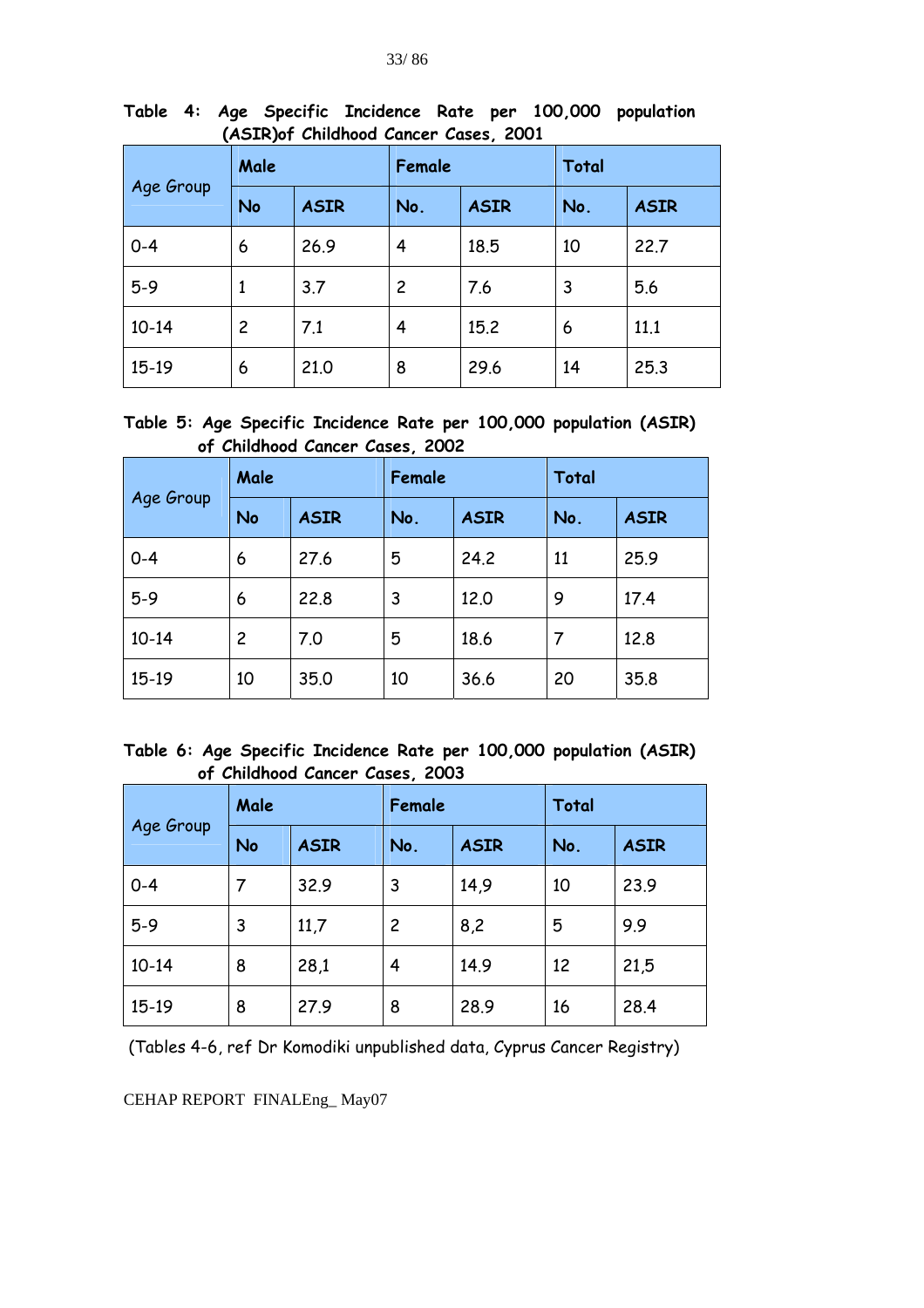# **1.5.3 Exposure to Environmental Tobacco Smoking (ETS)**

The first phase of the pilot project addressing was performed between November 2004 and May 2005. A questionnaire was distributed to 524 families with young children, 272 in Nicosia and 252 in Larnaca. The questionnaire included questions on demographic data, smoking attitudes, knowledge and perceptions in relation to passive smoking and its impact on children's health and smoking practices followed. The results were evaluated using the Epinfo /CDC, USA, epidemiological software.

The main findings are summarized as follows:

#### **Percentage of smokers**

- In 42,7 % of the houses at least one parent is a smoker. The corresponding range in European countries is 25-37%
	- In 5,7% of the houses both parents are smokers
	- In 37% one person is a smoker.

#### **Knowledge and attitudes**

- $\ge$  50% of the parents who responded to the questionnaire were university graduates and 30% had at least secondary education. Despite this high level of education, parents had only a general idea of what ETS is and that it can threaten children's health, but were unaware of more specific effects of ETS. More specifically,
	- 71% knew what ETS is, and 95% knew that it can harm children's health ,
	- 80% knew that ETS can promote asthma development and worsen its symptoms and 82% knew that it can increase the risk for cancer. However,
	- Between 64 to 80%. of the parents did not know some other specific effects of smoking , such as sudden infant death syndrome (SIDS), otitis , effects on behaviour and pneumonia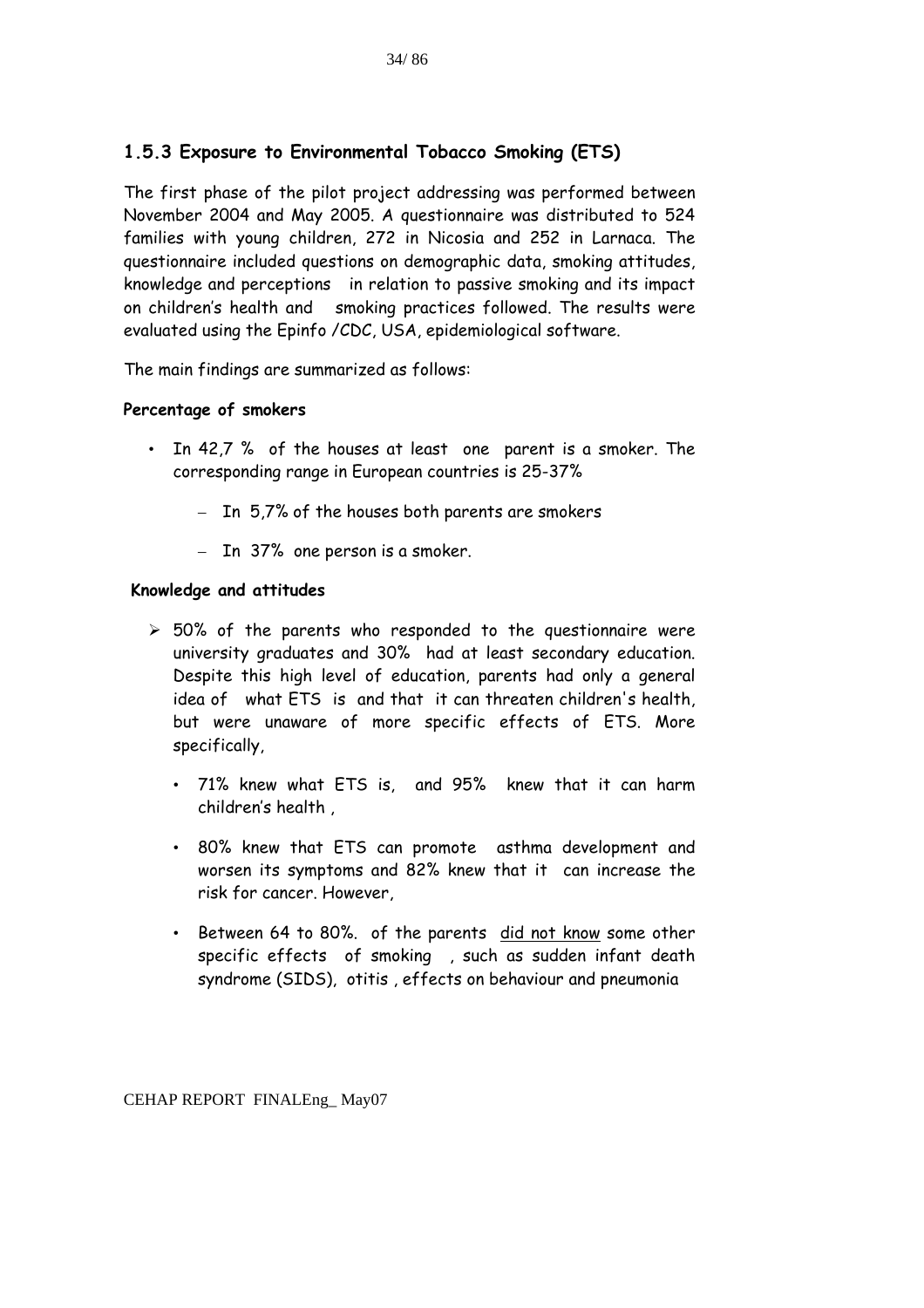$\triangleright$  The % of parents who provided wrong answers was higher among smokers than non smokers. The same also applied to their willingness to adopt protective or antismoking measures.

#### **Practices**

In general, smokers follow wrong practices. This can be attributed partially to their ignorance about the multiple , negative impact of ETS on their children's health, but also to their wrong perception and their misunderstanding of the measures they take to protect their children. 68% of the smokers smoke at least occasionally in the presence of their children, whilst this % increases to 72% when children are in different room or are accompanying the smoker outdoors. 28% of the smokers smoke in the car, even in the presence of children.

Based on the above findings, the aims of the CY- CEHAP strategy should be formulated as follows:

- **To create antismoking culture and attitudes in children from childhood through the adolescent so that they can act as a pressure group against ETS.** This will be achieved by educating them
	- on the impacts of active and passive smoking on their health and to teach them why and how they can demand their rights for a smoke free environment- home, and
	- how they can be protected from passive smoking and how they can avoid becoming smokers themselves **To invest in changing the attitudes and practices of the parentssmokers in order to minimize exposure to ETS and to create smoke–free homes.** Considering the high educational level and the high degree of ignorance or wrong perception of parents evidenced in questionnaires, it is obvious that intervention has to move from just providing guidance, towards:
	- the development of in depth understanding as to why children are vulnerable, and what the real, multiple and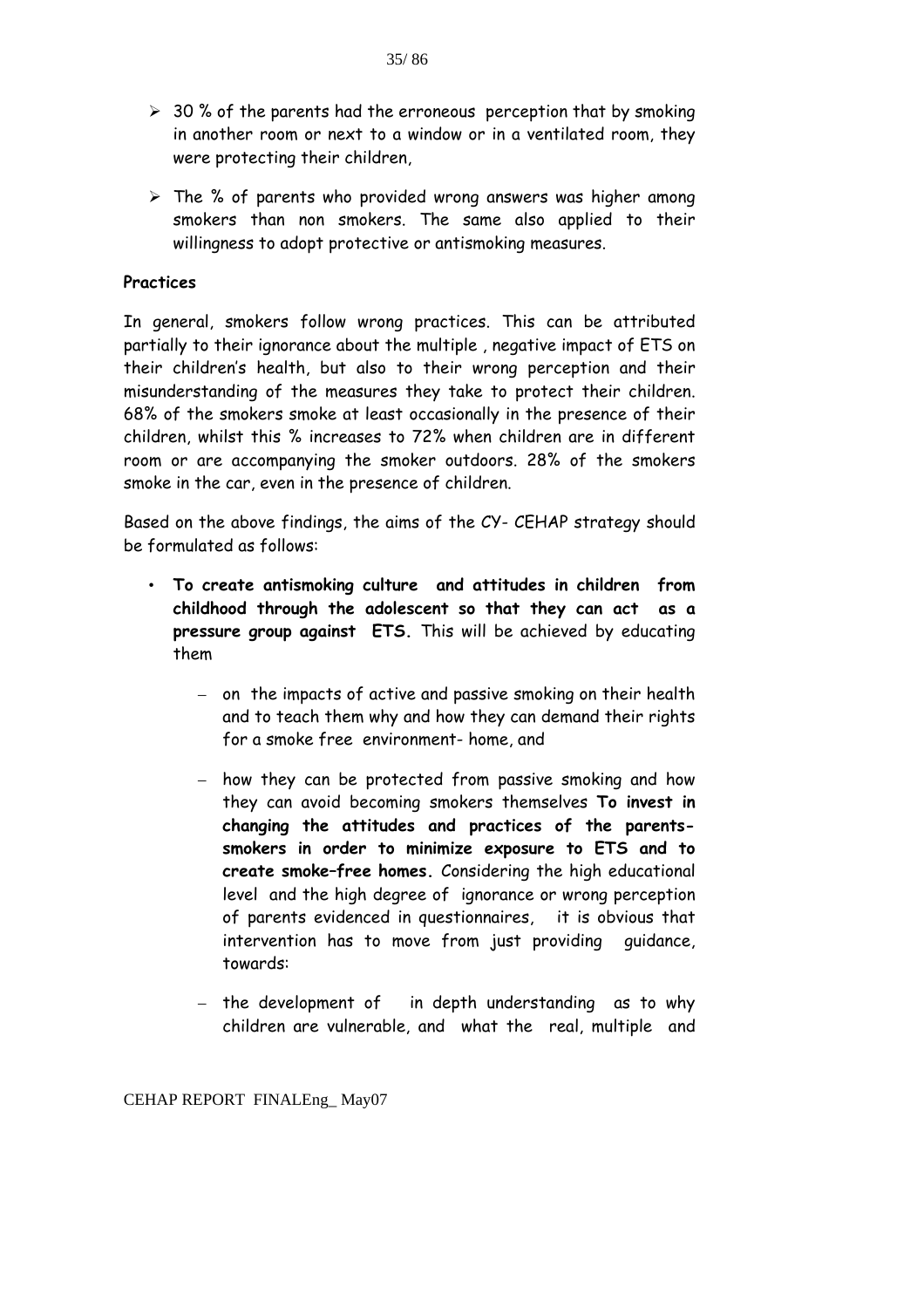- making smokers fully responsible and accountable for caused harm, and finally by
- providing guidance on how smokers can and must protect the children even if they cannot quit smoking.

This intervention must be flexible and continuously adjusted in order to have lasting impact and must also be integrated within the overall national antismoking policy.

# **1.5.4 Childhood Asthma**

Little information is available on the epidemiology of childhood asthma in Cyprus. The prevalence and epidemiology of childhood asthma in Cyprus is described in a study by Yiallouros P K et al in 2001. An abstract and Tables from their work is provided below.

The prevalence of asthma and related symptoms in a large sample of schoolchildren from two centers in central (Nicosia) and southern coastal (Limassol) Cyprus was investigated. Questionnaires including the International Study of Asthma and Allergies in Childhood (ISAAC) core questions on asthma diagnosis and wheeze as well as questions on epidemiological parameters that may be involved in the development of asthma were completed by the parents of 4,944 schoolchildren aged 7-8 years and by 6,297 schoolchildren aged 13-14 years themselves.

- $\triangleright$  Wheeze in the previous 12 months was reported for 8.1% of the children in Nicosia and 6.2% in Limassol in the younger age group and for 11.2% in Nicosia and 6% in Limassol in the older age group.
- $\triangleright$  In the younger age group, significantly higher prevalence of current wheezing was reported for children of male gender, with residence in the urban areas of Nicosia, whose mothers smoked during pregnancy, and for those with a personal history and or an immediate family history of atopy.
- $\triangleright$  In the older age group, significantly higher risk for current wheezing was associated with the presence of cat(s) in the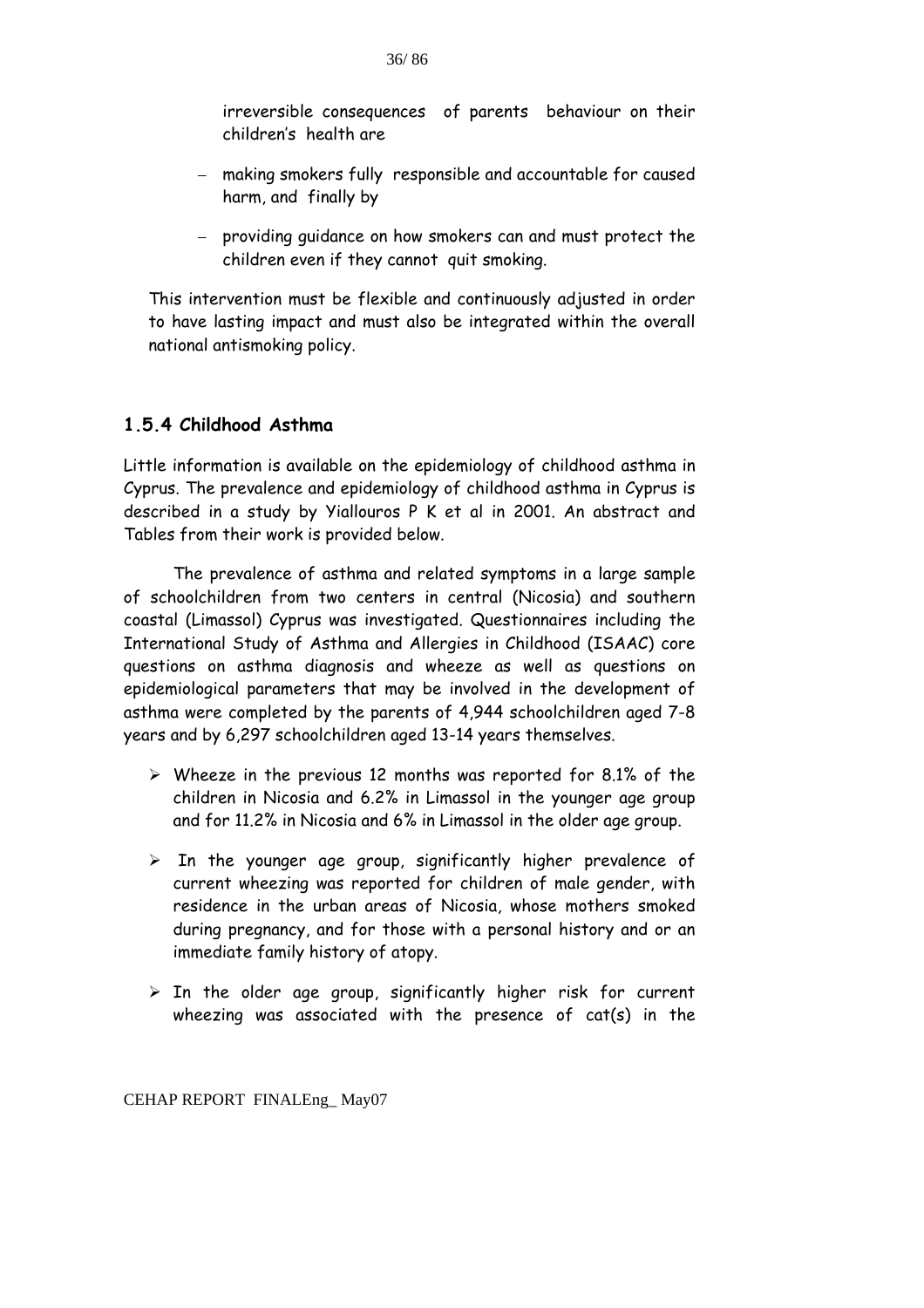household and with a personal history and or immediate family history of atopy.

The results of this study are summarized in Tables 7 and 8.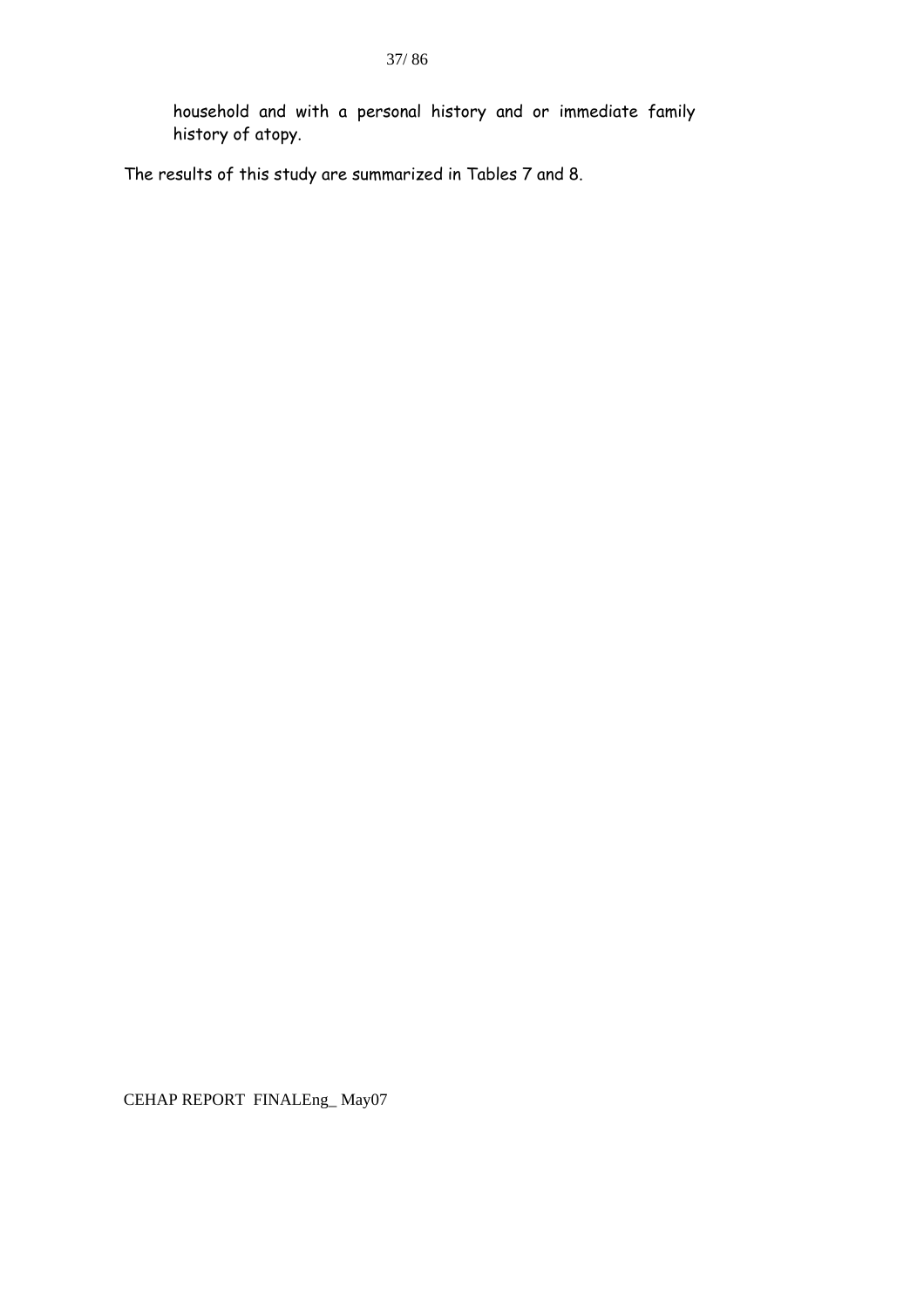# **Table 7. Prevalence of wheezing and asthma in children in Nicosia & Limassol, and hospitalisation rates of current wheezers for asthma**

|                                                                        | 7-8 years old |              |               | 13-14 years old |            |               |  |
|------------------------------------------------------------------------|---------------|--------------|---------------|-----------------|------------|---------------|--|
|                                                                        | Nicosia       | Limassol     | Difference    | Nicosia         | Limassol   | Difference    |  |
| Children already diagnosed with                                        | 12.2          | 11.3         | 0.9           | 7.8             | 8.1        | $-0.2$        |  |
| asthma                                                                 | (10.9, 13.5)  | (9.9, 12.6)  | $(-0.9, 2.7)$ | (6.9, 8.7)      | (7.1, 9.2) | $(-1.6, 1.1)$ |  |
| Children who experienced                                               | 20.8          | 17.5         | 3.3           | 16.1            | 8.8        | 7.2           |  |
| wheezing at some point                                                 | (19.2, 22.4)  | (15.9, 19.1) | (1.1, 5.5)    | (14.9, 17.4)    | (7.8, 9.9) | (5.6, 8.9)    |  |
| Current wheezers                                                       | 8.1           | 6.2          | 1.8           | 11.2            | 6.0        | 5.1           |  |
|                                                                        | (7.1, 9.2)    | (5.2, 7.2)   | (0.4, 3.3)    | (10.1, 2.2)     | (5.1, 6.9) | (3.7, 6.5)    |  |
| Current wheezers hospitalized<br>for asthma over the last 12<br>months | 6.8           | 8.0          |               | 6.9             | 9.4        |               |  |

All values are percentages of the total number of children who participated in the study. Values in brackets are the 95% confidence intervals.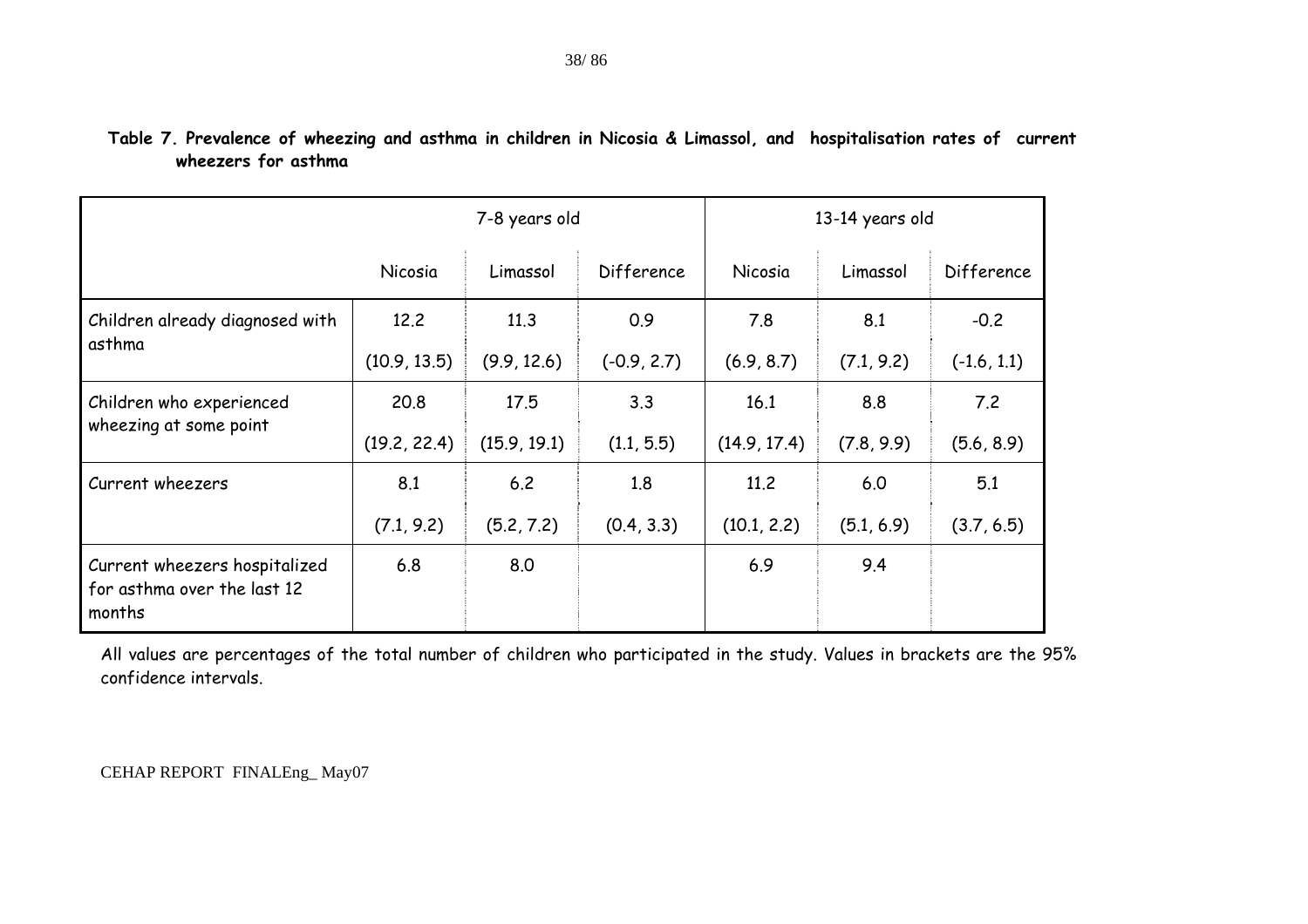|                                                          | 7-8 years old           |                        |             |                         |                         |             | 13-14 years old         |                         |             |                       |                       |             |
|----------------------------------------------------------|-------------------------|------------------------|-------------|-------------------------|-------------------------|-------------|-------------------------|-------------------------|-------------|-----------------------|-----------------------|-------------|
|                                                          |                         | Nicosia                |             | Limassol                |                         | Nicosia     |                         |                         | Limassol    |                       |                       |             |
|                                                          | Urban                   | Rural                  | p-<br>value | Urban                   | Rural                   | p-<br>value | Urban                   | Rural                   | p-<br>value | Urban                 | Rural                 | p-<br>value |
| Children already<br>diagnosed with<br>asthma             | 13.2<br>(11.7,<br>14.8) | 9.5<br>(7.5,<br>12.0)  | 0.01        | 11.2<br>(9.7)<br>12.8)  | 11.4<br>(9.0,<br>14.3)  | 0.9         | 7.6<br>(6.7)<br>8.8)    | 8.0<br>(6.3,<br>10.1)   | 0.8         | 8.3<br>(7.2,<br>9.5)  | 7.4<br>(5.4,<br>10.0) | 0.5         |
| Children who<br>experienced<br>wheezing at some<br>point | 22.1<br>(20.2,<br>24.1) | 17.4<br>(14.7)<br>20.1 | 0.01        | 16.6<br>(14.8,<br>18.5) | 20.2<br>(17.0)<br>23.7) | 0.06        | 16.4<br>(15.0,<br>17.9) | 15.1<br>(12.7,<br>17.8) | 0.4         | 9.3<br>(8.1,<br>10.6) | 6.9<br>(5.0,<br>9.4)  | 0.08        |
| Current wheezers                                         | 9.0<br>(7.7,<br>10.4)   | 5.8<br>(4.2,<br>7.8)   | 0.009       | 6.1<br>(5.0,<br>7.4)    | $6.1$<br>(4.4,<br>8.4)  | 0.9         | 11.5<br>(10.3)<br>12.8) | 9.8<br>(7.8,<br>12.1)   | 0.2         | 6.0<br>(5.0,<br>12.1) | 5.3<br>(5.0,<br>7.1)  | 0.61        |

**Table 8. Prevalence of wheezing and asthma in urban and rural areas in Nicosia & Limassol** 

All values are percentages of the total number of children who participated in the study. Values in brackets are the 95% confidence intervals.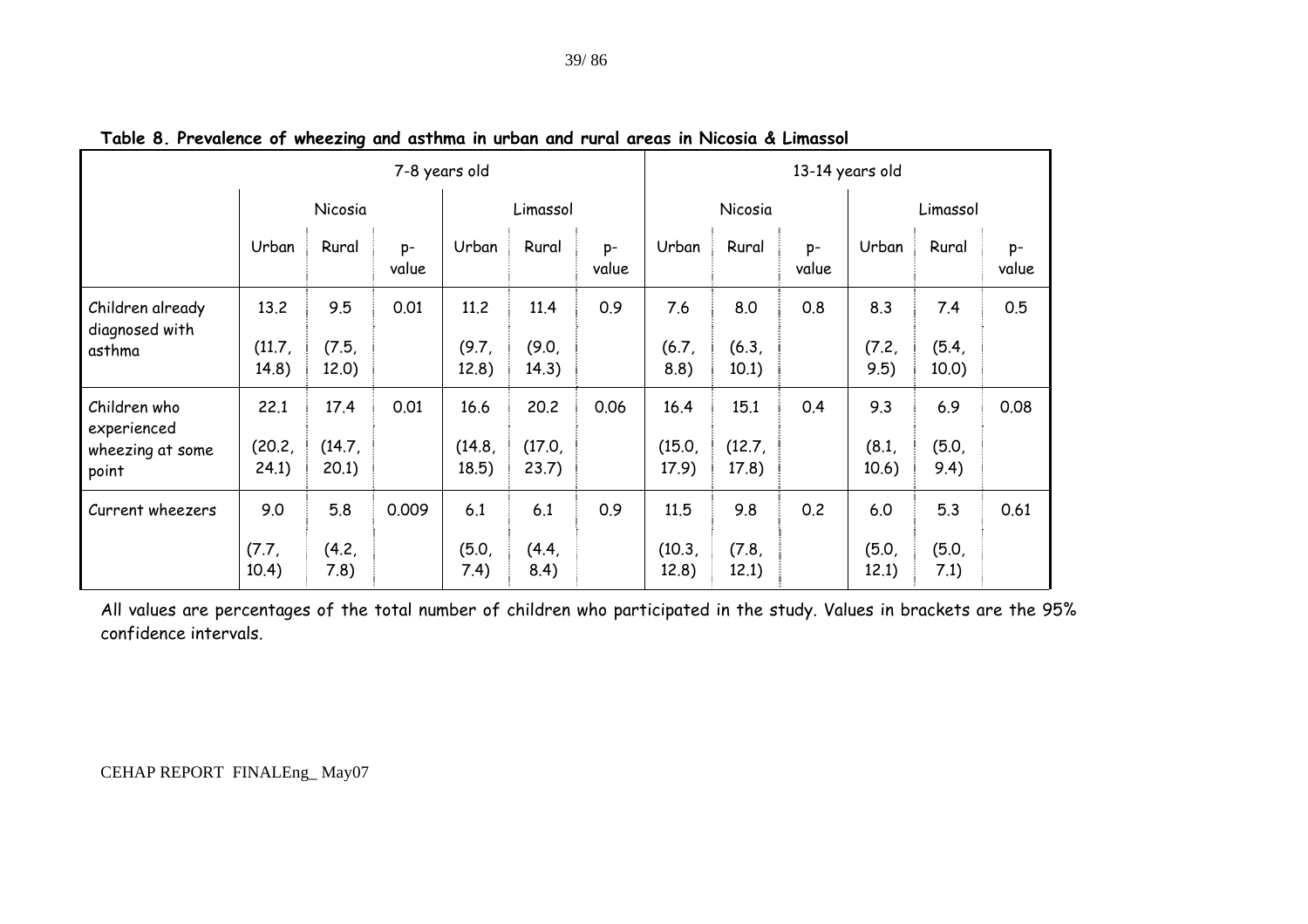# **1.5.5 Congenital malformations due to exposures**

## **Data**

Congenital anomalies are among the leading causes of death in high income countries. It is estimated that

- 20% of all birth defects are due to gene mutations
- 5-10% to chromosomal abnormalities
- 5-10% to known teratogenic substances
- The aetiology of the remaining 60-70% remains "unexplained"

A national registry of congenital anomalies is already among the goals of the Ministry of Health of Cyprus and the relevant services are planning its establishment very soon. The data to be gathered will relate to environmental elements as well as other information and this action will hopefully identify teratogenic factors and ways to manage them.

# **1.5.6 Use of mobile telephones**

A pilot study was performed by the National Committee on the use of mobile phones by children of twelve years old. A questionnaire was disseminated to 878 children in the Famagusta and Larnaca districts. The questionnaire was answered by the children themselves and the response rate was 93%.

The majority of the children (88%) had their own mobile phone, and 25% stated that they started using a mobile phone when they were 9 years old. Almost half of the children (46%) are using their phone at school. Although 70% of the children were aware of potential risks, they continued to use the phones without any restrictions.

# **1.5.7 Obesity**

The prevalence of childhood and adolescent obesity was estimated for the first time in a cross-sectional study of a representative sample of 2467 children 6 – 17 y of age, performed during October 1999 to June 2000 by S.C.Savva et al, and published with the title "Obesity in children and adolescents in Cyprus. Prevalence and predisposing factors", in the International Journal of Obesity (2002) 26, 1036 – 1045. A summary of this publication is provided in the Annex. The prevalence of obesity in males was 10.3% and in females 9.1% using the NHANES I definition and 6.9 and 5.7%, respectively, using the IOTF definition. The percentages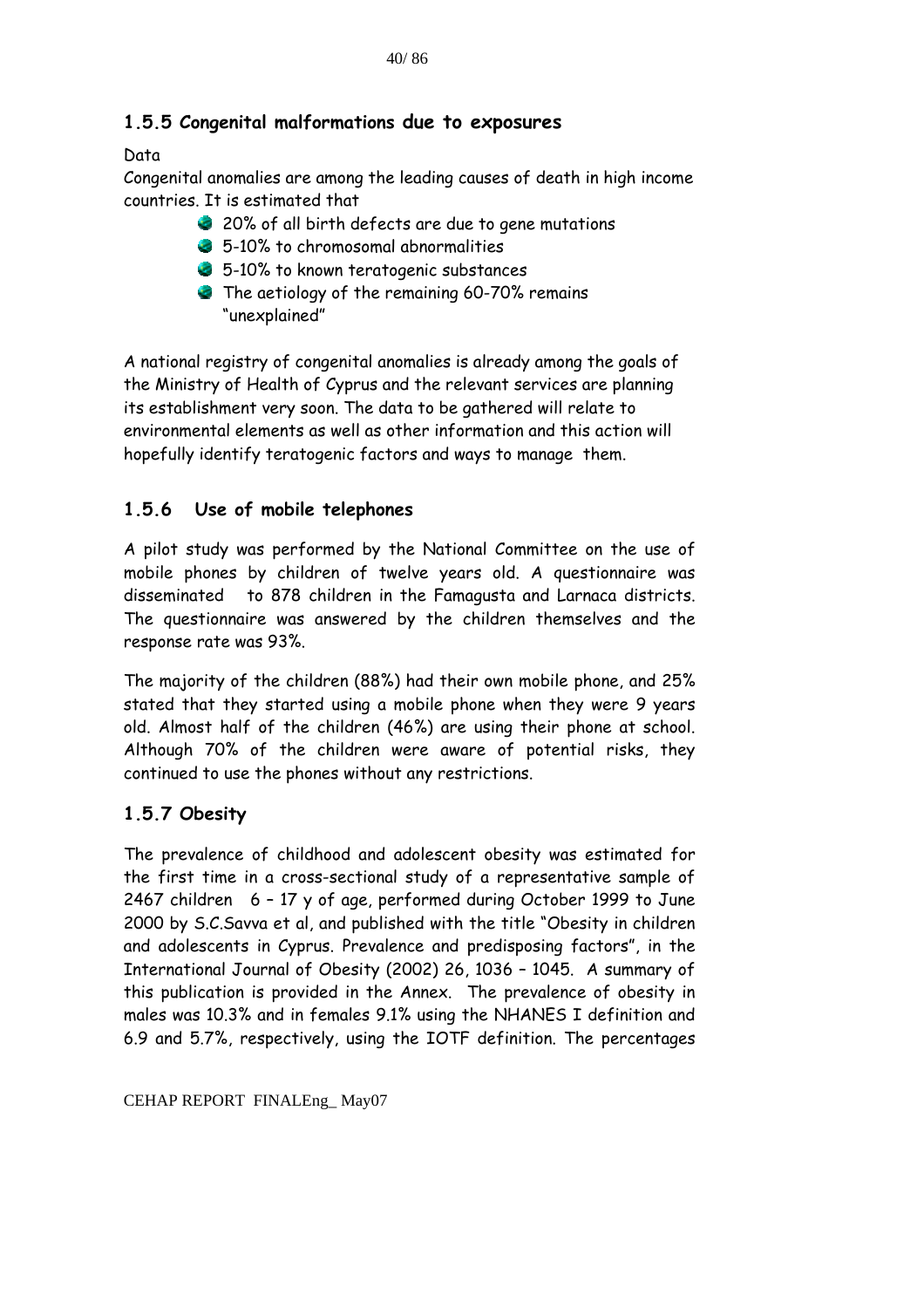presented a decreasing trend with age. In addition, **16.9% of males and 13.1% of females were defined as overweight by the NHANES I definition and 18.8 and 17.0%, respectively, by the IOTF definition. The most significant factor associated with childhood/adolescence obesity was parental obesity status.** These results indicate the need for individual and population measures for the treatment and prevention of paediatric obesity.

A second publication by S.C.Savva et al focused on a cross-sectional study on preschoolers. This work was published in European Journal of Clinical Nutrition (2005) 59, 1259–1265, under the title "Prevalence and socio-demographic associations of under nutrition and obesity among preschool children in Cyprus" The study concluded that the prevalence of under nutrition among preschool children in Cyprus was low but obesity prevalence was higher. The parental obesity and high body weight were significantly associated with obesity while low body weight was associated with under nutrition in preschool children.

### **1.5.8. Environmental data**

# **1.5.8.1. Air Pollution (2003)**

Ref Environmental Statistics

**NOX:** The total emissions of NOX in Cyprus were estimated at 20,88 thousand tonnes compared to 21,63 thousand tonnes in 2000, showing a decrease of 3,5%.

 $SO_2$ : The total emissions of  $SO_2$  were estimated at 45,43 thousand tonnes compared to 52,75 thousand tonnes in 2000, recording a decrease of the order of 13,9%. The largest part of  $SO<sub>2</sub>$  emissions originates from stationary sources, e.g. power stations. During 2003, 38,50 thousand tonnes of SO2 were produced from stationary sources compared to 44,95 thousand tonnes in 2000, recording a decrease of 14,3%.

### **CO - Carbon Monoxide**

Carbon monoxide is produced by incomplete combustions, generally due to badly adjusted equipment. During 2003, total emissions of CO were estimated at 83,63 thousand tonnes compared to 87,50 thousand tonnes in 2000, showing a decrease of 4,4%. Mobile sources and specifically road transport, constitute the main contributor to CO emissions. These basically refer to motor vehicle exhaust fumes, especially in closed parking places or along roads at peak traffic hours. During 2003, CO emissions from mobile sources were estimated at 81,63 thousand tonnes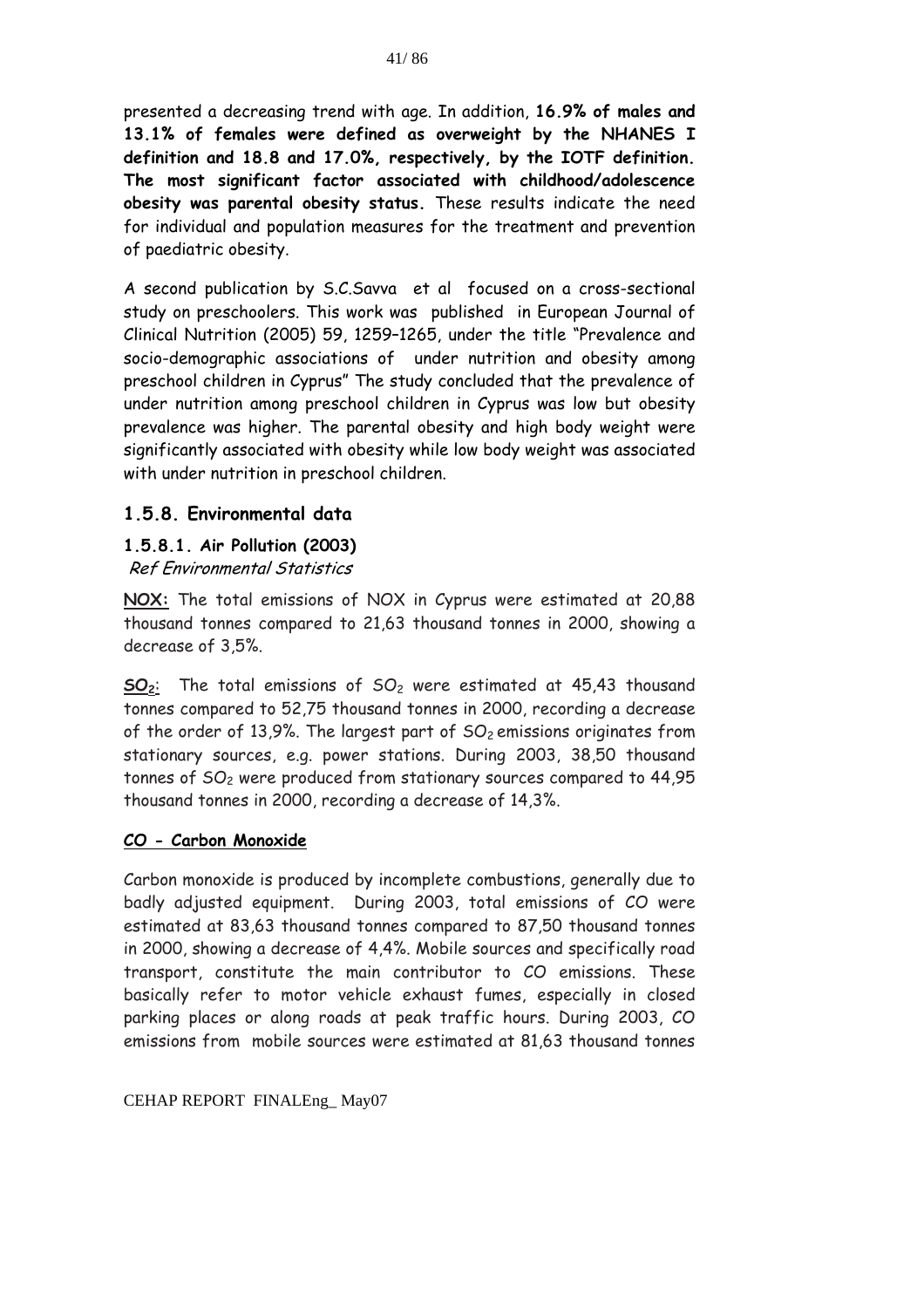compared to 85,61 thousand tonnes in 2000, registering a decrease of 4,6%.

#### **Non-Methane Volatile Organic Compounds ((NMVOC)**

Non-Methane Volatile Organic Compounds ((NMVOC) are a multitude of organic chemical compounds, excluding methane (CH4), that under normal conditions can vaporise and enter the atmosphere. NMVOCs include such compounds as benzene, xylene, propane and butane and are mainly emitted from transportation, industrial processes and use of organic solvents. In 2000, emissions of 15,97 thousand tonnes of NMVOC were reported in Cyprus.

Acid rain is created when gases such as nitrogen dioxide (NO<sub>2</sub>) and sulphur dioxide  $(SO<sub>2</sub>)$ , generated during the burning of fossil fuels such as coal and oil, react in the atmosphere with sunlight to produce acids such as nitric and sulphuric acid. These acids dissolve in the rain to become acid rain. The amount of these compounds was reduced by 1,3% to 15,76 thousand tonnes, of which 9,53 thousand tonnes were from mobile sources, whereas the remaining 6,23 thousand tonnes were from stationary sources.

### **Lead (Pb)**

Cars using leaded gasoline constitute the main source of lead emissions. It is also produced by other sources, like the first and second fusion of lead, the manufacture of electronic batteries, etc. Lead is very toxic and may cause serious illnesses such as lead poisoning. Therefore, lead emissions are very severely regulated at low levels. In 1998, 0,08 thousand tonnes of lead emissions were reported, exclusively from road transport. In recent years, the emission of lead in Cyprus shows a decreasing trend, mainly as a result of the substitution of leaded gasoline. The emissions in 2004 were substantially reduced from 50 tons in 2003 to 9,77 tons.

#### **Emissions of greenhouse gases**

The annual inventories of emissions of greenhouse and other gases constitute a necessary tool for designing environmental policy in a country. They can offer information about the extent of national emissions with respect to a pre - selected reference year, while they also contribute to the process of monitoring the measures taken to reduce greenhouse gases emissions to the atmosphere. Naturally existing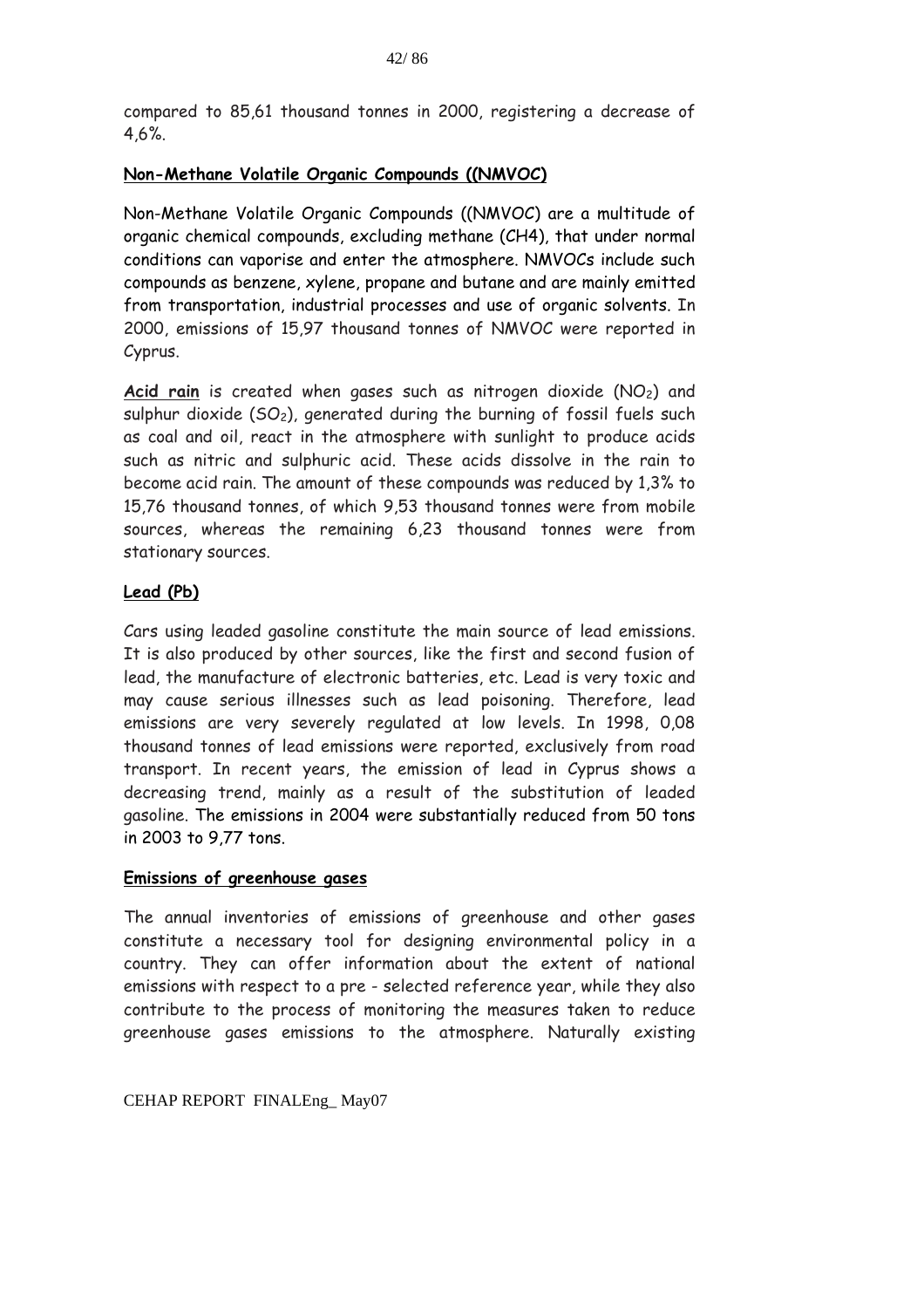greenhouse gases are steam, carbon dioxide  $(CO<sub>2</sub>)$ , methane  $(CH4)$ , nitrous oxide ( $N_2O$ ) and ozone ( $O_3$ ). In the latest years, a new category of greenhouse gases was added that includes fluorohydrocarbons (HFCs), perfluorocarbons (PFCs) and sulphur hexafluoride  $(SF_6)$ . These gases do not exist naturally, but are synthesized and used in many, primarily industrial, activities. The European Union has committed itself, based on the Kyoto Protocol, to reduce its emissions to 8% below 1990 levels by the period 2008-2012. The Environment Service, in cooperation with the Department of Labour Inspection, has conducted an inventory of the greenhouse gases emissions from all sectors of activity for the years 1990-2003, according to the IPCC and CORINAIR methodology. The inventory of the emissions included the gases  $CO<sub>2</sub>$ ,  $CH<sub>4</sub>$  and N<sub>2</sub>O, while at this stage of the project an inventory of the remaining three gases (HFCs, PFCs and SF6) from their consumption at the final demand level was not possible, due to lack of appropriate data. Nevertheless, it is judged that their amounts are actually negligible.

#### **Particulate matter (PM 10 and PM2,5)**

In the following graph (Fig. 3) data collected by the Dept. of Labour Inspection for the 2005 and 2006 are graphically presented as mean values.

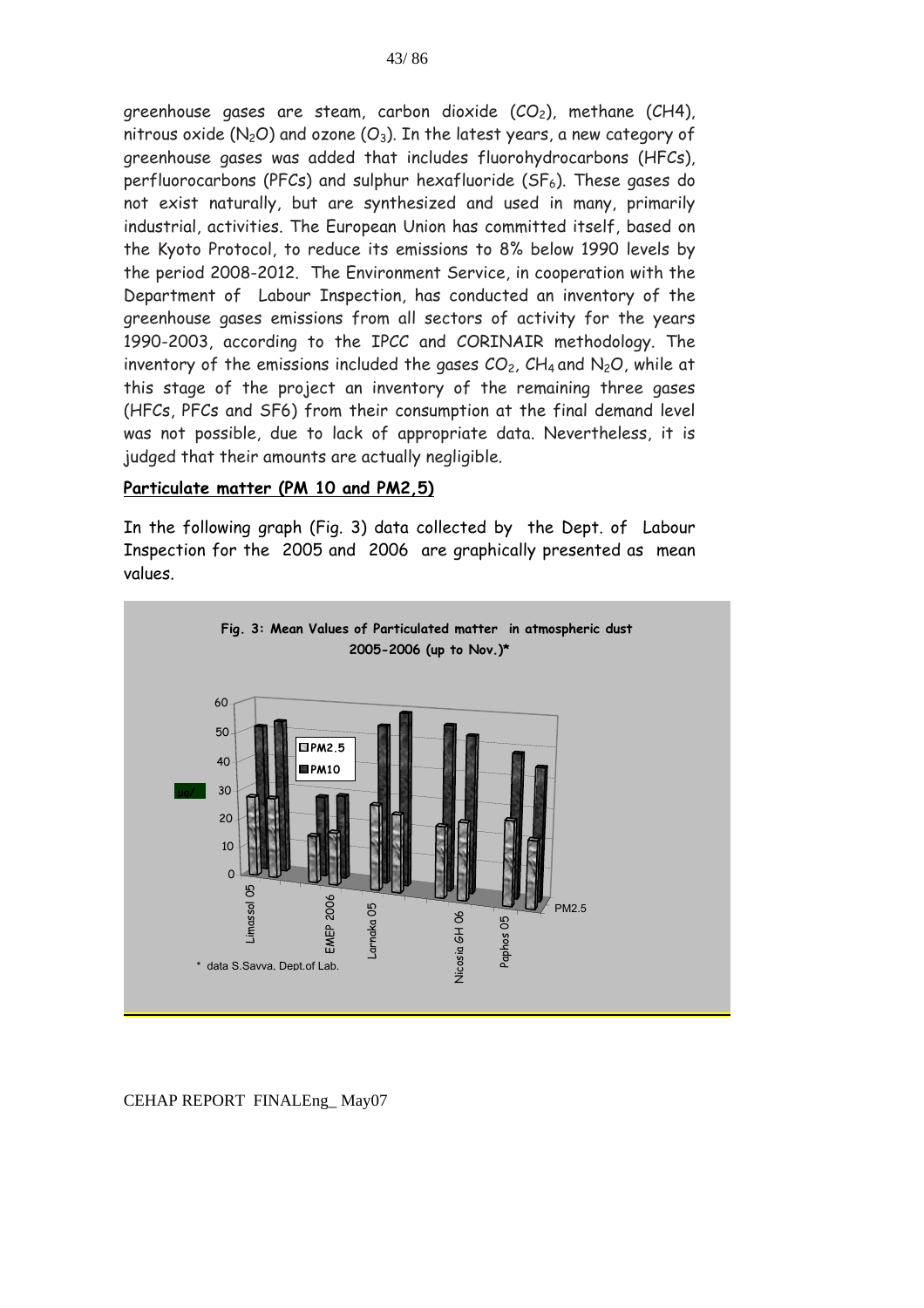#### **1.5.8.2. Indoor Air Pollution**

At present, at National level no data related to the indoor environment and indoor exposure to  $NO<sub>2</sub>$ , CO, VOCS, benzene, formaldehyde, particulate matter, asbestos. biological agents, noise and electromagnetic fields, nor about the quality of indoor air in public buildings and public transport are available. No effects have been established at population level for any of these substances and agents.

To fill this gap, indoor pollution has become a priority issue of the Ministry of Health and various surveys and research project are undertaken by the State General Lab in cooperation with other EU member states and the National Committee.

#### **1.5.8.3 Drinking Water**

#### **Microbiological Quality**

In 2004, 2677 samples were tested for microbiological parameters, 65% of which were found to comply with the Cyprus Water Law and the EU directive 98/83/EC. In 2005 the number of samples increased to 2881, with the percentage of complying cases increasing to 68%. The majority of non-complying samples (34% of total samples in 2004 and 30% in 2005) concerned the parameter of total coliforms. The majority of the non complying samples were from small water supplies in villages, where no systematic chlorination is applied, and corresponds to a very small % of population . The central distribution systems and the main water reservoirs of the towns of Cyprus (Nicosia, Limassol, Larnaca and Paphos) had satisfactory drinking water quality for both 2004 and 2005. The percentage of water samples not complying for the parameter of Escherichia coli was 2.0% for 2004 and 2.9% for 2005, whereas for Enterococcus were 6.6% and 7.5%, respectively. The majority of these cases had counts between 1-10cfu/100mL. Comparing the samples not complying for 2004 and 2005, a 3% reduction was observed for the year 2005. However, the samples not complying for *E.coli* and/or *Enterococcus* showed a small increase, which should be of concern. The results for the total viable count were satisfactory for the main water reservoirs.

#### **Chemical quality**

 pH, conductivity, chlorides, sulphates, nitrates , sodium, boron, fluoride, nitrite, ammonium, oxidize-ability lead, cadmium, chromium and nickel are routinely monitored. A relatively low % (0,4 -9,7%) of the analysed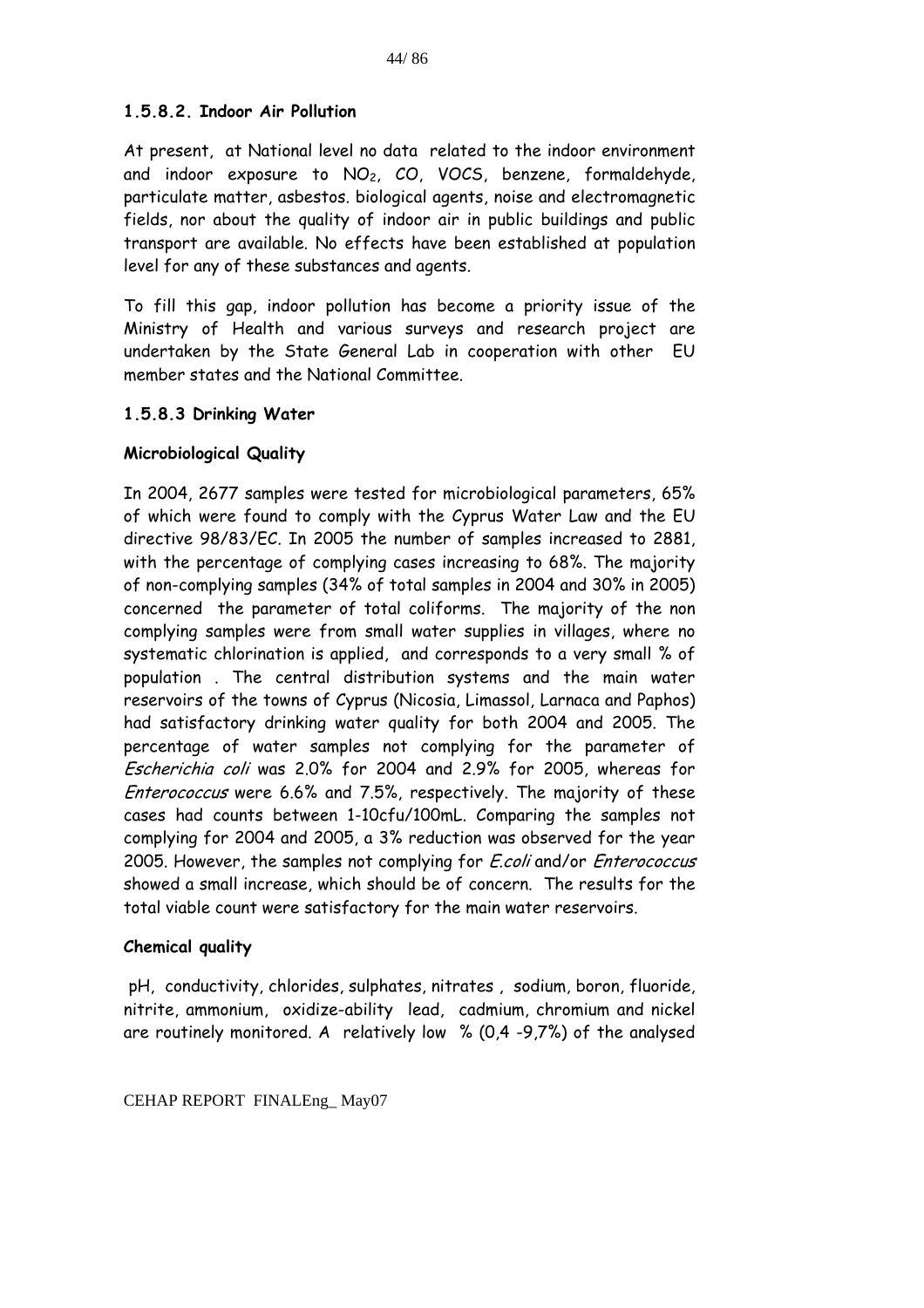samples exceeded the guidelines of the Drinking Water Directive 98/83/EE, mainly chlorides, sulphates and sodium. These non-complying samples are obtained from specific known areas and the reasons for nonconformity are related to the climatic conditions of Cyprus and the mineral composition of the geological formations. The increase in the levels of the chemical parameters mentioned above affects the taste of the water. The concentration of boron ranged from 0.1 mg/L to 0.37 mg/L and 1.5% of the analysed samples exceeded the acceptable limits.

None of the water samples exceeded the accepted limits of the EU directive 98/83 for heavy metals i.e. Lead, Cadmium, Chromium and Nickel. Their values were far below these limits**.**

Additionally, the drinking water was monitored for most of the organic parameters (9 parameters out of the 26), defined in the Annex I Part B, Chemical Parameters, of the Directive 98/83/EE on the quality of water intended for human consumption.

These parameters are:

A) Total pesticides - that is the sum of all individual pesticides detected and quantified. The pesticides monitored included 4 different groups: the organochlorine pesticides for 14 individual substances, the Organophosphates pesticides for 15 substances, the Triazines pesticides for 3 substances and N-methyl carbamates for 10 substances.

B) Polycyclic Aromatic Hydrocarbons covering 15 compounds although only 5 compounds are specified in the Directive.

C) Organic Micropollutants covering 43 individual organic semi-volatile compounds.

D) Volatile Organic Compounds covering 60 substances including the 4 specified in the Directive

E) The four Trihalomethanes (THMs)

Complementary to the above, the general chromatographic profile of waters is acquired and assays 46 organic parameters, thereby providing early information on potential emerging or accidental pollution.

In general, organic pollutants e.g. pesticides, volatile organic compounds end others were found at extremely low levels, mostly well below the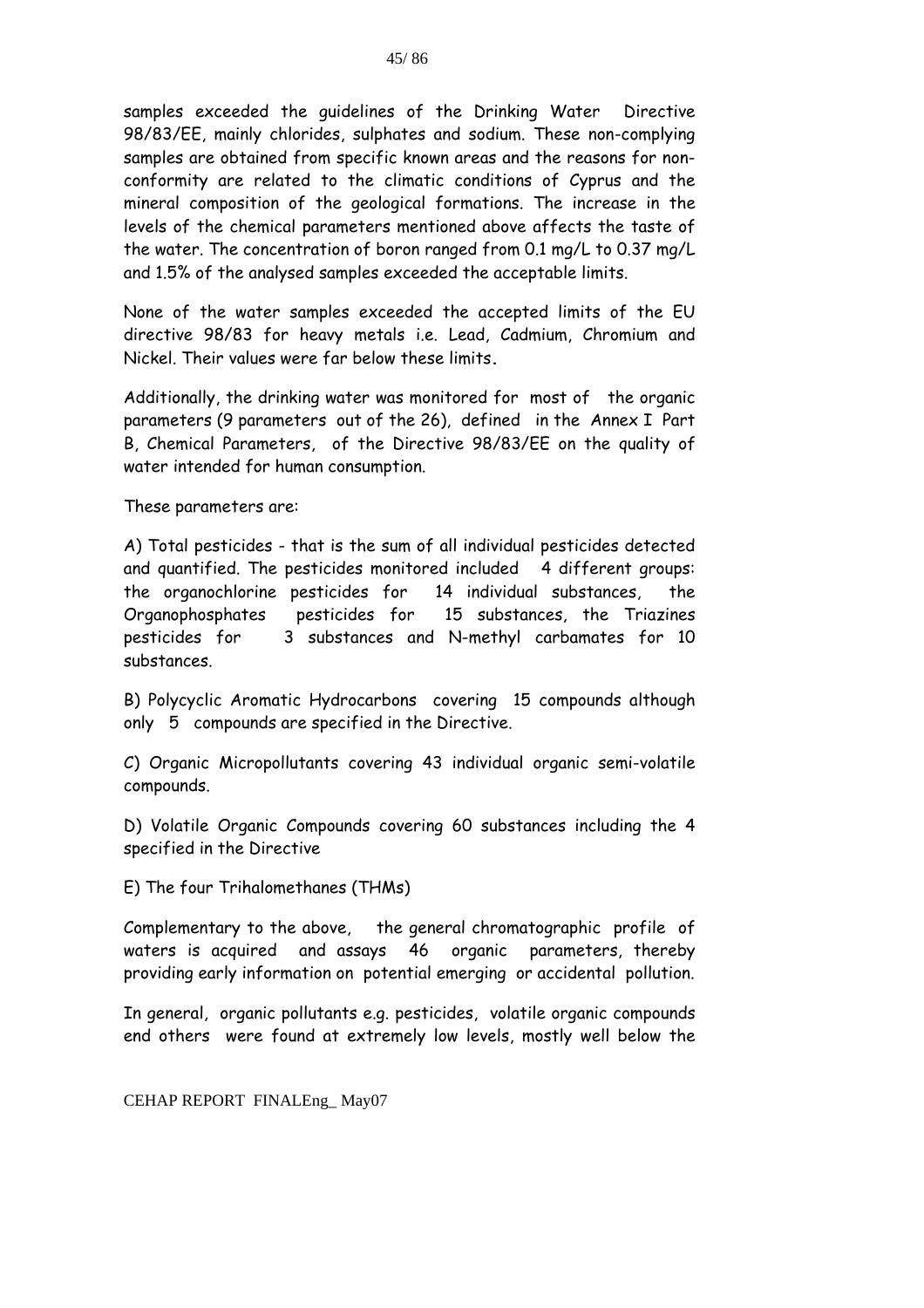acceptable limits. The maximum values for the total pesticides were 0.14 ug/L during 2004 and 0,054 ug/L during 2005, while the permitted limit is 0,5ug/L.

The chlorination by-products Trihalomethanes (THM), were found in trace amounts with the maximum values of all 4 individual THM compounds but also total THMs (the sum of the concentrations of the 4 specified compounds) being within the legal limits. The maximum concentration of total THMs in drinking waters was found to be 57 ug/L in 2004 and 62,8 ug/L in 2005, while the permitted value is 100ug/L.

# **2.THE VISION-GOALS- OBJECTIVES AND THE CONCEPT OF THE CY-CEHAPE**

### **2.1 The Vision**

**The Vision:** 

 **Our children, from their conception to adolescent, will enjoy a healthy environment with the minimum exposure to environmental risks. This will ensure their normal physical and mental development and secure healthy life a** 

# **2.2 The Goal**

The ultimate goal is to minimize the burden of avoidable environmentally linked diseases and disabilities through the reduction of children's exposure to chemicals and hazardous factors.

### **2.3 The Objectives**

- 1. **To raise awareness and bring at the highest level of the political agenda the needs for policy and regulation addressing children's vulnerability to environmental factors and to integrate prevention and precaution into health, environmental and sustainable development policies.**
- **2. To reinforce mechanisms for prompt responses to emerging threats and uncertain risks and to promote prevention and precaution in everyday life through education, knowledge dissemination, information on risks, and the training of professionals, parents and children.**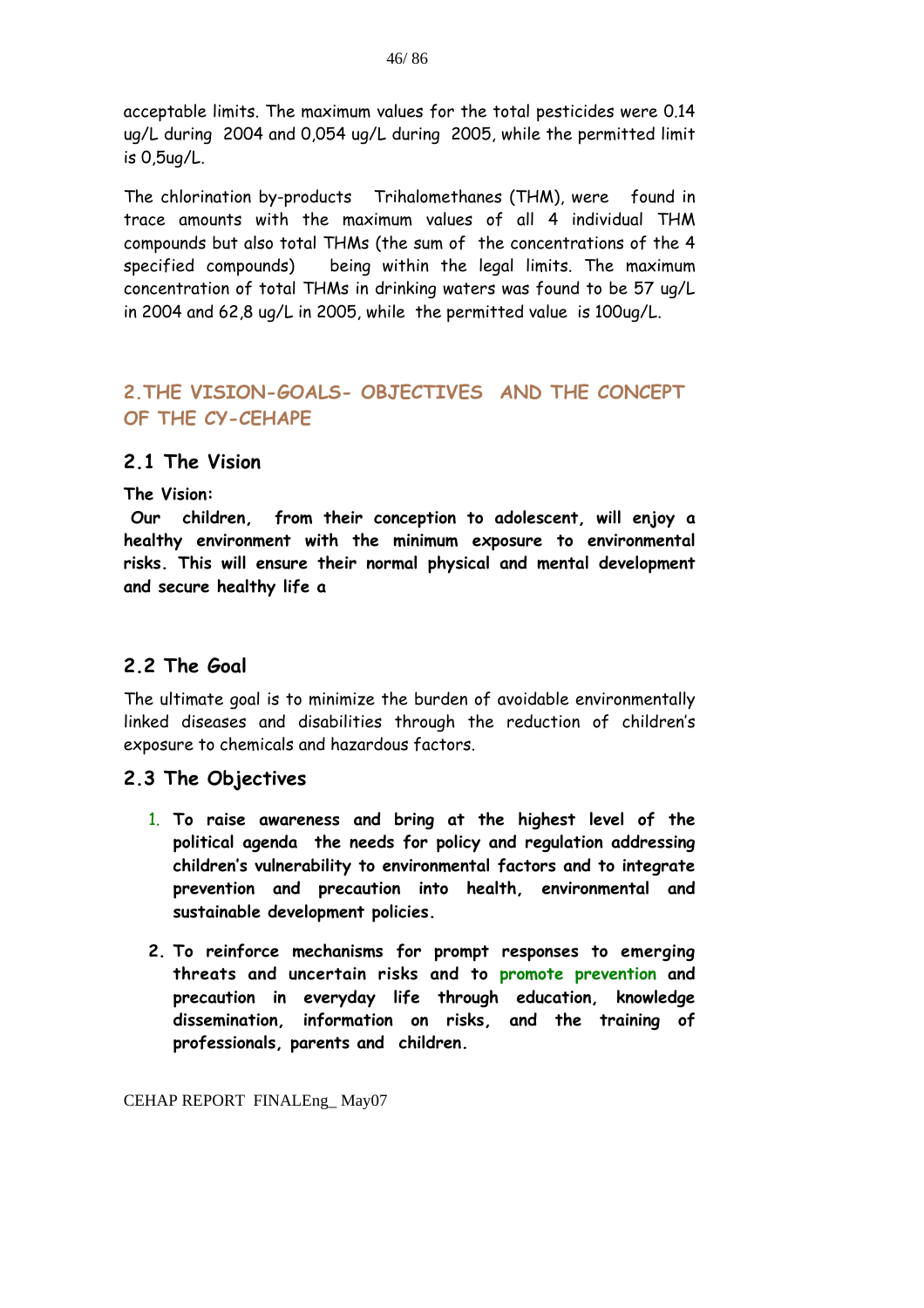- **3. To strengthen the technical infrastructure, capabilities and knowledge to diagnose and cure environmentally induced diseases and disabilities through the training of professionals.**
- **4. To promote surveillance and research in order to** 
	- $\triangleright$  address open questions and foster an Environment & Health Information System,
	- $\triangleright$  identify priorities to be addressed at the national and international level and
	- $\triangleright$  provide feedback for the effectiveness of actions, legislation and policies aiming at the decrease of the exposure.

# **2.4 The concept of the Cy-CEHAP**

The development of the CEHAP in Cyprus takes place in the wider European and international context described in section 1.2. The framework for the CY-CEHAP has been defined in the terms of references and the proposed action plan of the NACECH, which was approved by the Ministerial decision of 2004.

The Cyprus Environment and Children Health Action Plan (Cy-CEHAP) provides a global and coherent framework in the field of environment and children's health for both Policy development and implementation, through specific actions within a defined timeframe. In line with Ministry's policy, the Cy-CEHAP concept is founded on three principles, **Precaution, Prevention and Integration,** and aims at the maximum synergy of goals, multi sectorial targets and activities. The national priorities and concerns and the commitments arising from :

a) the Commitments of Budapest Inter ministerial Conference 2004

b) the E.U. integrated strategy on Environment and Health (COM 338 (2003)) and

c) the Action plan for Environment and Health (COM 416 (2004))

are integrated **under one coherent action plan**. The strategy of implementation is holistic and proactive aiming at full exploitation of synergies among all these priorities and actions, so that effectiveness and added value can be ensured. Presently, the Cy-CEHAP covers only the government controlled southern part of the island as the northern part is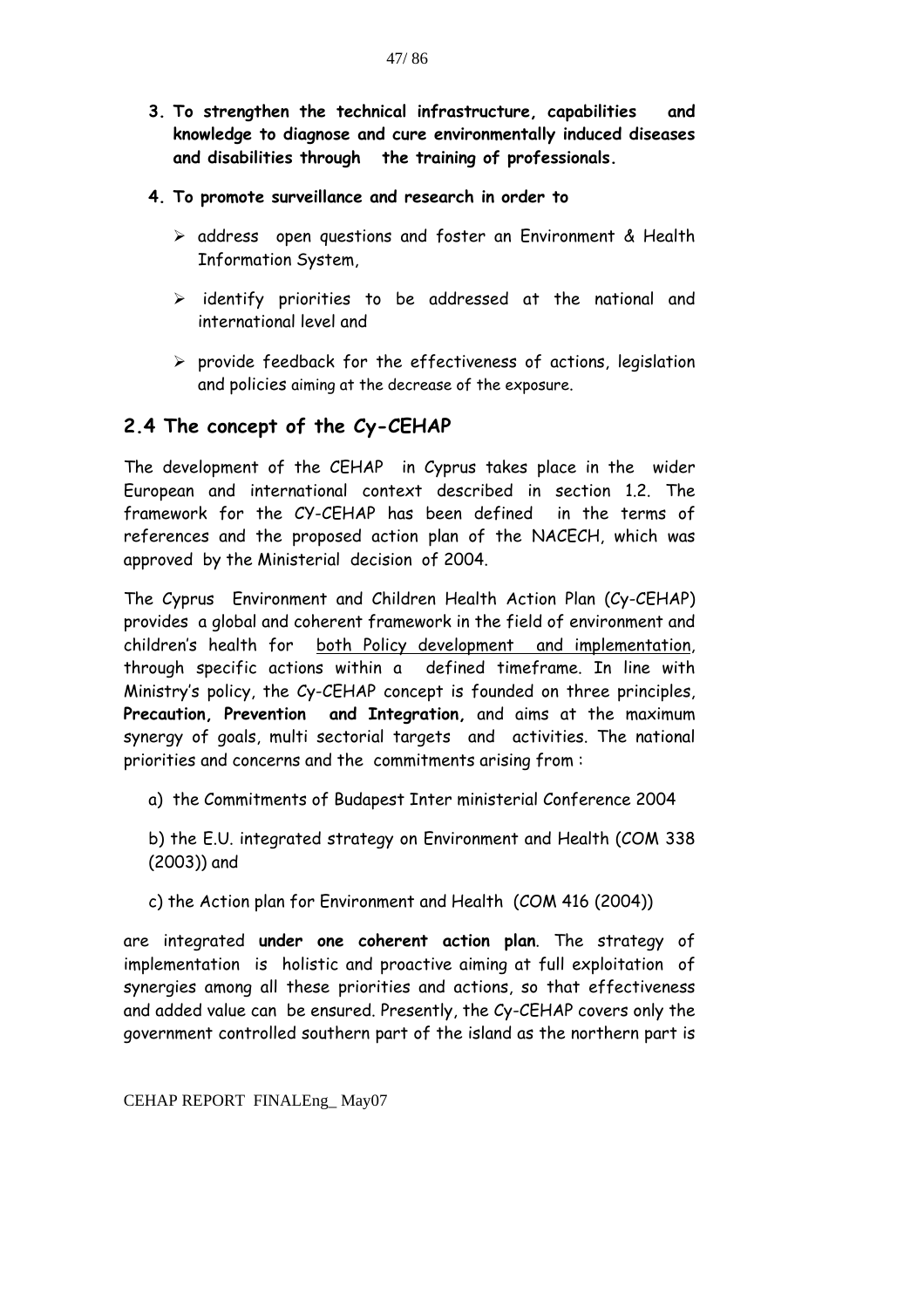under Turkish occupation. The Cy-CEHAP will remain flexible enough to incorporate the necessary adaptation to the new needs of a united Cyprus.

## **3. DEVELOPING AND IMPLEMENTING THE CY-CEHAP**

Adopting the developments at both WHO and EU level, the NaCCEH has since its establishment implemented three action programs (2005, 2006 and 2007) aiming to realize the CEHAP regional goals and the objectives of the EU Action Plan. The activities covered research and small-scale surveillance, awareness raising training of professionals and input for legislation development at EU level addressing children needs. Cyprus proposed special provisions for Dioxins and Dioxins like-PCBs in food eaten by babies and children.

**These action programs of the Cy- NaCCEH implemented since 2004 constitute a growing nucleus around which the CY-CEHAP can be further developed.** 

On 24 – 26 November 2005, a workshop on developing the CY-CEHAP was organized by the NaCCEH in cooperation with WHO. The lack of complete information and gaps in data on environment and health were identified.

## **3.1 Deciding on priorities:**

Despite the lack of complete information it was decided that action should be taken by making the best use of expert judgement, and all available experiences, knowledge and information at both national and international level.

In setting up priorities the following criteria were used:

- **Priorities identified by the EU and WHO**. These were evaluated against available data, information and expert judgment at the national level and the most relevant ones to Cyprus were selected as the first set of priorities.
- **Scientific data and information on the effects of the environment on children's health and the most effective measures to address them,**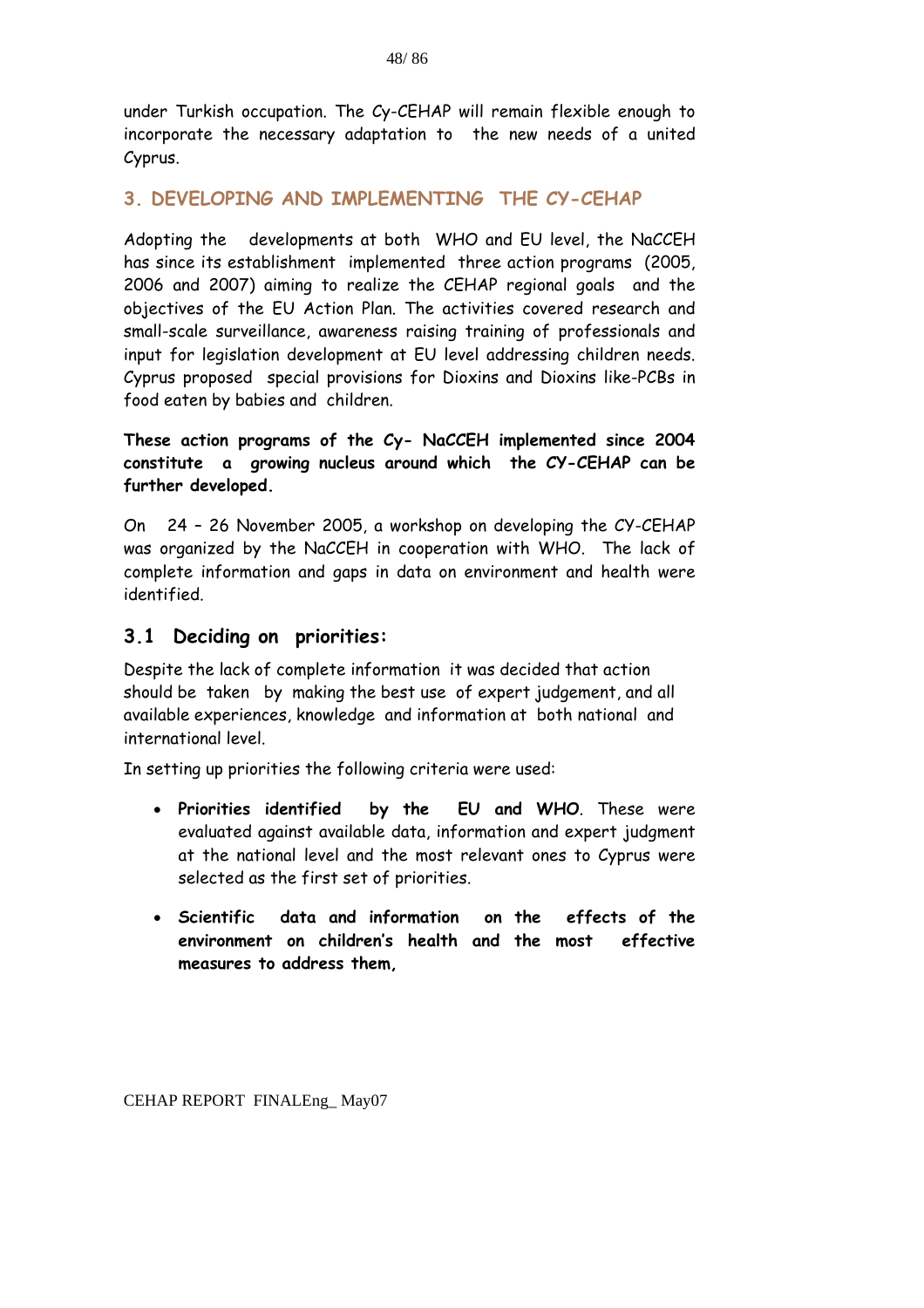• **Existing capacities at national level and foreseen opportunities for international networking, cooperation and funding in particular for areas of active research.** 

The following criteria implemented under PINCHE (the EU-funded Policy Interpretation Network on Children's Health and Environment, (ref. http://www.pinche.hvdgm.nl/index.html)) have also been considered:

- **the number of children potentially exposed and the degree of potential exposure;**
- **the severity and persistence of adverse health effects and the likelihood that these health effects will occur at the current level of exposure;**
- **the extent to which children are more susceptible than adults;**
- **the possibility of influencing exposure.**

In deciding priorities, the Table 9, composed by the WHO, on the relationship between Health effects and exposure to environmental risk factors and associated priority was used and amended (Table 9) to reflect national priorities.

Based on the above, the following priorities were defined during the National Workshop "Building the Cy-CEHAP" as provisional priorities upon which an initial plan of actions should be based:

### **a) Childhood Diseases to be addressed**

- **asthma**
- **cancers**
- **congenital malformations**

#### **b) Environmental risk factors**

- **indoor pollution in houses, schools, gym centres, kindergartens** 
	- o **environmental tobacco smoke**
	- o **use of chemicals**
- **outdoor pollution from traffic**
- **pollution from the application of pesticides in rural areas**
- **Electromagnetic fields and noise**,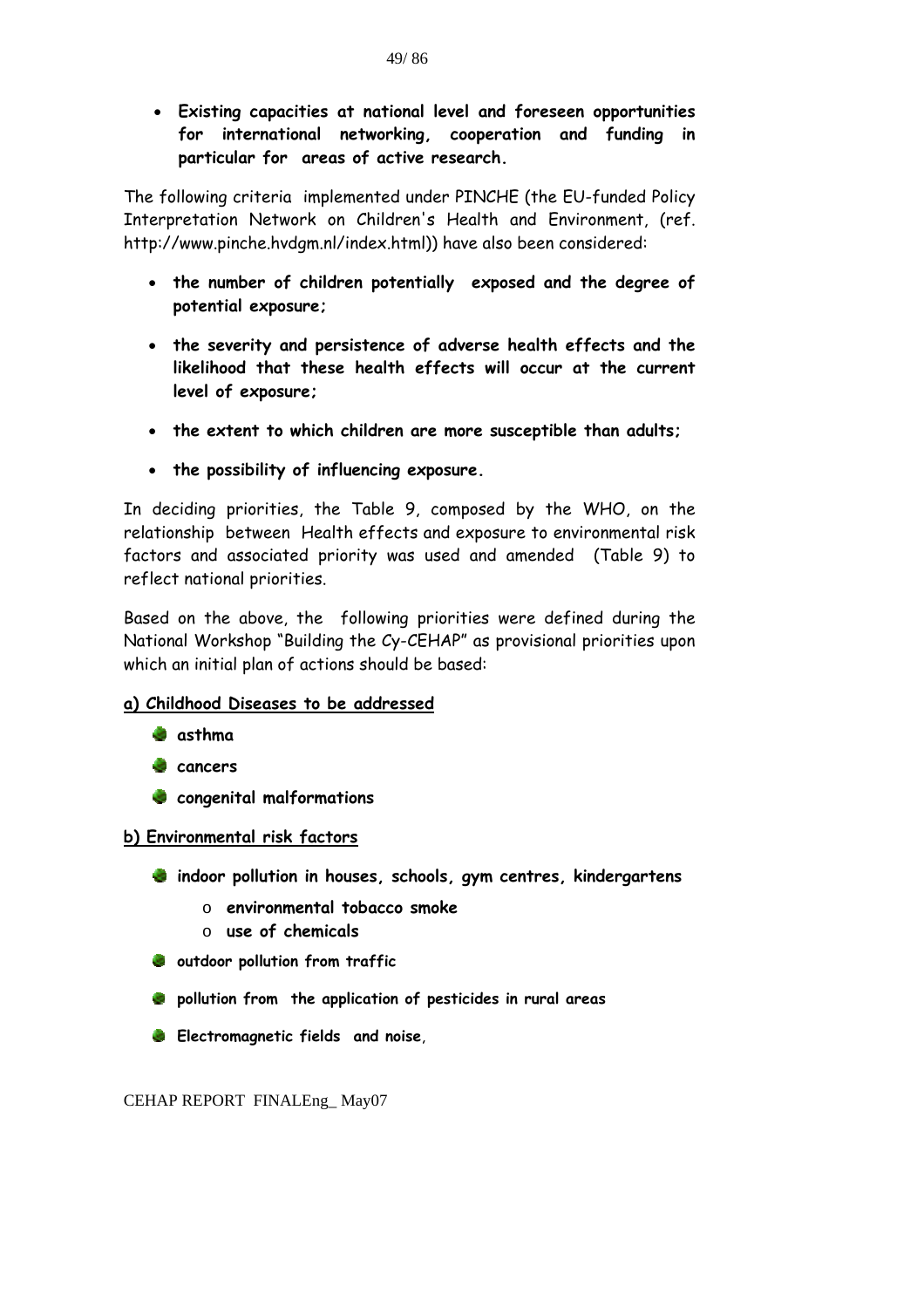#### **c) Horizontal priorities**

- **Biomonitoring**
- **Research on key areas**
- **Development of infrastructure and knowledge**

In relation to the four CEHAP Regional Priority Goals (RPG) the lowest priority was put on RPG I, "water sanitation" because of the high quality and efficiency of the water supply system in Cyprus, which covers 100% of the household and premises.

The bulk of the RPG II "accidents and injuries" is adequately covered by the Action Plan of the Advisory Committee for the Prevention of Childhood Injuries and Poisonings and is therefore not addressed under this Action Plan.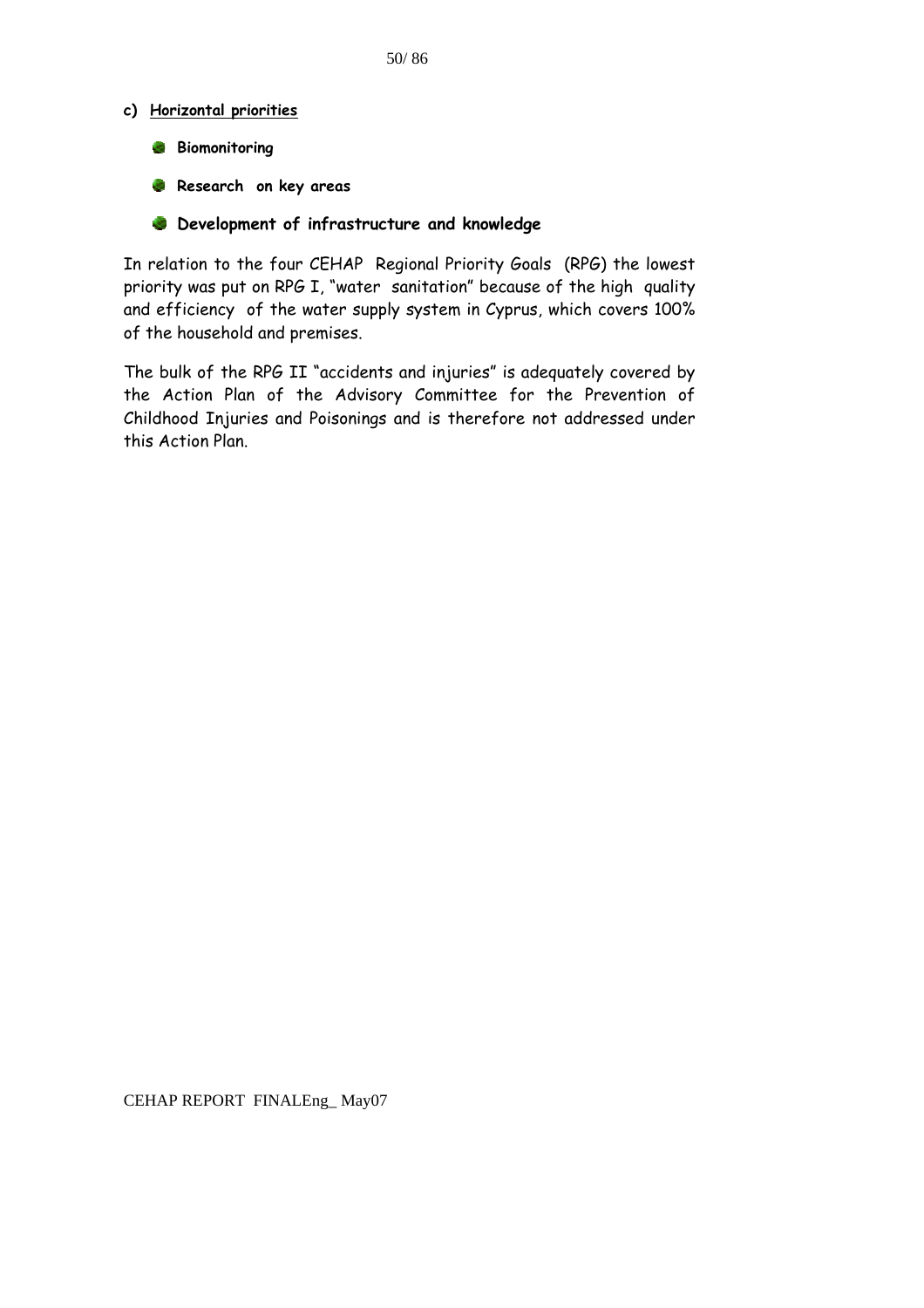| <b>Risk factors</b>                | Respiratory<br>diseases,<br>including<br>asthma | Diarrhea<br>diseases | Neuro-<br>developemental<br>disorders &<br>cognitive<br>impairment | Physical<br>growth,<br>including<br>and<br>obesity | Cancer | Cardio-<br>vascular<br>diseases,<br>including<br>adult life | <b>Injuries</b> | <b>Overall</b><br>burden<br>of<br>disease <sup>a</sup> | Cyprus<br>Priority  |
|------------------------------------|-------------------------------------------------|----------------------|--------------------------------------------------------------------|----------------------------------------------------|--------|-------------------------------------------------------------|-----------------|--------------------------------------------------------|---------------------|
| <b>Indoor air pollution</b>        | $\boldsymbol{A}$                                |                      |                                                                    |                                                    | B      |                                                             |                 | High                                                   | <b>HIGH</b>         |
| Outdoor air<br>pollution           | $\boldsymbol{A}$                                |                      |                                                                    |                                                    | B      |                                                             |                 | High                                                   | Moderate<br>to high |
| Inadequate water<br>and sanitation |                                                 | A                    |                                                                    | В                                                  |        |                                                             |                 | <b>High</b>                                            | Low                 |
| Inadequate<br>Inutrition           | A                                               | A                    | A                                                                  | A                                                  |        | A                                                           |                 | High                                                   | Low                 |
| <b>Food contamination</b>          |                                                 | A                    |                                                                    |                                                    |        |                                                             |                 | Moderate                                               | Moderate            |

**Table 9. Health effects associated with exposure to environmental risk factors.** (Ref: WHO), **The last column reflects the CYPRUS NaCCEH priorities** 

A: the association is strong and based on sound epidemiological studies B: still inconclusive and based on general and indirect inferences and <sup>a</sup> semi quantitative estimates of the overall burden of disease High refers to at least 2% of all deaths or of all DALYs in any group among those aged 0-19 years in at least one sub region of the WHO European Region; moderate refers to any deaths or DALYs less than that, or to instances where available information on burden of disease is lacking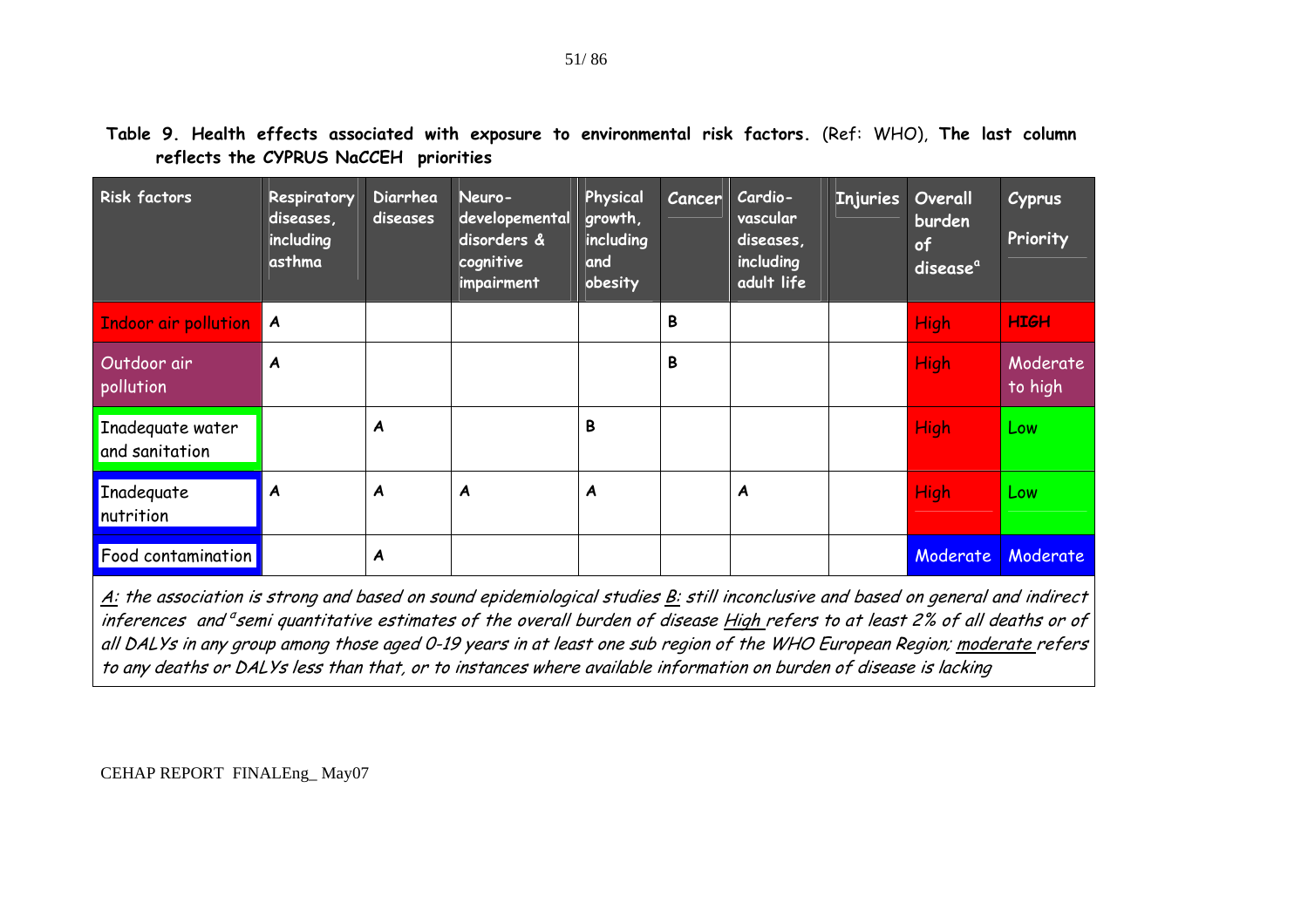| <b>Risk factors</b>                    | Respiratory<br>diseases,<br>including<br>asthma | Diarrhea<br>diseases | Neuro-<br>developemental<br>disorders<br>and cognitive<br>impairment | Physical<br>growth,<br>including<br>and<br>obesity | Cancer           | Cardio-<br>vascular<br>diseases,<br>including<br>adult life | <b>Injuries</b>  | <b>Overall</b><br>burden<br>of<br>disease <sup>a</sup> | Cyprus<br>Priority  |
|----------------------------------------|-------------------------------------------------|----------------------|----------------------------------------------------------------------|----------------------------------------------------|------------------|-------------------------------------------------------------|------------------|--------------------------------------------------------|---------------------|
| Unsafe buildings<br>and play materials | A                                               |                      |                                                                      |                                                    | B                |                                                             | A                | <b>High</b>                                            | Moderate            |
| Hazardous<br>chemicals                 |                                                 |                      | A                                                                    |                                                    | $\boldsymbol{A}$ |                                                             |                  | <b>High</b>                                            | <b>HIGH</b>         |
| Radiation                              |                                                 |                      |                                                                      |                                                    | A                |                                                             |                  | Moderate                                               | Moderate            |
| Noise                                  |                                                 |                      | $\boldsymbol{A}$                                                     |                                                    |                  |                                                             | A                | Moderate                                               | Moderate<br>to high |
| Transport/Mobility                     | $\boldsymbol{A}$                                |                      |                                                                      | A                                                  |                  | B                                                           | $\boldsymbol{A}$ | High                                                   | <b>HIGH</b>         |
| Natural disasters                      |                                                 |                      |                                                                      | B                                                  |                  |                                                             | B                | Moderate                                               | Low                 |

A: the association is strong and based on sound epidemiological studies B: still inconclusive and based on general and indirect inferences and <sup>a</sup> semi quantitative estimates of the overall burden of disease High refers to at least 2% of all deaths or of all DALYs in any group among those aged 0-19 years in at least one sub region of the WHO European Region; moderate refers to any deaths or DALYs less than that, or to instances where available information on burden of disease is lacking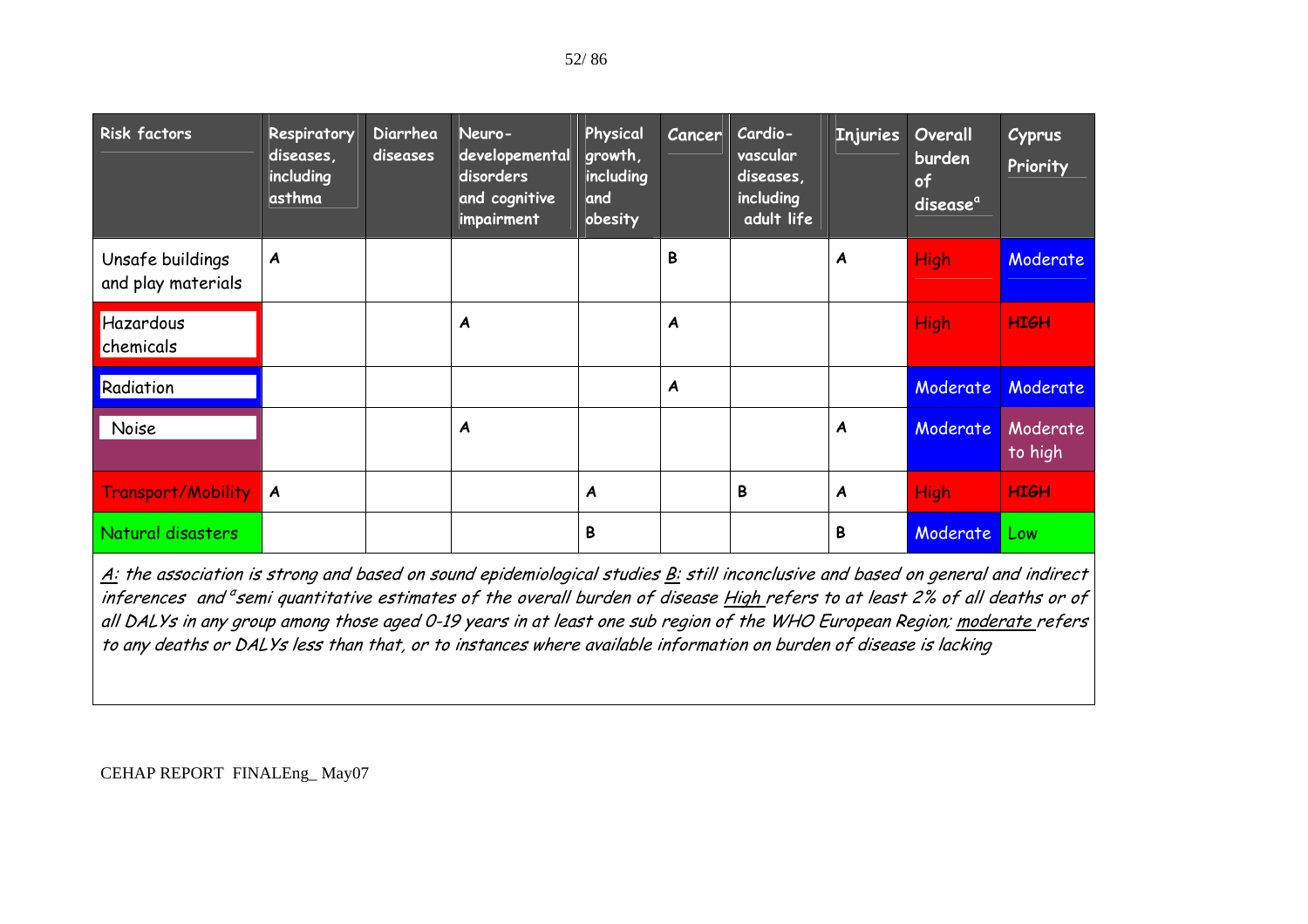| <b>Risk factors</b>           | Respiratory<br>diseases,<br>including<br>asthma | Diarrhea<br>diseases | Neuro-<br>developemental<br>disorders<br>and cognitive<br>impairment | Physical<br>growth,<br>including<br>and<br>obesity | <b>Cancer</b> | Cardio-<br>vascular<br>diseases,<br>including<br>adult life | Injuries Overall | burden<br>of<br>disease <sup>a</sup> | <b>Cyprus</b><br>Priority |
|-------------------------------|-------------------------------------------------|----------------------|----------------------------------------------------------------------|----------------------------------------------------|---------------|-------------------------------------------------------------|------------------|--------------------------------------|---------------------------|
| Child labour                  | B                                               |                      | B                                                                    | В                                                  | B             |                                                             | A                | <b>High</b>                          | Low                       |
| Adverse social<br>environment | A                                               | A                    | A                                                                    | A                                                  |               | B                                                           | B                | High                                 | Moderate                  |
| Armed conflict                |                                                 |                      | A                                                                    | В                                                  |               |                                                             | A                | High                                 | Low                       |

A: the association is strong and based on sound epidemiological studies B: still inconclusive and based on general and indirect inferences and <sup>a</sup> semi quantitative estimates of the overall burden of disease High refers to at least 2% of all deaths or of all DALYs in any group among those aged 0-19 years in at least one sub region of the WHO European Region; moderate refers to any deaths or DALYs less than that, or to instances where available information on burden of disease is lacking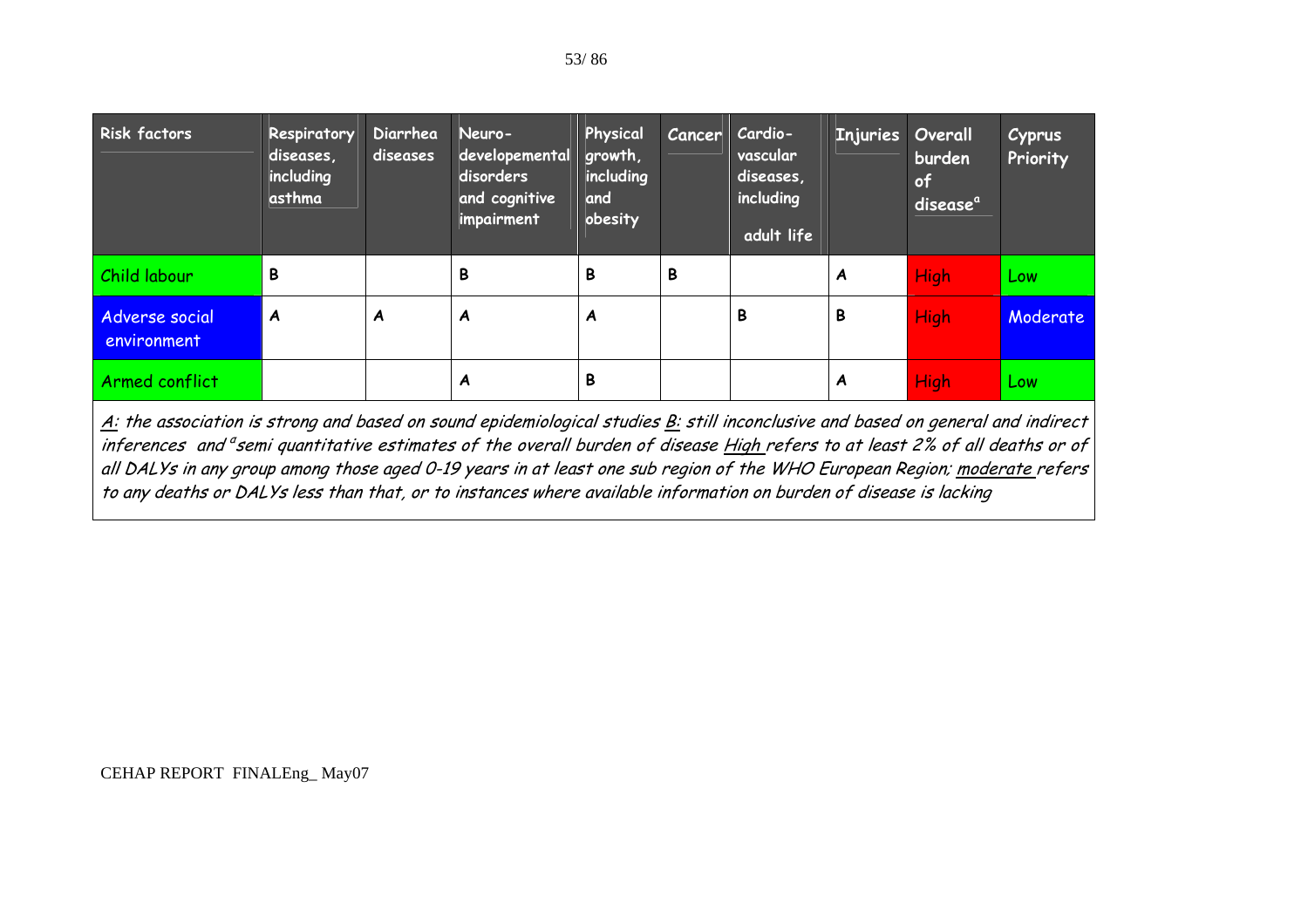# **3.2 Plan of Activities and Timeframe**

The Action Plan is very specific in terms of the basic objectives and the timeframe of its implementation. However it remains flexible enough in terms of implementation of the individual activities. To this effect the four main Cy- CEHAP Objectives (Section 2.3) are split in 13 working sub-objectives with specific timeframe of achievement. These are addressed in a number of proposed activities which may be changed provided that the specified sub-objectives will be achieved.

The links and relevance of those objectives to the CEHAPE (European) Goals (GPR) and the Actions of the EU Action Plan on Environment and Health are clearly specified. An indicative timeframe is also provided (Table 10) as well as a preliminary list of potential actors involved. Previously implemented activities through the 3 annual programs of the National Committee (2004-2006) form the nucleus of the Action plan. Therefore, some activities have already been initiated and are in progress. For the sake of the completeness and integration of the national activities, those activities are also integrated in the Action Plan 2007-2010 .

A number of Cy-CEHAP activities are directly or indirectly linked with on-going monitoring activities in the area of health, food and the environment. Therefore, the maximum synergy between the Cy-CEHAP and those activities is essential to achieve multiple /efficient use of data, avoid duplication of efforts and to ensure cost effectiveness. Existing or continuously collected data will be used by the NaCCEH and evaluated against children specific criteria. Feedback to competent authorities and stakeholders for proper risk management can then be provided.

To implement the Action Plan, an effective coordination mechanism, flexibility and capacities for a continuous dynamic development and adaptation to new developments and opportunities. These needs are addressed under four horizontal / management goals which are relevant to all objectives and will be implemented across all activities (Table ΙΙ).

# 3**.3 Implementation and Coordination**

Ministry of Health, has the key promoting and coordinating role in the whole process of the Cy-CEHAP and the overall responsibility for its effective implementation. However the implementation of the Cy-CEHAP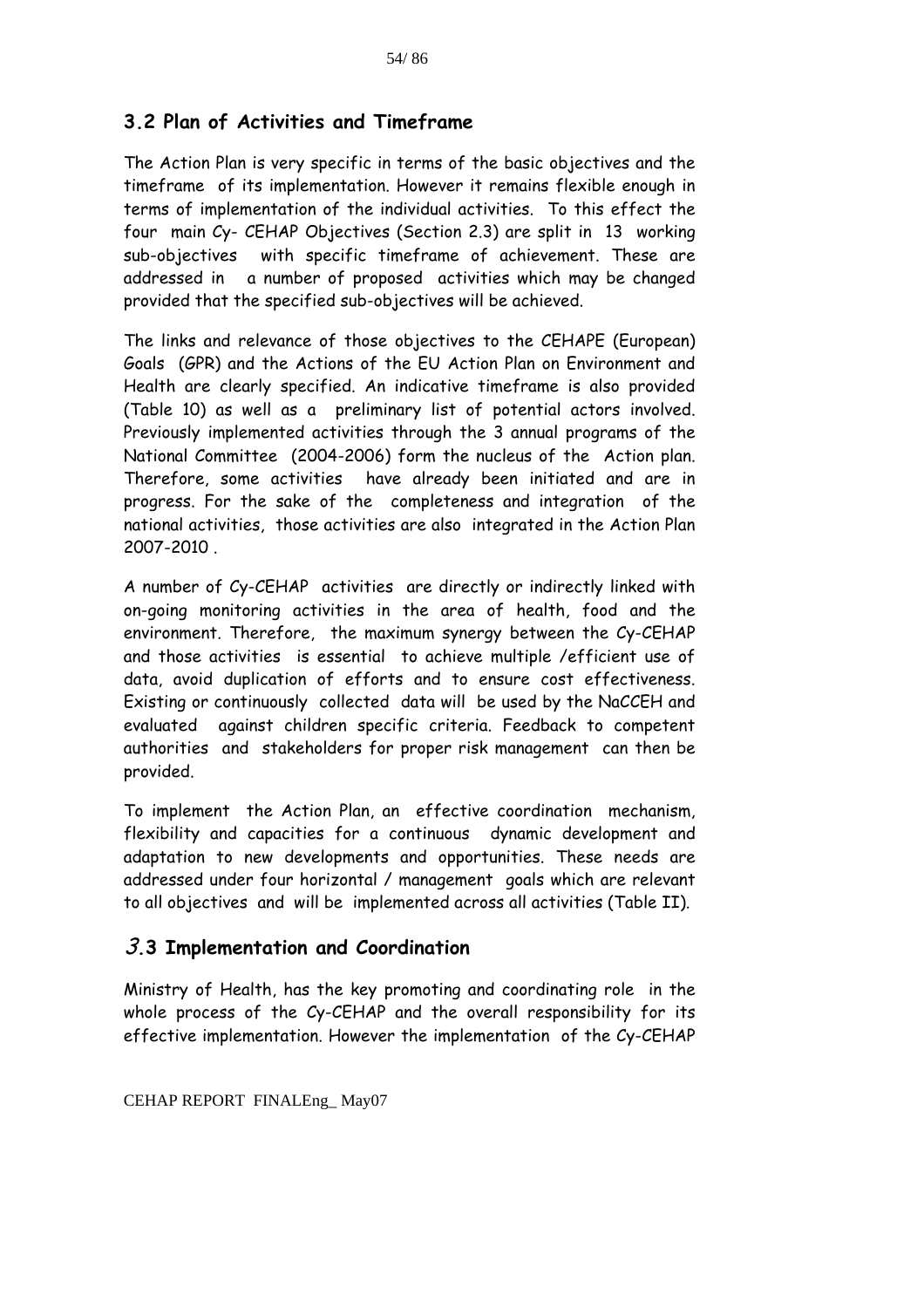will be the collective responsibility of all Ministries involved e.g Ministry of Health, Ministry of Agriculture, Natural Resources and Environment (MANRE), Ministry of Labor and Social Insurance, Ministry of Communication and Works, Ministry of Education and Culture etc.

To make progress in this respect, CEHAP encourages a number of synergies among the various administrations and between public actors and civil society, such as municipalities associations of parents, doctors etc

The Cy- CEHAP aims to be multidisciplinary, as it seeks to bring together various stakeholders and fields of expertise e.g. politicians, scientists, administrators, local authorities, parents and health providers associations etc. Finally, Cy-CEHAP encourages a multi- sectoral approach, aiming to maximise synergies among all policies related to health and the environment e.g. agriculture, transport, energy, industry, etc. In terms of resources, the Cy-CEHAP contributes real added value, by providing a coherent framework for common activities to most relevant public and private sector actors. These actors are invited to enhance Cy-CEHAP through shared objectives, strengthened cooperation and joint activities and measures.

Since 2004, the mechanism of multi - sectoral involvement has gradually been established through the activities of the Cy-NaCCEH. Upon approval of the Action Plan by the Ministerial Council, **cooperation agreements will be developed to ensure smooth cooperation, effective implementation , continuation and further development**.

# **3.4. Monitoring the effectiveness**

The implementation of the CY- CEHAP and the degree of achievement of its goals will be evaluated on an annual basis by the Ministry of Health, based on the annual report that will be prepared by the NaCCEH. Necessary optimization and adaptation to emerging threads and opportunities will be done accordingly. Reporting to the EU and WHO will be done by the Ministry of Health

A indicative set of indicators, which can be used to evaluate the effectiveness of the CEHAP, are presented in the Table 12. These indicators were derived mainly from selected WHO indicators, and were adapted to National conditions.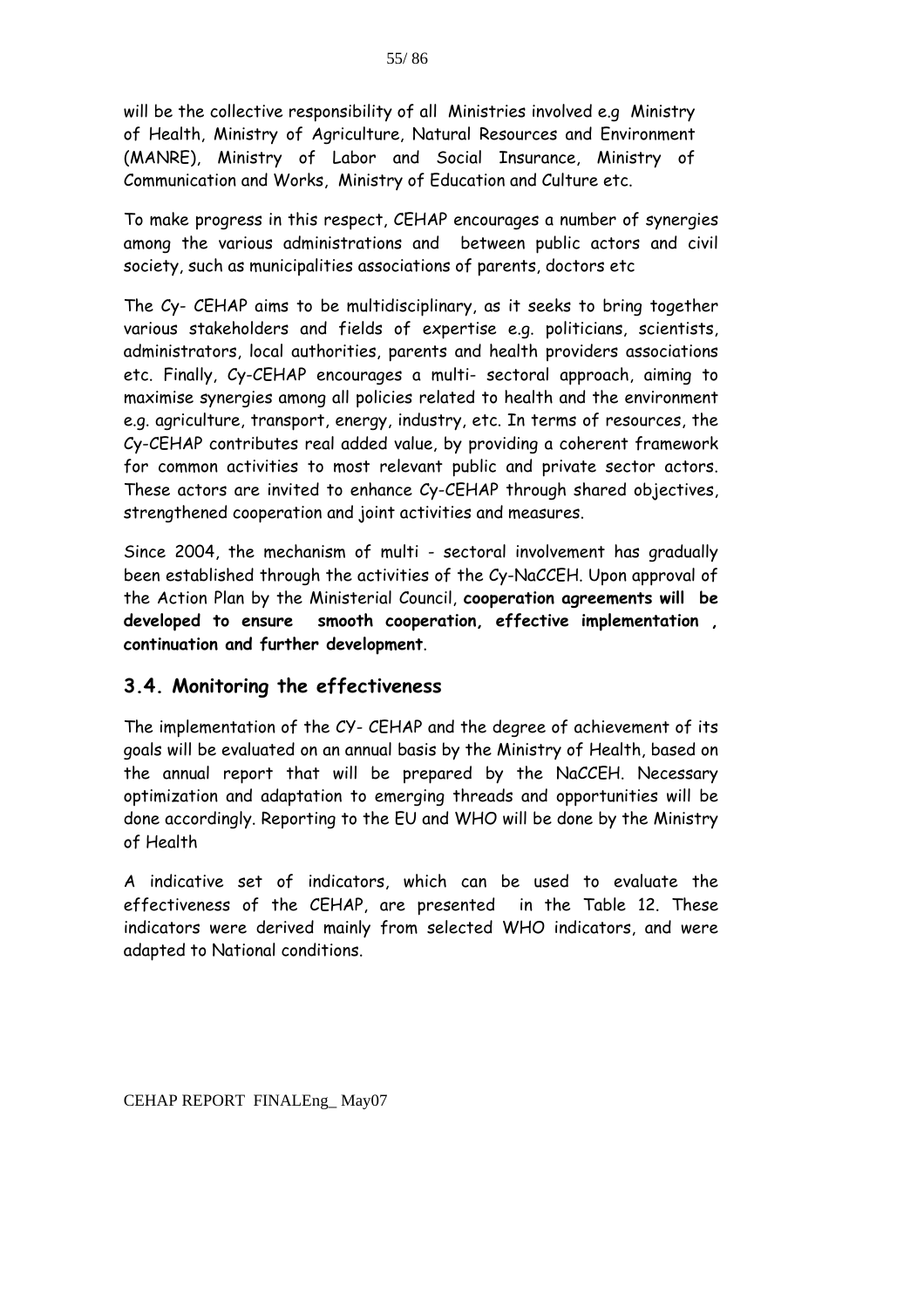# **3.5. Funding**

The implementation of CEHAP can be supported by ongoing activities in the field of Health and Environment, both at national and EU levels. Maximum synergies with ongoing activities for the implementation of EU monitoring legislation on environment and health, as well as related to WHO and other international commitments e.g POPs convention , will be developed to minimize extra costs. The overall funding of the activities can be covered from the following three complimentary

a) **The yearly budget of the NaCCEH**: , A core yearly budget will be proposed by the NaCCEH and approved by the Ministry of Health. This will mainly cover coordination activities, training, awareness raising, public information and intervention, surveillance /small scale research projects and international commitments (EU and WHO). This funding will ensure stability, undisturbed continuation and smooth implementation of the Cy-CEHAP. This overall stability is expected to create better opportunities for external EU funding.

**b) Indirect funding of activities through the utilization availability of data and information relevant to the realization of the Cy-CEHAP objectives**. To this effect, protocols of agreements will be signed between the Ministry of Health and all relevant ministries, the University of Cyprus and other actors involved to ensure effective cooperation. For example data collected for the implementation of the legislation for air or water quality can be adjusted and utilized for the purposes of the Action Plan. In addition, potential minor adjustments to the monitoring programs aiming to better utilization of the results and added value will be promoted.

c. **Additional Research funds** could be raised from the Research Promotion Foundation (CRPF, ΙΠΕ), EU funding schemes through e.g. the Public Health Program and the  $7<sup>th</sup>$  Framework Program for Research and Development. Training activities can also be supported by the WHO.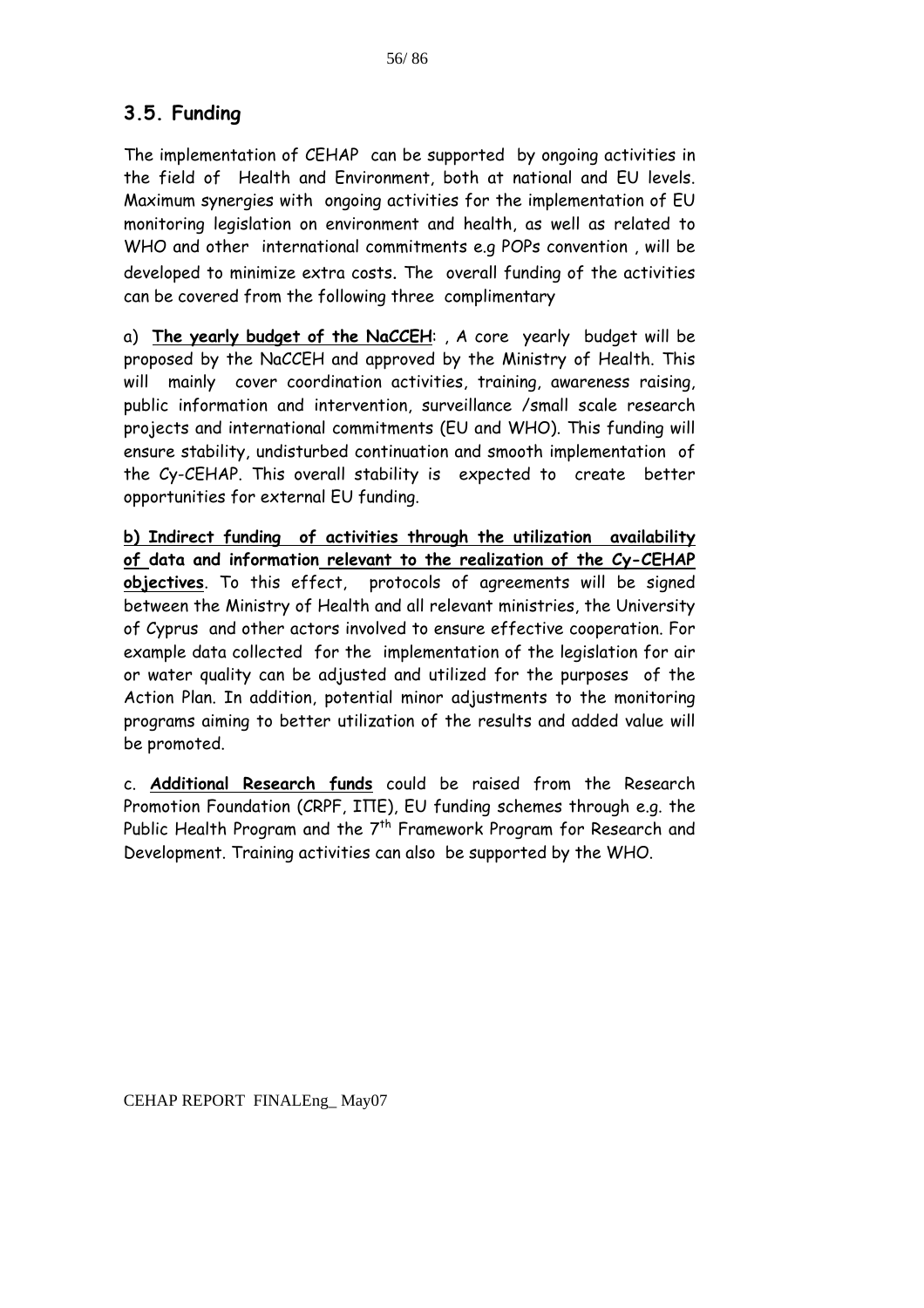**TABLES OF CY –CEHAP GOALS \_ACTIVITIES ANR TIMEFRAME** 

**Error! Not a valid link.**

**Field Code Changed**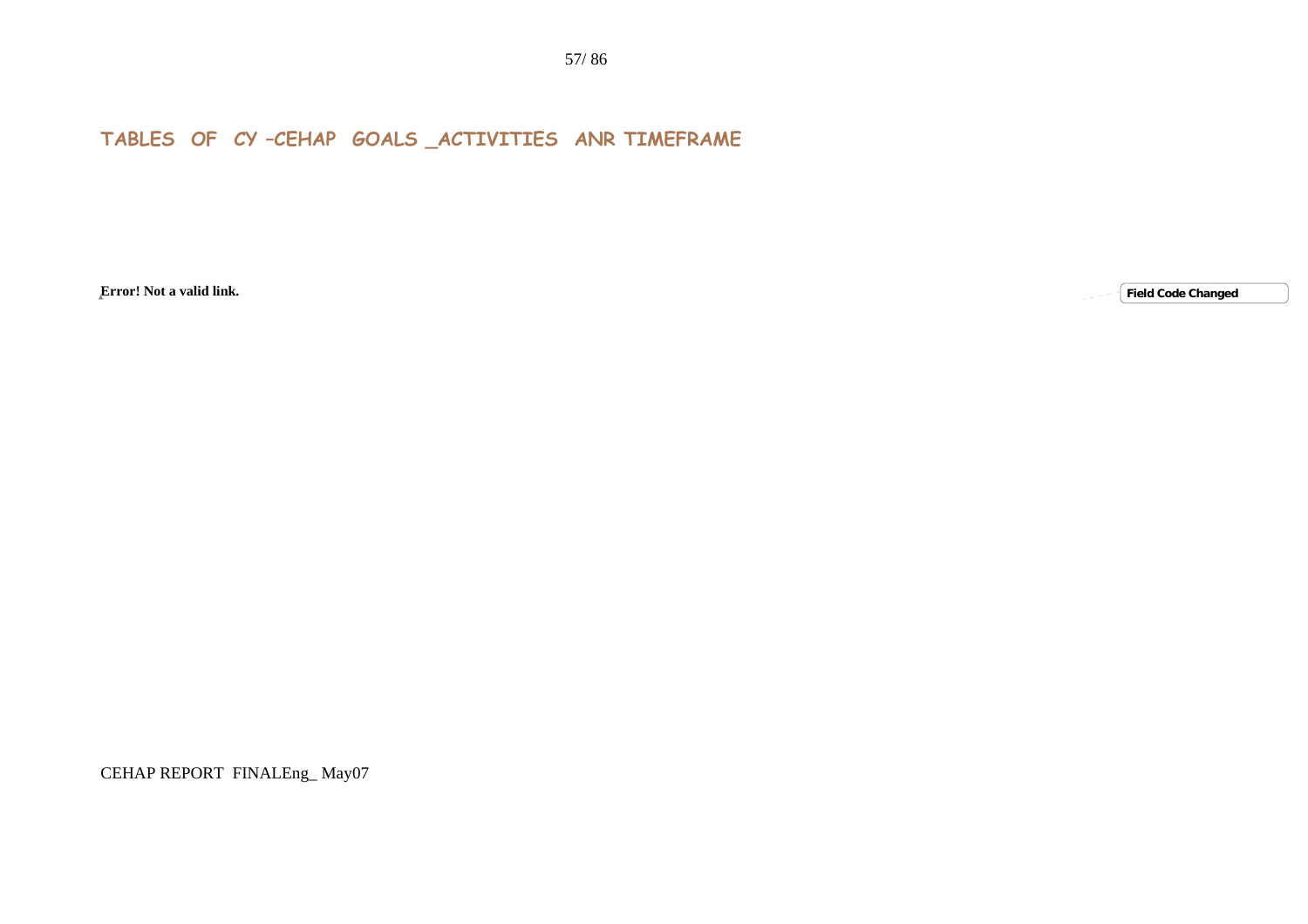| <b>Field Code Changed</b><br>Error! Not a valid link,<br>Formatted: English (U.S.)<br>Error! Not a valid link.<br><b>Field Code Changed</b><br>Formatted: English (U.S.)<br><b>Field Code Changed</b><br>Formatted: English (U.S.)<br>Error! Not a valid link.<br><b>Field Code Changed</b><br>Formatted: English (U.S.)<br>Error! Not a valid link.<br><b>Field Code Changed</b><br>Error! Not a valid link.<br>Formatted: English (U.S.)<br><b>Field Code Changed</b><br><b>Field Code Changed</b><br>Formatted: English (U.S.)<br>Formatted: English (U.S.)<br><b>Field Code Changed</b><br><b>Field Code Changed</b><br>Formatted: English (U.S.)<br><b>Field Code Changed</b><br>Formatted: English (U.S.)<br><b>Field Code Changed</b><br>Formatted: English (U.S.)<br><b>Field Code Changed</b><br>Formatted: English (U.S.) | Error! Not a valid link. | Formatted: English (U.S.) |
|-------------------------------------------------------------------------------------------------------------------------------------------------------------------------------------------------------------------------------------------------------------------------------------------------------------------------------------------------------------------------------------------------------------------------------------------------------------------------------------------------------------------------------------------------------------------------------------------------------------------------------------------------------------------------------------------------------------------------------------------------------------------------------------------------------------------------------------|--------------------------|---------------------------|
|                                                                                                                                                                                                                                                                                                                                                                                                                                                                                                                                                                                                                                                                                                                                                                                                                                     |                          |                           |
|                                                                                                                                                                                                                                                                                                                                                                                                                                                                                                                                                                                                                                                                                                                                                                                                                                     |                          |                           |
|                                                                                                                                                                                                                                                                                                                                                                                                                                                                                                                                                                                                                                                                                                                                                                                                                                     |                          |                           |
|                                                                                                                                                                                                                                                                                                                                                                                                                                                                                                                                                                                                                                                                                                                                                                                                                                     |                          |                           |
|                                                                                                                                                                                                                                                                                                                                                                                                                                                                                                                                                                                                                                                                                                                                                                                                                                     |                          |                           |
|                                                                                                                                                                                                                                                                                                                                                                                                                                                                                                                                                                                                                                                                                                                                                                                                                                     |                          |                           |
|                                                                                                                                                                                                                                                                                                                                                                                                                                                                                                                                                                                                                                                                                                                                                                                                                                     |                          |                           |
|                                                                                                                                                                                                                                                                                                                                                                                                                                                                                                                                                                                                                                                                                                                                                                                                                                     |                          |                           |
|                                                                                                                                                                                                                                                                                                                                                                                                                                                                                                                                                                                                                                                                                                                                                                                                                                     |                          |                           |
|                                                                                                                                                                                                                                                                                                                                                                                                                                                                                                                                                                                                                                                                                                                                                                                                                                     |                          |                           |
|                                                                                                                                                                                                                                                                                                                                                                                                                                                                                                                                                                                                                                                                                                                                                                                                                                     |                          |                           |
|                                                                                                                                                                                                                                                                                                                                                                                                                                                                                                                                                                                                                                                                                                                                                                                                                                     |                          |                           |
|                                                                                                                                                                                                                                                                                                                                                                                                                                                                                                                                                                                                                                                                                                                                                                                                                                     |                          |                           |
|                                                                                                                                                                                                                                                                                                                                                                                                                                                                                                                                                                                                                                                                                                                                                                                                                                     | Error! Not a valid link, |                           |
|                                                                                                                                                                                                                                                                                                                                                                                                                                                                                                                                                                                                                                                                                                                                                                                                                                     |                          |                           |
|                                                                                                                                                                                                                                                                                                                                                                                                                                                                                                                                                                                                                                                                                                                                                                                                                                     |                          |                           |
|                                                                                                                                                                                                                                                                                                                                                                                                                                                                                                                                                                                                                                                                                                                                                                                                                                     | Error! Not a valid link, |                           |
|                                                                                                                                                                                                                                                                                                                                                                                                                                                                                                                                                                                                                                                                                                                                                                                                                                     | Error! Not a valid link. |                           |
|                                                                                                                                                                                                                                                                                                                                                                                                                                                                                                                                                                                                                                                                                                                                                                                                                                     | Error! Not a valid link, |                           |
|                                                                                                                                                                                                                                                                                                                                                                                                                                                                                                                                                                                                                                                                                                                                                                                                                                     |                          |                           |
|                                                                                                                                                                                                                                                                                                                                                                                                                                                                                                                                                                                                                                                                                                                                                                                                                                     | Error! Not a valid link. |                           |
|                                                                                                                                                                                                                                                                                                                                                                                                                                                                                                                                                                                                                                                                                                                                                                                                                                     |                          |                           |
|                                                                                                                                                                                                                                                                                                                                                                                                                                                                                                                                                                                                                                                                                                                                                                                                                                     |                          |                           |
|                                                                                                                                                                                                                                                                                                                                                                                                                                                                                                                                                                                                                                                                                                                                                                                                                                     | Error! Not a valid link. |                           |
|                                                                                                                                                                                                                                                                                                                                                                                                                                                                                                                                                                                                                                                                                                                                                                                                                                     |                          |                           |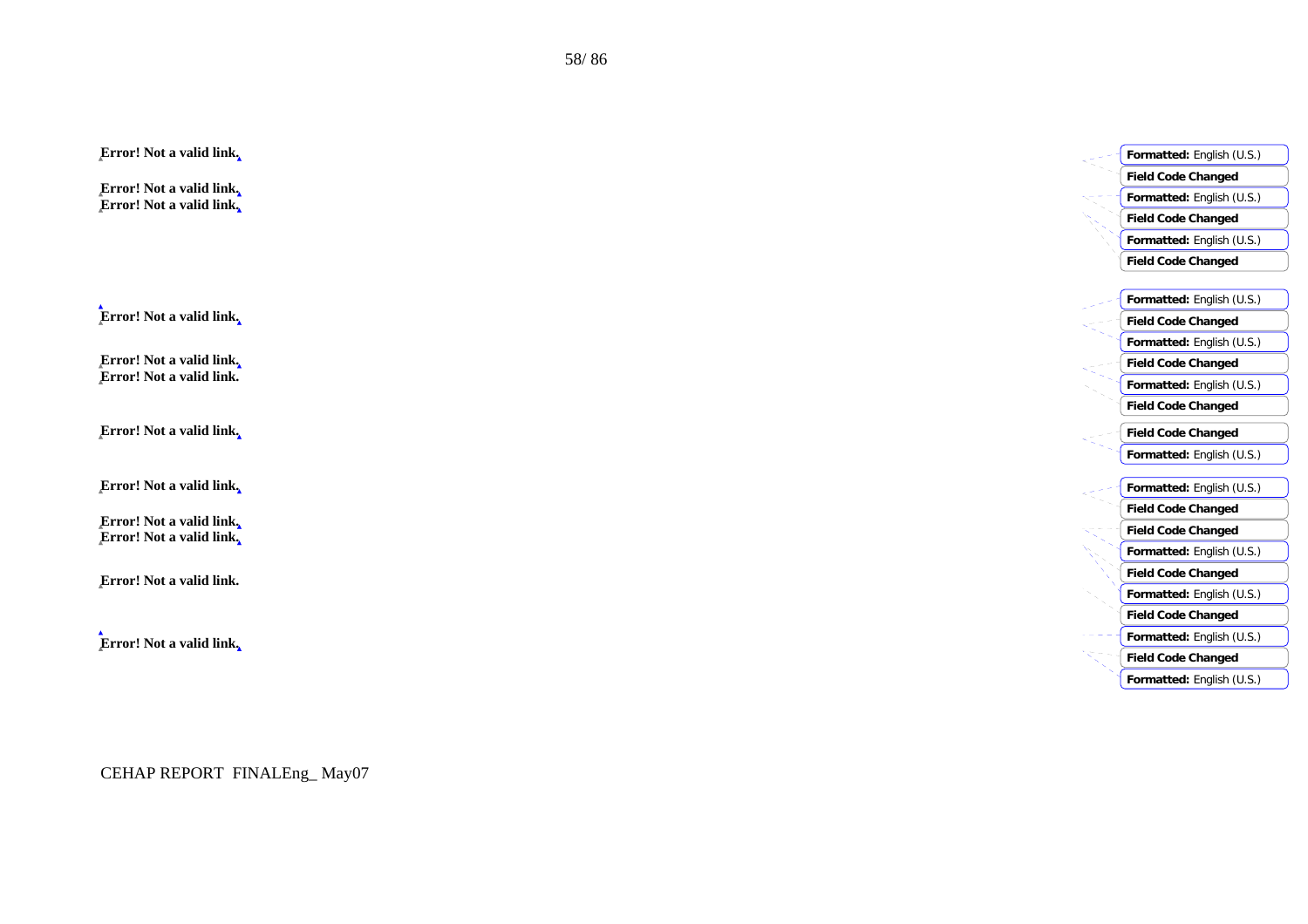**Error! Not a valid link.**

**Error! Not a valid link.**

CEHAP REPORT FINALEng\_ May07



**Field Code Changed**

**Field Code Changed**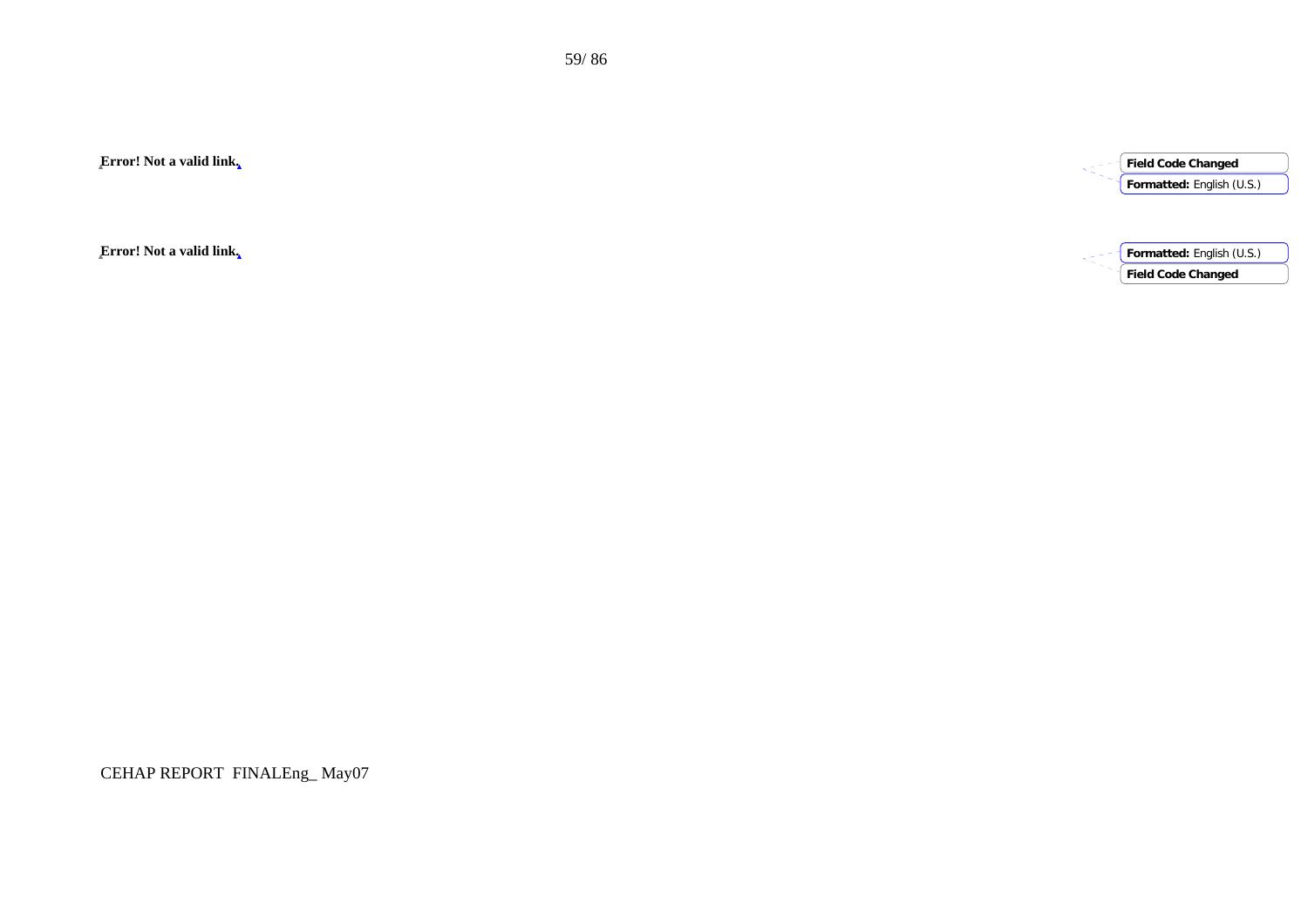# **Table 12: Proposed indicators which can be adopted to monitor the effectiveness of the Cy-CEHAP**. In italics those selected from WHO core indicators

| Main WHO-Regional Goals                                 | Selected set of indicators                                                                                                                                                                                                                                        | Potential Source of data                                                                   |
|---------------------------------------------------------|-------------------------------------------------------------------------------------------------------------------------------------------------------------------------------------------------------------------------------------------------------------------|--------------------------------------------------------------------------------------------|
| I. Safe water and adequate<br>sanitation                | Wastewater treatment (% of treated effluents and<br>degree of treatment)                                                                                                                                                                                          | Data are collected by MANRE<br>and Public Health services                                  |
|                                                         | Compliance with standards for recreational waters                                                                                                                                                                                                                 |                                                                                            |
|                                                         | Compliance with standards for drinking-water                                                                                                                                                                                                                      |                                                                                            |
|                                                         | $\triangleright$ No of water supply systems from small communities in<br>compliance to drinking water standards                                                                                                                                                   |                                                                                            |
| Injury prevention and<br>II.<br>supportive environments | Childhood mortality from traffic accidents<br>➤<br>> Childhood mortality from external causes, excluding<br>traffic                                                                                                                                               | collected<br>Data<br>the<br>are<br>by<br>Injuries<br>Committee<br>and<br>on<br>Poisonings) |
| III. Reduced disease due to<br>air pollution            | > Policies and programs to reduce children's exposure to<br>tobacco smoke<br>Children exposed to tobacco smoke<br>➤<br>Children's exposure to air pollutants<br>Prevalence of allergies & asthma in children<br>Post-neonatal infant mortality due to respiratory | Min. of Health, Health<br><b>Information System</b><br>Cy NaCCEH, Research Institutes      |
|                                                         | diseases                                                                                                                                                                                                                                                          |                                                                                            |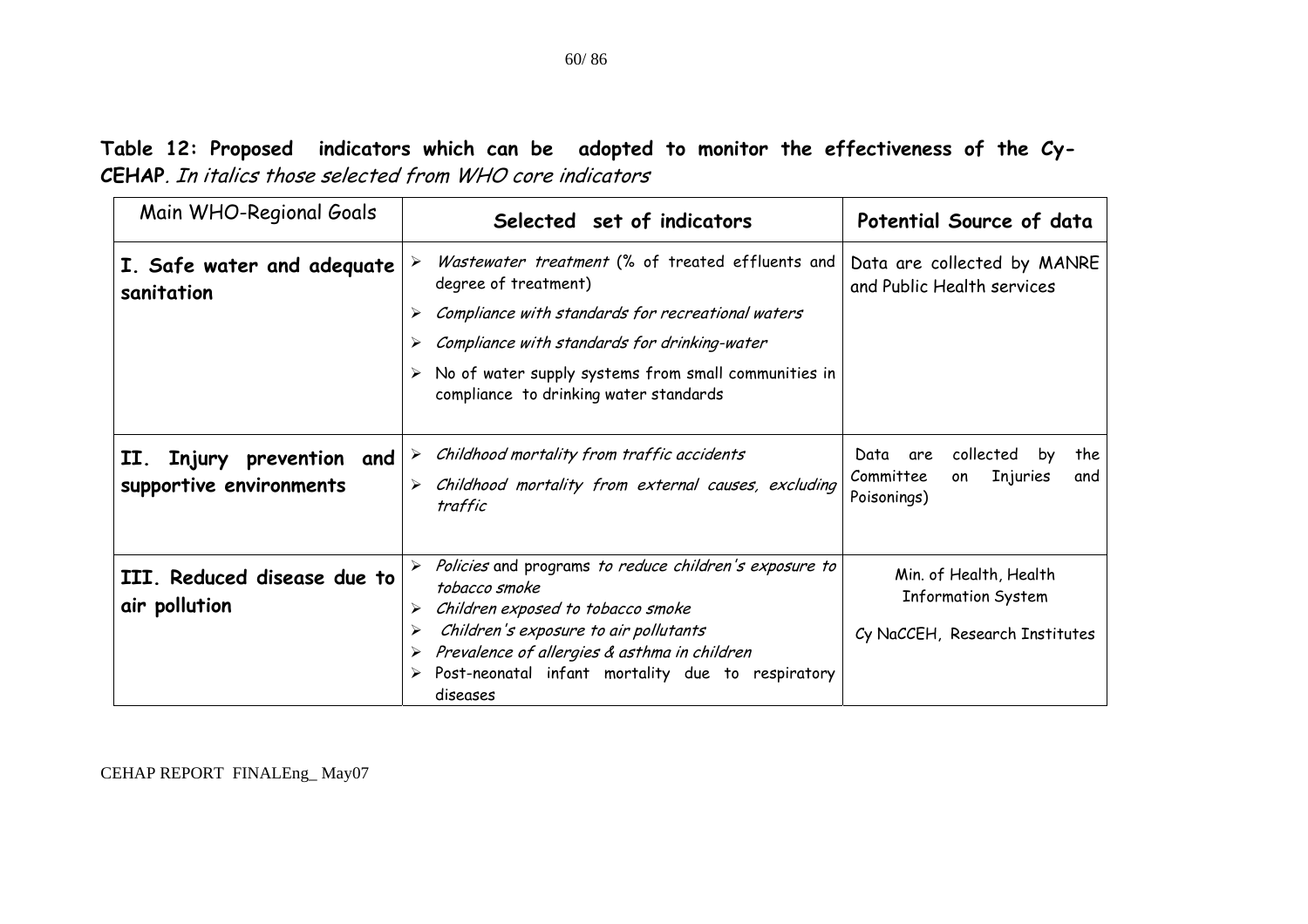| Percentage of children exposed to harmful noise at<br>Min. Of Health, CY Cancer<br>risks<br>IV.<br>Reduced<br>from<br>schools<br>Registry<br>physical<br>chemical<br>and<br>Incidence of childhood cancer: leukaemia and solid<br>factors<br>MANRE, Min of Education + Min.<br>tumors<br>of Labour<br>Incidence of melanoma in people under 50 years old<br>State General Lab, University of<br>Children's exposure to chemical hazards in food<br>Cyprus<br>o Pesticide residues in baby food and milk<br>Cy-NaCCEH,<br>o Pesticide residues in fruit and vegetables<br>Environmental contaminants in food<br>$\circ$<br>> POPs in breast-milk and in milk / milk products<br>Adoption of international conventions | Main WHO-Regional Goals | Selected set of indicators | Potential Source of data |
|----------------------------------------------------------------------------------------------------------------------------------------------------------------------------------------------------------------------------------------------------------------------------------------------------------------------------------------------------------------------------------------------------------------------------------------------------------------------------------------------------------------------------------------------------------------------------------------------------------------------------------------------------------------------------------------------------------------------|-------------------------|----------------------------|--------------------------|
|                                                                                                                                                                                                                                                                                                                                                                                                                                                                                                                                                                                                                                                                                                                      |                         |                            |                          |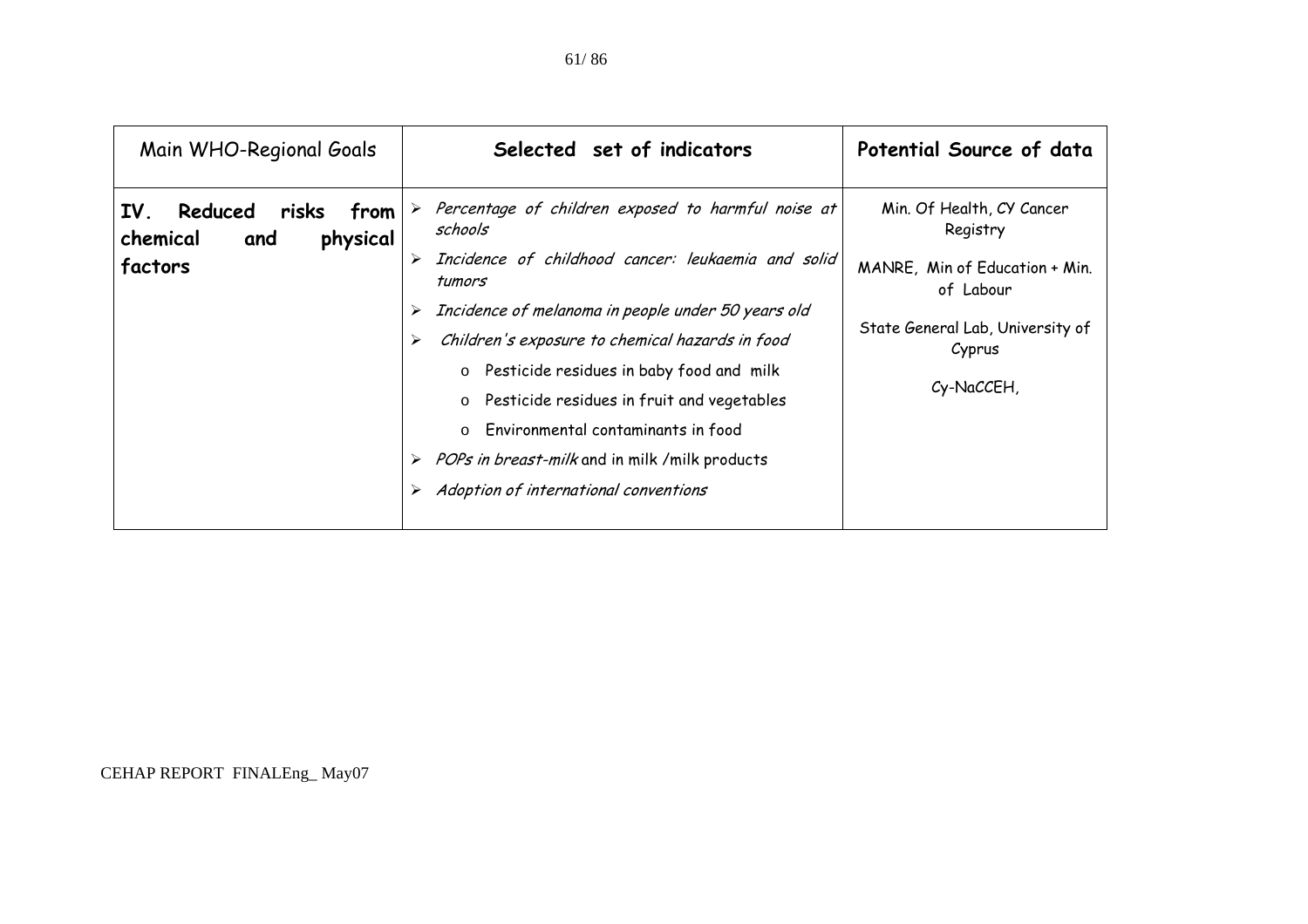## **Main References**

- 1. Budapest Inter ministerial Conference Declaration EUR/04/5046267/6, 2004
- 2. Cyprus Environment Statistics, 2006
- 3. European Commission (2004). Communication from the Commission to the Council, the European Parliament, the European Economic and Social Committee on the European & Health Action Plan 2004-2010. Brussels, European Commission, (COM (2004) 416 final).
- 4. EU declaration at the Ministerial Conference in Budapest, 2004
- **5.** Cyprus Cancer Registry (CyCR), Report for the Triennial 1998 2000
- 6. European Parliament resolution on the European Environment & Health Action Plan 2004-2010 (2004/2132(INI)) \_TA(2005)0045
- 7. European Commission (2000). Communication from the Commission on the precautionary principle. Brussels, European Commission (COM(2000) 1 final).
- 8. Gee D et al. (2002). Late lessons from early warnings: the precautionary principle 1896–2000. Copenhagen, European Environment Agency, Introduction.
- 9. IFCS/FORUM 2003, Bangkok- Document IV/14w
- 10. PINCHE Policy Interpretation Network on Children's Health and Environment
- 11. QLK4-2002-02395, Final report 2005
- 12. Shepard Th. Catalog of Teratogenic Agents. 9th edition. The John Hopkins University Press: Baltimore; 1998.
- 13. Tong S, et al. Lifetime exposure to environmental lead and children's intelligence at 11-13 years: the Port Pirie cohort study. Brit Med J (1996) 312:1569-1575.
- 14. Tong S, et al. Declining lead levels and changes in cognitive function during childhood: the Port Pirie cohort study. JAMA (1998)280:1915-1919.
- 15. The European Commission's SCALE initiative (Science, Children, Awareness raising, Legal instruments, and Evaluation).
- 16. UNEP, UNICEF & WHO, Children in the New Millennium: Environmental Impact on Health (2002)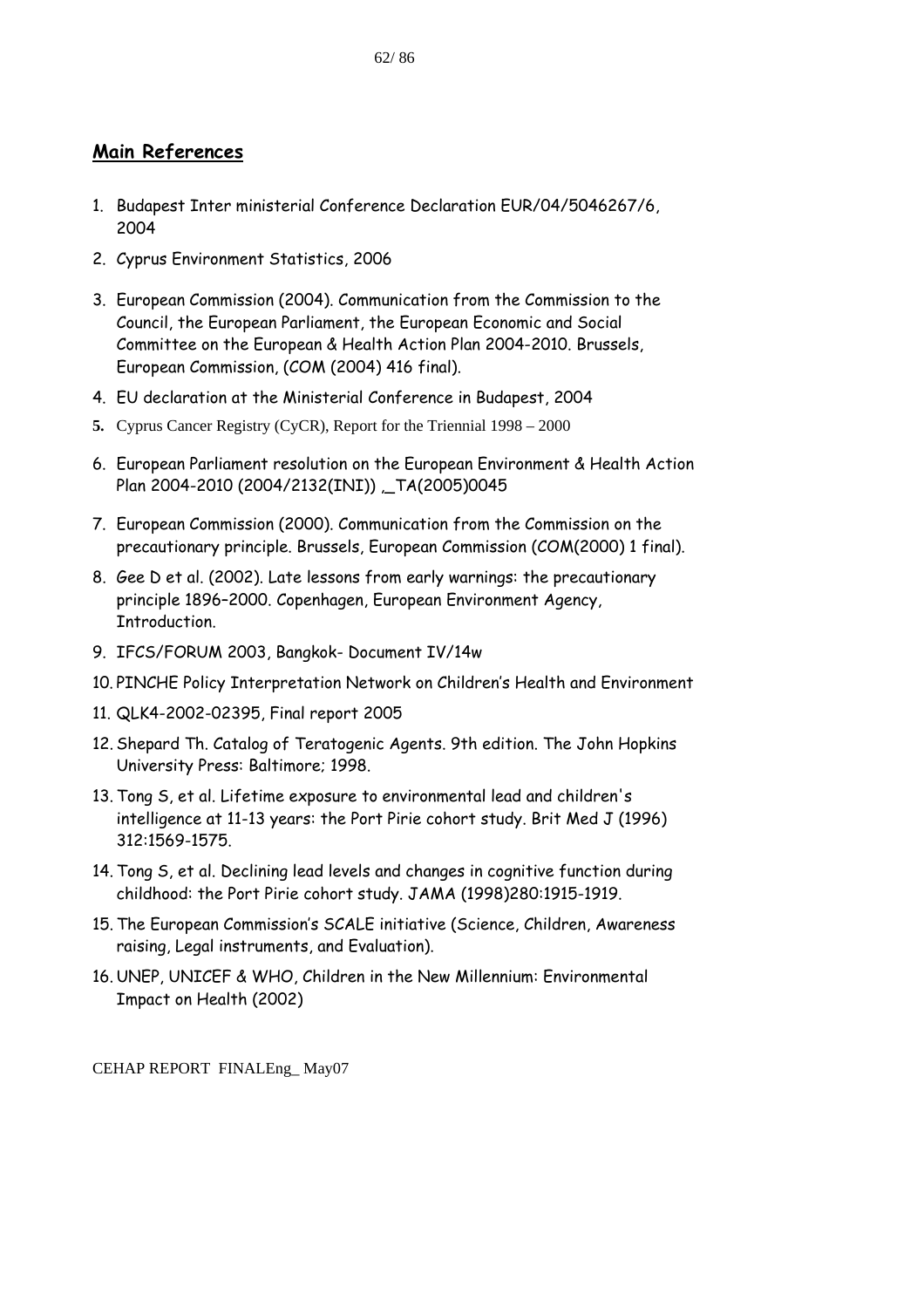- 17. V. Welshons, Kristina A. Thayer, Barbara M. Judy, Julia A. Taylor, Edward M. Curran, and Frederick S. Vom Saal,, Large effects from small exposures. I. Mechanisms for endocrine disrupting chemicals with estrogenic activity. Environmental Health Perspectives 111:994–1006 (2003).
- 18. World Health Organization, The World Health Report 2002: Reducing Risks, Promoting Healthy Life
- 19. WHO, Children's health and environment: A review of evidence, a joint report from European Environment Agency and the WHO Regional Office for Europe., EEA, Copenhagen 2002
- 20.WHO/UNECE, Transport-related Health Effects with a Particular Focus on Children, (2004)
- 21. WHO, Children's Environment and Health Action Plan for Europe, EUR/04/5046267/7, 2004
- 22.WHO Europe, Children's health and environment: Developing national action plans, Background document, WHO, 9 June 2004
- 23.WHO Europe, Health Aspects of Air Pollution-answers to follow-up questions from CAFÉ, Report on a WHO Working Group Meeting, Bonn, Germany 15-16 January 2004, WHO 2004
- 24. WHO & EEA, edited by Girgio Tambulini, Ondine S. Von Ehrenstein, Roberto Bertollini,
- 25.WHO, Planning to protect child against hazards, 2004
- 26.WHO, Table of child-specific actions on environment and health EUR/04/5046267/8, 2004.
- 27. WHO, Particulate matter, how they harm Health, Fact sheet, EURO 04/05, 2005
- 28.WHO Report on Workshop 'Developing a CEHAP for Cyprus', Nov 2005

# **List of Selected Resources**

European Commission

- http://ec.europa.eu/health
- http://www.europa.eu.int/comm/dgs/health/index\_en.htm
- http://ec.europa.eu/environment/index\_el.htm
- http://ec.europa.eu/environment/health/index\_en.htm

#### World Health Organization

• WHO Children's Environment and Health http://www.euro.who.int/childhealthenv/ policy/20020724\_2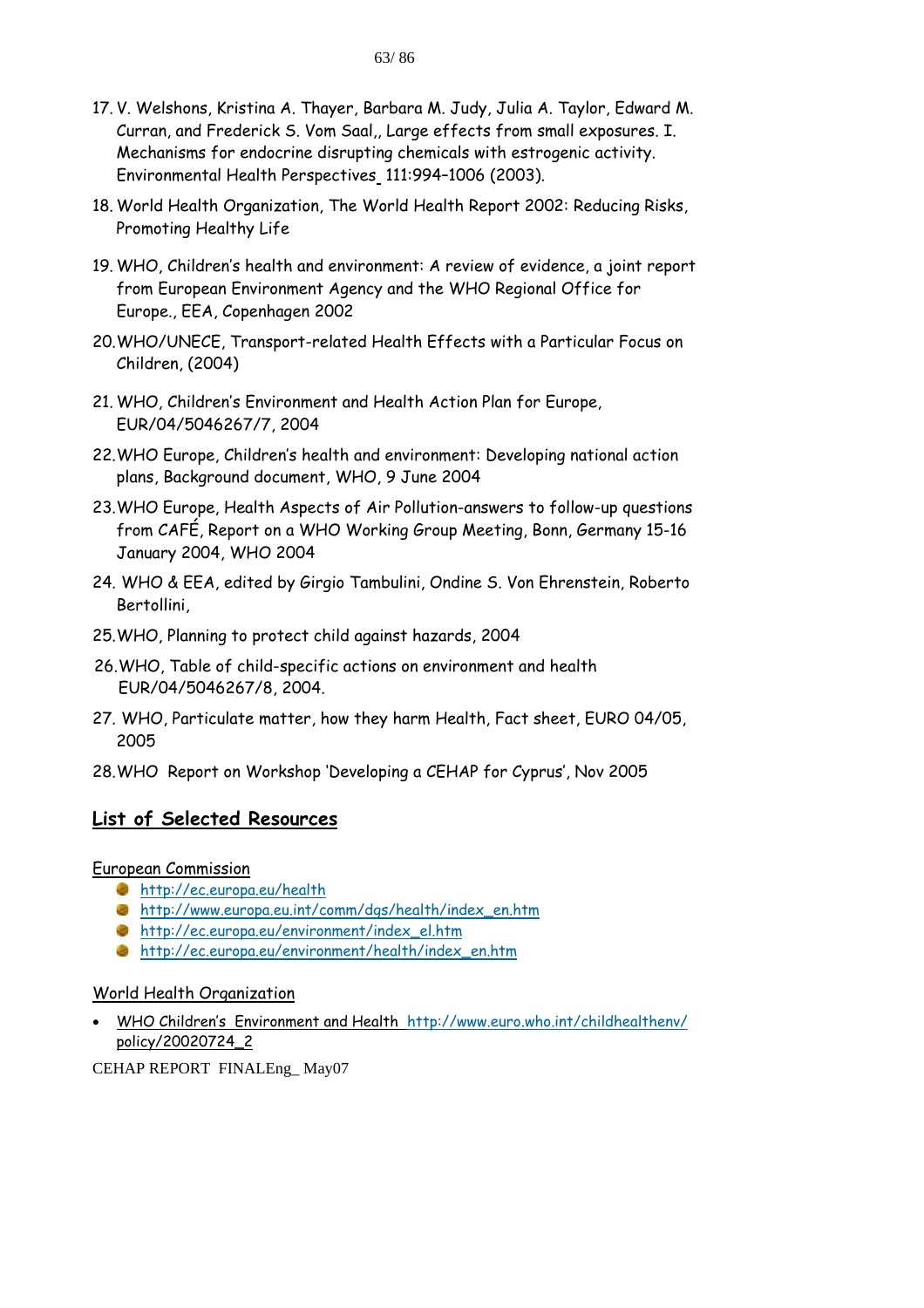- Guidelines on the Prevention of Toxic Exposures: education and public awareness activities / International Programme on Chemical Safety, WHO http://www.who.int/ipcs/poisons/prevention\_guidelines/en/index.html
- Children's health and environment. Developing action plans www.euro.who.int/eprise/main/WHO/InformationSources/Publications/Catalo gue/20050812\_1
- Children's Environmental Health www.who.int/phe/ceh
- Healthy Environments for Children Alliance www.who.int/heca/en/
- Resources for Teaching Healthy Environments for Children http://www.who.int/heca/advocacy/press/resources/en/
- WHO Regional Office for Europe Children's Health and Environment http://www.who.dk/childhealthenv
- Healthy Environments for Children Alliance http://www.who.int/heca/en/index.html

Intergovernmental Forum on Chemical Safety

- Protecting Children from Harmful Chemical Exposures, Chemical Safety and Children's Health - Information document 11INF. http://www.who.int/ifcs/Forums/ForumIV/Meet\_docs.htm
- Decision Document 14W Protecting Children from Harmful Chemical Exposures http://www.who.int/ifcs/Forums/ForumIV/Meet\_docs.htm
- Brochure of Forum IV Recommendations "Protecting Children from harmful chemical exposures http://www.who.int/ifcs/champions/Children/Children.htm
- Chemical Safety in Children's Health Protecting the World's Children from harmful chemical exposures: a guide to resources http://www.who.int/ifcs/champions/Children/Children.htm

US Environmental Protection Agency:

- Office of Children's Health Protection http://yosemite.epa.gov/ochp/ochpweb.nsf/homepage
- Health School Environment Resource http://cfpub.epa.gov/schools/index.cfm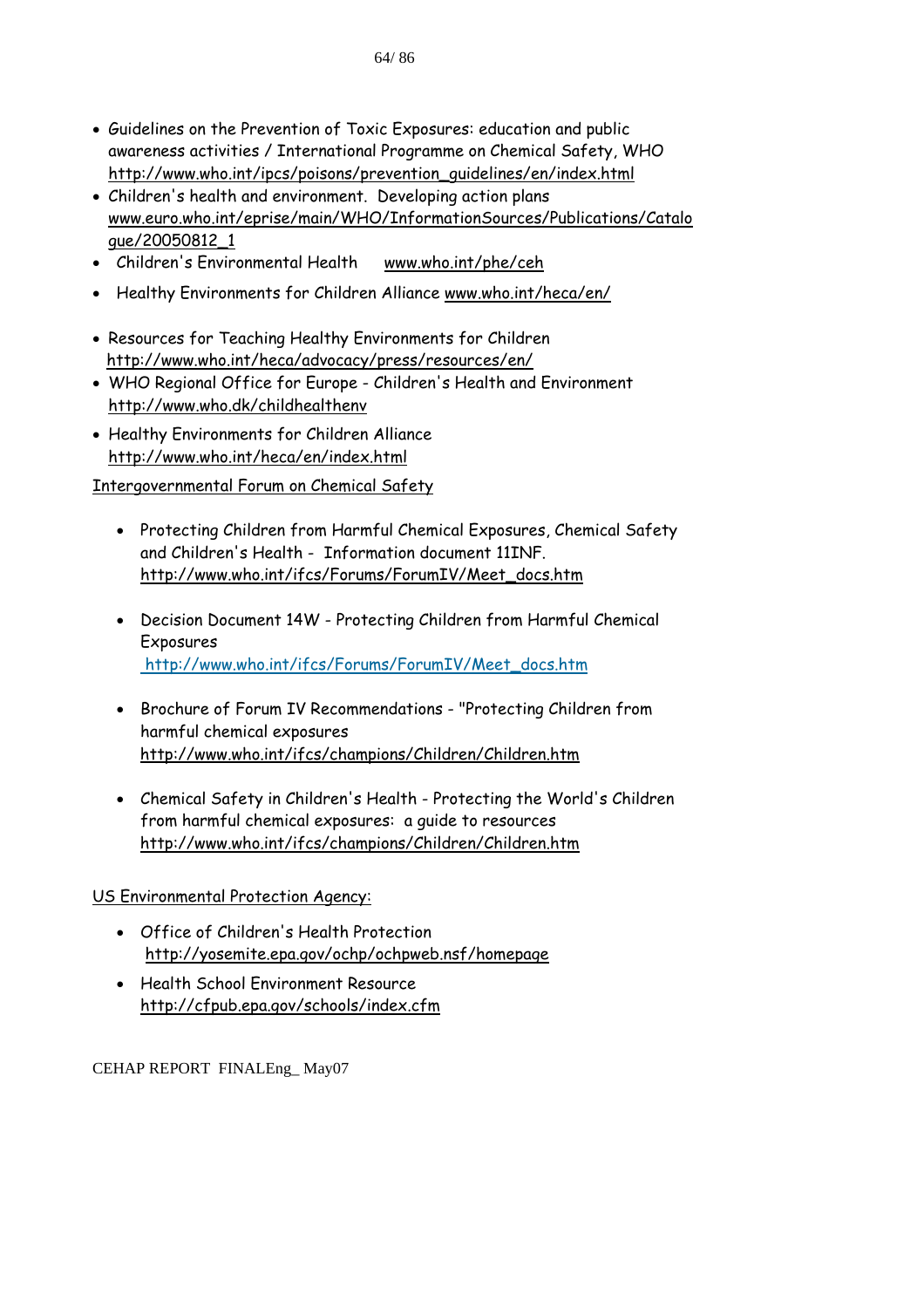• Toxicity and Exposure Assessment for Children's Health (TEACH) http://www.epa.gov/teach/index.html

- Where you live protecting our children
- Information on how to protect children from toxins, the sun, lead, and other potential environmental health threats. http://www.epa.gov/epahome/children.htm

# **Others**

Children's Environmental Health in Latin America and the Caribbean www.cepis.org.pe/bvsana/i/chelac.html

Health Care Without Harm - an international coalition of hospitals and health care systems, medical professionals, community groups, health-affected constituencies, labor unions, environmental and environmental health organizations and religious groups. Home page http://www.noharm.org/

Healthy Schools Network - national environmental health not for profit organization, centered on children, and dedicated to assuring every child and school employee an environmentally safe and healthy school. http://www.healthyschools.org/

International Research and Information Network on Children's Health, Environment and Safety www.inchesnetwork.org/

International Society of Doctors for the Environment www.isde.org

Canadian Association of Physicians for the Environment - Children's Environmental Health Project http://www.cape.ca/children/

Canadian Partnership for children's health and the environment - Child Health and the Environment - A Primer http://www.healthyenvironmentforkids.ca/english/

Children's Environmental Health Coalition - a national non-profit organization dedicated to educating the public, specifically parents and caregivers, about environmental toxins that affect children's health. http://www.checnet.org/improve\_main.asp

Children's Environmental Health Network - a national multi-disciplinary organization whose mission is to protect the foetus and the child from environmental health hazards and promote a healthy environment. http://www.cehn.org/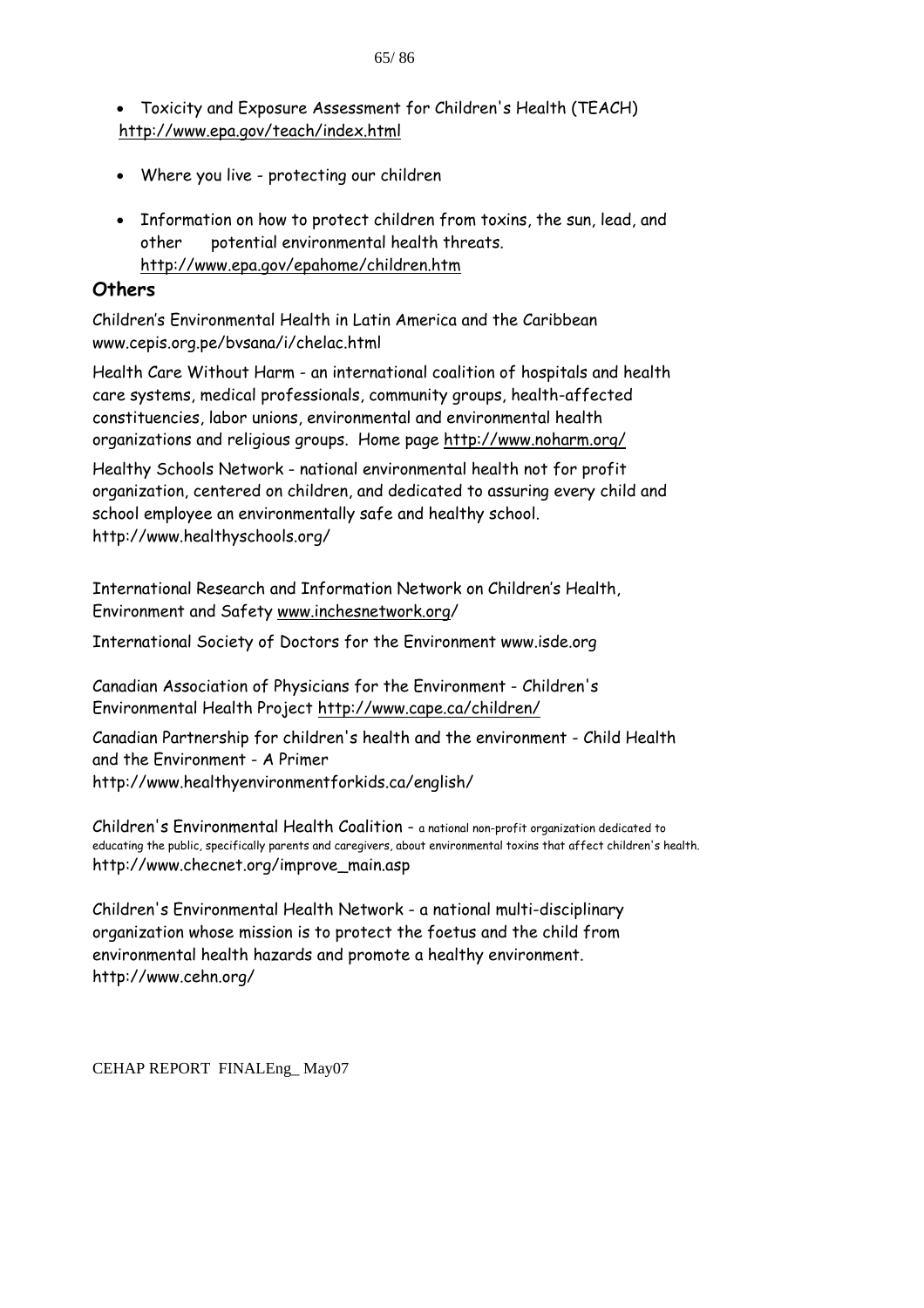#### **APPENDICES**

#### **APPENDIX I: EU DECLARATION, BUDAPEST CONFERENCE 2004**

#### **European Union Declaration at Budapest Conference , 2004**



COM (2003) 338 final of 11.6.2003

COM (2004) 416 final of 9.6.2004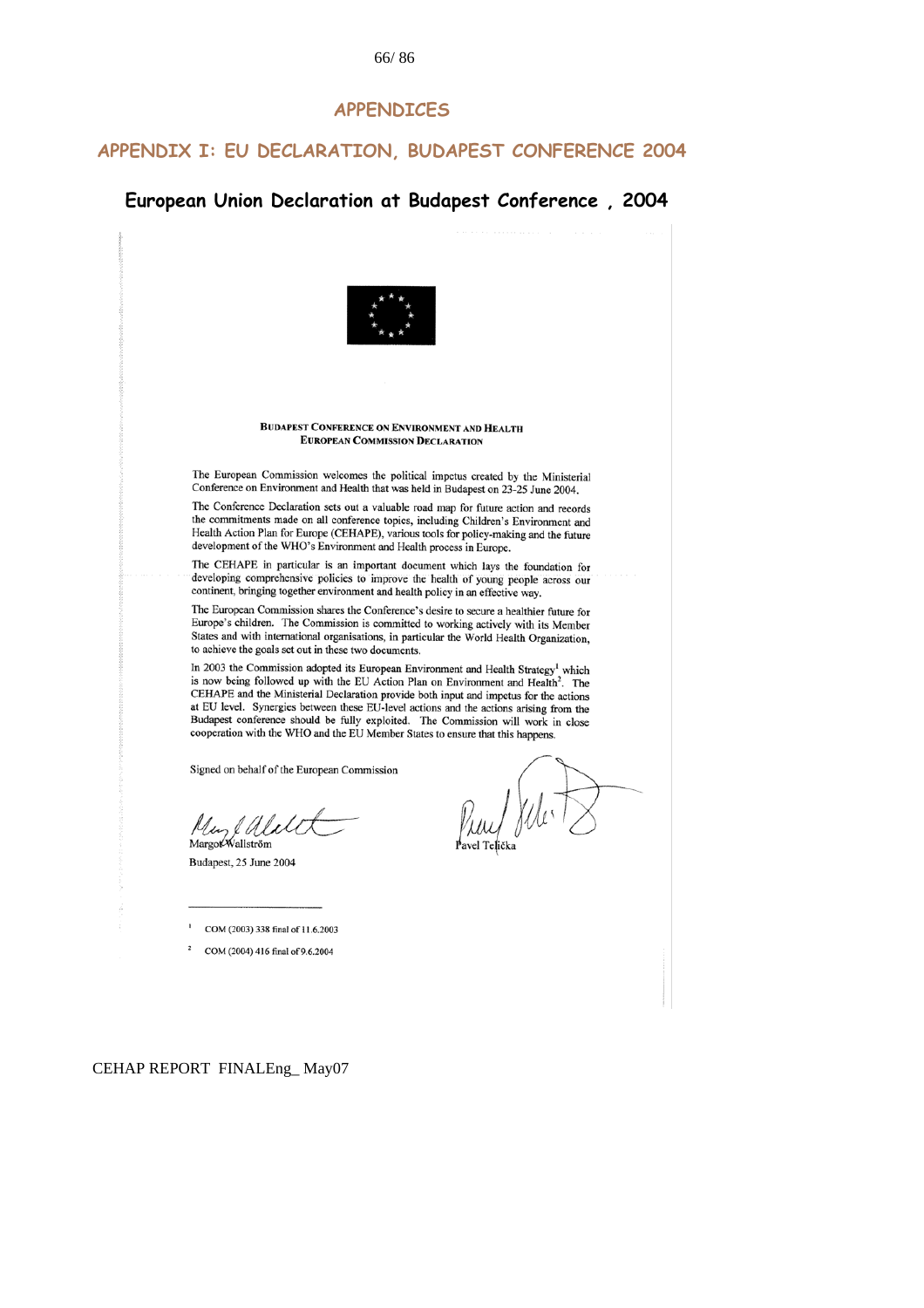#### 67/ 86/

# **APPENDIX II: Part of the Proposal for the establishment of the NaCCEH**

 $V V 52101102$ 

**MIGORKE OTIS**  $Rpa$   $L2$   $A$ 

**ΠΡΟΤΑΣΗ ΜΕ ΑΡ.** 

 $87/2004$  $2814M.2004$ 

ΠΡΟΤΑΣΗ ΠΡΟΣ ΤΟ ΥΠΟΥΡΓΙΚΟ ΣΥΜΒΟΥΛΙΟ

#### ΔΗΜΙΟΥΡΓΙΑ ΕΘΝΙΚΗΣ ΕΠΙΤΡΟΠΗΣ «ΠΕΡΙΒΑΛΛΟΝ-ΠΑΙΔΙ ΚΑΙ Η ΥΓΕΙΑ ΤΟΥ»

#### 1. ΑΙΤΙΟΛΟΓΙΚΟ - Η ΔΙΕΘΝΗΣ ΔΙΑΣΤΑΣΗ ΤΟΥ ΠΡΟΒΛΗΜΑΤΟΣ

Η έκθεση σε τοξικές, περιβαλλοντικές ουσίες στο στάδιο της κύησης καθώς και κατά την παιδική ηλικία και την εφηβεία, είναι καθοριστική για την υγεία και την πνευματική και σωματική ανάπτυξη των παιδιών. Μπορεί επίσης να ευθύνεται για την εκδήλωση ασθενειών στην ενήλικη ζωή τους. Υπολογίζεται ότι ηλικίας κάτω των 5 ετών, (10% του γενικού πληθυσμού) υπόκεινται στο 40% των επιπτώσεων στην υγεία από διαφόρους περιβαλλοντικούς παράγοντες..

**Η βρεφική και παιδική ηλικία** θεωρούνται οι πλέον τρωτές στην επίδραση των<br>καρκινογόνων ουσιών και άλλων τοξικών ουσιών και περιβαλλοντικών παραγόντων και στην ανάπτυξη και εξέλιξη των νόσων. Τα παιδιά έχουν μεγαλύτερη έκθεση σε ποξικές ουσίες, δηλαδή μεγαλύτερη ημερήσια έκθεση ανά kg βάρους. Η έκθεση<br>γίνεται μέσω της τροφής και του περιβάλλοντος. Επιπλέον έχουν ατελείς ή μη ενισχυμένους μηχανισμούς άμυνας (αδρανοποίησης /απέκκρισης τοξικών ουσιών) σε σχέση με τους ενήλικες.

Η παιδική ηλικία συνεπάγεται ταχύτερους ρυθμούς ανάπτυξης του οργανισμού, και κατά συνέπεια μεγαλύτερη ταχύτητα πολλαπλασιασμού των κυττάρων<br>περιλαμβανομένων και των καρκινικών. Ο ταχύς πολλαπλασιασμός των κυττάρων σε συνδυασμό με την ατελή άμυνα και τους σχετικά αδύναμους μηχανισμούς<br>επανόρθωσης των προσβεβλημένων κυττάρων, επιταχύνουν τους ρυθμούς ανάπτυξης του καρκίνου και άλλων ασθενειών.

Ιδιαίτερα επικίνδυνη για τη σωματική, πνευματική ανάπτυξη των βρεφών και των παιδιών και την ευφυΐα τους, είναι η επίδραση των <u>ενδοκρινικών</u> διαταρακτών που παρεμβαίνουν και επηρεάζουν το ενδοκρινικό σύστημα που είναι ιδιαίτερα ευάλωτο παρεμβαίνουν και επηρεάζουν το ενδοκρινικό σύστημα που είναι στα αρχικά στάδια ανάπτυξης του παιδιού.

Για τους πιο πάνω λόγους η αποτελεσματική πρόληψη και προστασία του παιδιού έχει τεράστια ηθική, κοινωνική αλλά και οικονομική σημασία.

Το θέμα Περιβάλλον Παιδί και η Υγεία του αποτελεί πλέον διεθνή προτεραιότητα και ευρίσκεται στην ημερησία διάταξη πολλών διεθνών επιτροπών. Συγκεκριμένα:

Το θέμα εμπίπτει στους άμεσους στόχους της στρατηγικής της Ε.Ε για το<br>Περιβάλλον και Υγεία. Ειδικότερα προωθείται η έρευνα με στόχο την<br>πρόληψη και αντιμετώπιση των επιπτώσεων του περιβάλλοντος στο<br>στάδιο της κύησης, στην  $\mathbf{L}$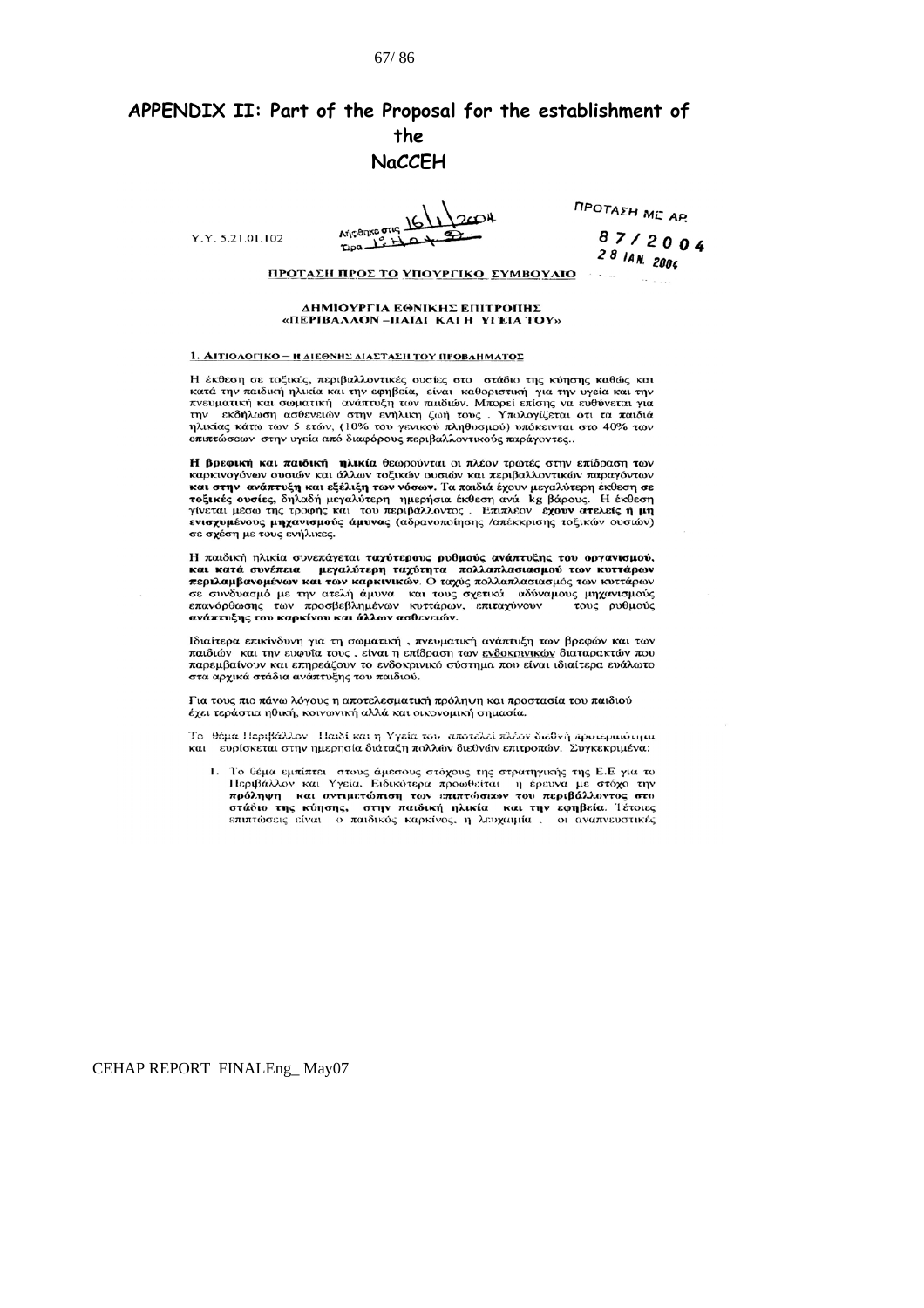## **APPENTDIX III: Info on the National Committee ENVIRONMENT AND CHILDREN'S HEALTH (Ministerial** *Council Decision No. 59.304, 28/1/04 )*

The National Committee on Environment and Children΄s Health (NaCCE) has been appointed to coordinate and promote the related actions

The Committee is a multidisciplinary one with members from the governmental and private sector, which are specialists in the fields of children's health, chemicals, environment and education with the following terms of reference:

- 1. To provide scientific support to the Minister of Health, Regulators and Decision Makers in the field of effects of chemicals on children's health.
- 2. To become National Focal Point for all EU, WHO and other international activities related to Children-Environment and Health and to promote the international cooperation and participation to relevant working groups, programs and research activities of The EU and WHO
- 3. To develop, promote and coordinate the National Action Plan on "Environment and Children Health". In this plan all activities at national and international level, especially those related to the European Union (EU) and the World Health Organization (WHO), will be integrated

The members of the Committee 2004-2007

Dr Stella Canna Michaelidou (Ministry of Health) President

Dr Annita Anastasiadou Ministry of Health

Dr Violetta Anastasiadou, Medical and Public Health Services, Min. of Health

Mrs Despo Louca Christodoulou , State General lab, Min, of Health

Dr Adamos Hatzipanagi Paediatric Association

Dr Soula Ioannou, min. of Education and Culture

Dr Savvas Kleanthous and Dr Tasoula Kyprianidou Dept of Labour Inspection

Mrs Paraskevi Mama , Medical and Public Health Services, Min. of Health Dr Christos Rodoulis Association of Doctors

Dr Savvas Savva Paediatric Association

Dr Maro Solomou Paediatric Association

Mrs Eleni Stylianopoulou Environment Service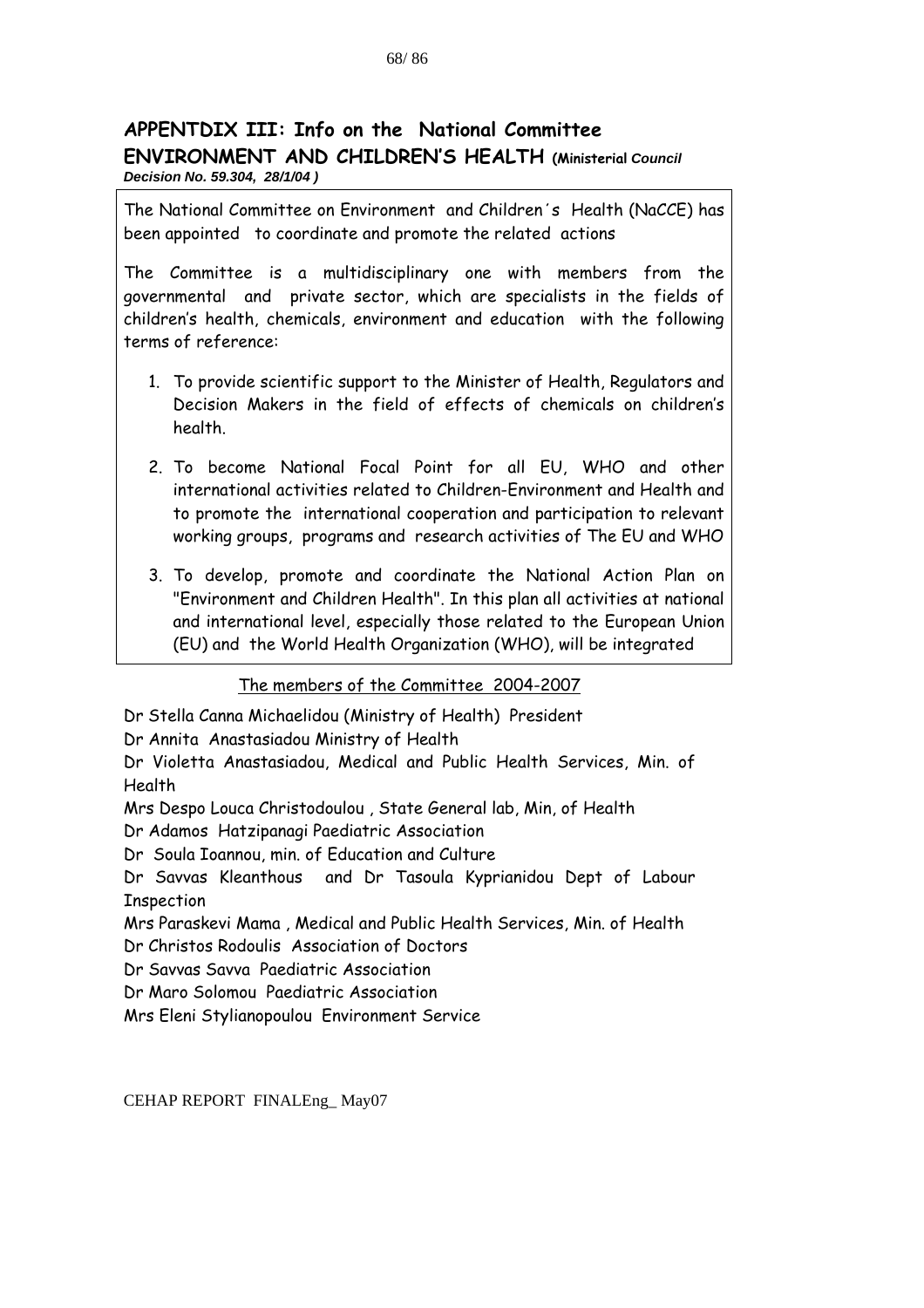# **APPENDIX IV: The EU Action Plan 2004-2010, COM(2004) 416 final**

#### The Targets

1. IMPROVE THE INFORMATION CHAIN by developing integrated environment and health information to understand the links between sources of pollutants and health effects:

Action 1: Develop environmental health indicators

- Action 2: Develop integrated monitoring of the environment, including food, to allow the determination of relevant human exposure
- Action 3: Develop a coherent approach to biomonitoring in Europe
- Action 4: Enhance coordination and joint activities on environment and health

2 - FILL THE KNOWLEDGE GAP by strengthening research on environment and health and identifying emerging issues

- Action 5: Integrate and strengthen European environment and health research
- Action 6: Target research on diseases, disorders and exposures
- Action 7: Develop methodological systems to analyze interactions between environment and health
- Action 8: Ensure that potential hazards on environment and health are identified and addressed

3 - RESPONSE : REVIEW POLICIES AND IMPROVE COMMUNICATION by developing Awareness Raising, Risk Communication, Training & Education to give citizens the information they need to make better health choices, and to make sure that professionals in each field are alert to environment and health interactions.

- Action 9 : Develop public health activities and networking on environmental health determinants through the public health program.
- Action 10 : Promote training of professionals and improve organizational capacity in environment and health by reviewing and adjusting risk reduction policy
- Action 11 : Coordinate ongoing risk reduction measures and focus on the priority diseases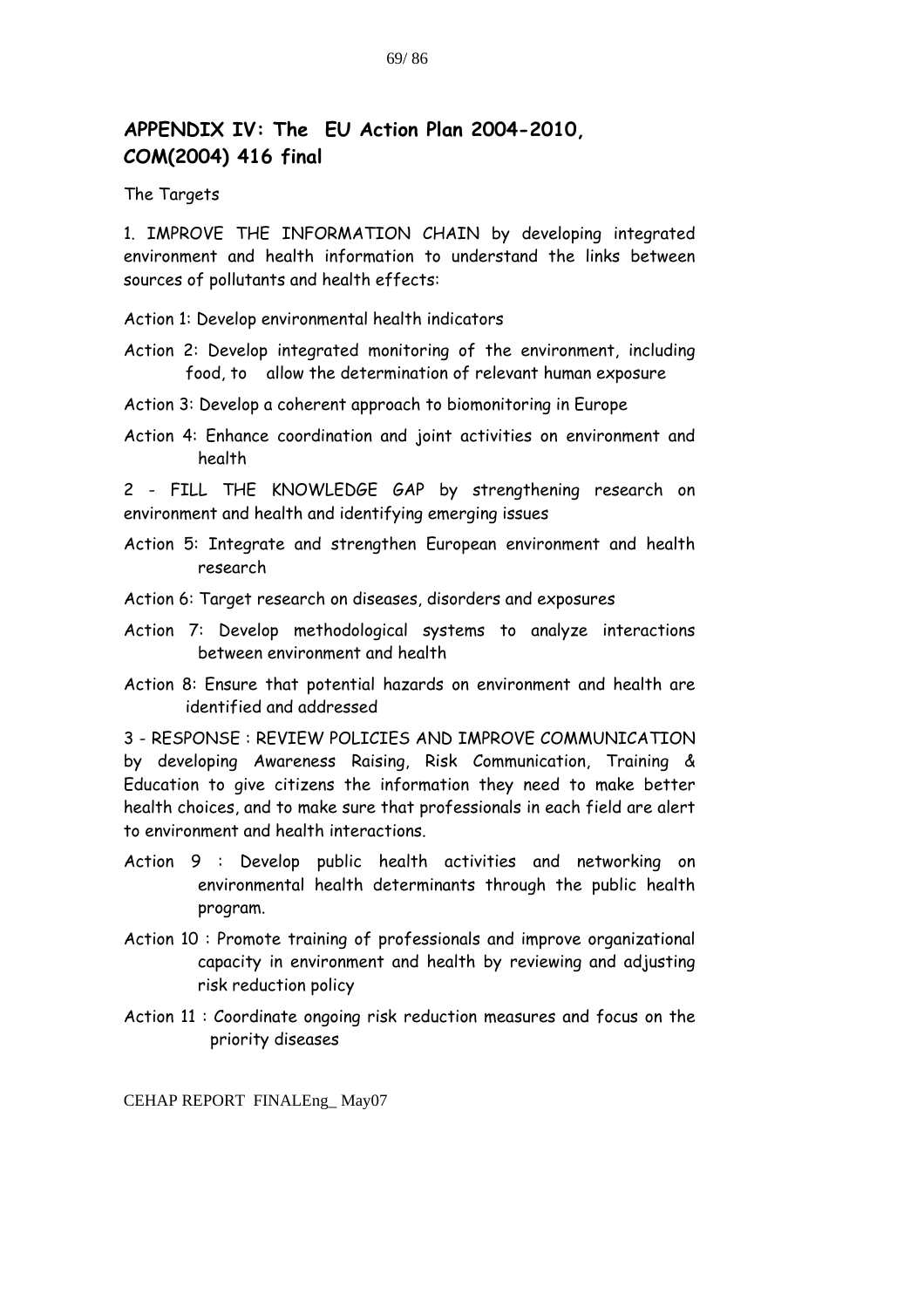Action 12 : Improve indoor air quality

Action 13 : Follow developments regarding electromagnetic fields

The Commission will implement the actions through existing initiatives and programs, which already have allocated resources, notably the Public Health Program, the Sixth Framework Program for Research and under the operational budget of the services concerned.

CEHAP REPORT FINALEng\_ May07